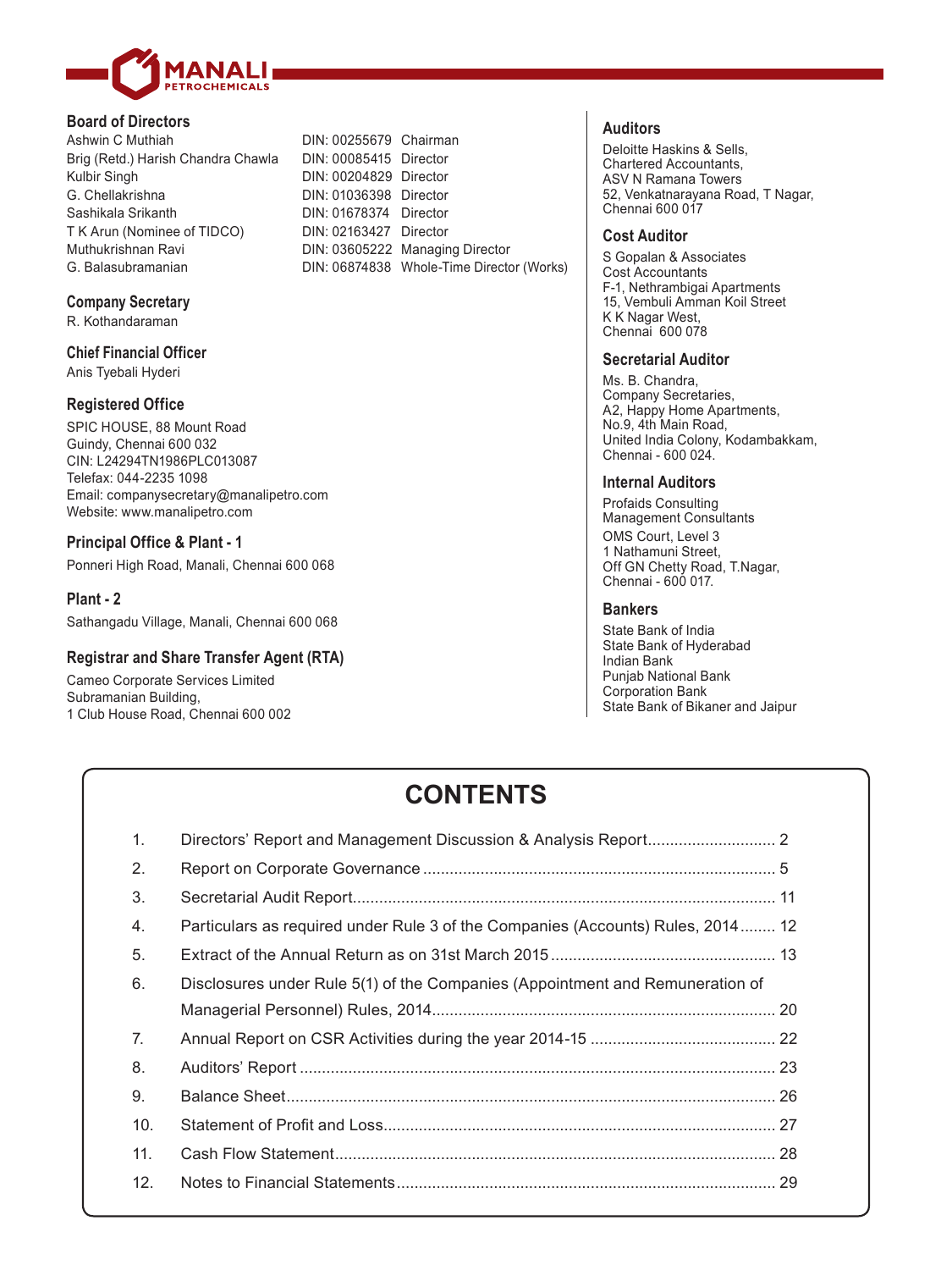

# **Directors' Report and Management Discussion & Analysis Report to the Shareholders**

The Directors present their 29th Annual Report on the business and operations of your Company and the Audited Financial Statements for the year ended 31st March 2015.

# **Financial Results**

|                                       |         | (Rs. in crore) |
|---------------------------------------|---------|----------------|
| <b>Description</b>                    | 2014-15 | 2013-14        |
| Profit Before interest & depreciation | 77.56   | 53.22          |
| Interest                              | 2.48    | 1.90           |
| Depreciation                          | 5.55    | 6.56           |
| <b>Profit Before Tax</b>              | 69.53   | 44.76          |
| Provision for Taxation                | 25.54   | 15.71          |
| <b>IProfit After Tax</b>              | 43.99   | 29.05          |

# **Operational Highlights**

The performance during the year was the best ever in the history of the Company with turnover surpassing the Rs. 800 crore mark. The export sales increased from Rs. 17.58 crore to Rs. 33.67 crore highest ever recorded by the Company. The net profit for the year was higher by about 51% at Rs. 43.99 crore against Rs. 29.05 crore in the previous year.

Availability of bio mass fuel for the Captive Power Plant (CPP) continued to be limited and the input cost also went up substantially due to demand from other core industries such as paper mills. Alternate fuels for the CPP were used to ensure operations at optimum load, but with the cost becoming higher than the alternate power, the CPP was shut down during December 2014. The Company went in for purchase of power through energy exchanges and third parties to meet the short-fall.

The bulk storage facility at Ennore Port became operational during the year under review thereby ensuring uninterrupted availability of input material for the derivative plants. Import of PO during the year was about 10,000 MT which helped in better production and achieving highest ever turnover.

# **Financial Review**

The year 2014-15 witnessed moderate changes in interest rates and the bank rate came down from 9% in March 2014 to 8.5% in March 2015. There was decline in the overall bank credit growth and also aggregate of bank deposits. The inflation also declined sharply mainly on account of lower crude oil prices and other steps taken by the regulators.

The Company has been reaffirmed with ratings of CAREAsignifying 'low credit risk' for long-term bank facilities and CARE A1 signifying 'lowest credit risk' for short-term bank facilities.

# **Dividend**

The Company is in the process of taking up capital expenditure plans to improve the sales and profitability further and needs to plough back the profits for the same to avoid interest burden. In the light of this, your Directors recommend a 10 % dividend i.e. fifty paise for every equity share of Rs. 5/- each fully paid-up, for the year 2014-15, aggregating to Rs. 8.60 crore, excluding dividend distribution tax. It may be noted that your Company has been declaring dividend continuously for the past ten years, in spite of the downturn in the economy experienced globally and in India during the earlier years.

# **Industry structure and developments**

Your company specializes in propylene glycol, polyether polyol and operates in the Polyurethanes (PU) industry. Polyols find varied applications and caters to various industries such as automotive, refrigeration, insulation etc. Your company also manufactures propylene glycol for pharma, fragrance and industrial applications and continues to perform well in pharma, flavour and fragrance sectors. The off-take of PG for industrial applications was very low due to availability of alternate cheaper materials and unabated imports. Import of PG was also higher during the year opening up fierce competition, especially from major MNCs.

It may be recalled that the market became stagnant in 2013 due to various factors like overall economic slowdown, impact of global economic crisis on Indian manufacturers, inflationary pressures, etc. Some revival was seen towards the end of 2013-14 which continued during the year under review. Automobile, pharma and refrigeration sectors registered substantial growth at 8.68%, 9% and 7% respectively. The market for MPL's products also grew by about 10% which helped improved performance of your Company. During the year, MPL's performance was impressive with increased production, turnover and margins. However, the ever increasing import of polyol into India continues to be a major concern for domestic manufacturers.

# **Opportunities and Threats**

Polyurethane materials, due to their versatility, perform extremely well as part of any application that is subject to dynamic stress. They provide many advantages including: resilience, high tear resistance, low viscosity and low heat build-up. Polyurethane can be used for varied applications like building insulations, refrigeration, furniture, footwear, automotive, coatings and adhesives, sealants etc. The development of polyurethane materials is still evolving and new applications are regularly being created. The Indian PU market is rapidly growing which has registered double digit growth during the past five years and is expected to double every four years in the coming decade. This has thrown open excellent opportunity for MPL to improve the operations further.

The Make in India initiative is also likely to give a thrust to local manufacturing to be achieved in the next 2-3 years which will also provide further opportunities to MPL to improve its performance.

On the negative side the Indian PU market is flooded with import of Flexible Slabstock Polyol which is a major product of MPL. During the year under review, the FSP imports were close to 70,000 MT, 30% more than the previous year. The PG imports also continued to be higher in the range of over 54000 MT.

With the major capacity additions by the competitors in Thailand for PG and in Singapore for Polyol becoming fully operational the imports into India are set to go up further, which could result in a price war and affect the margins of the Company.

# **Market Scenario**

During the year under review, the Indian PU market performed better than the previous year. Though imports continued to flood the domestic market, your Company achieved a turnover of Rs. 814.13 crore against Rs. 618.51 crore in FY 2013-14, higher by about 32%. Export sales during the year increased by 91% over last year. The improved performance was mainly on account of foraying into new markets and adding new customers. The margins also improved through various actions taken for higher productivity and better pricing strategies.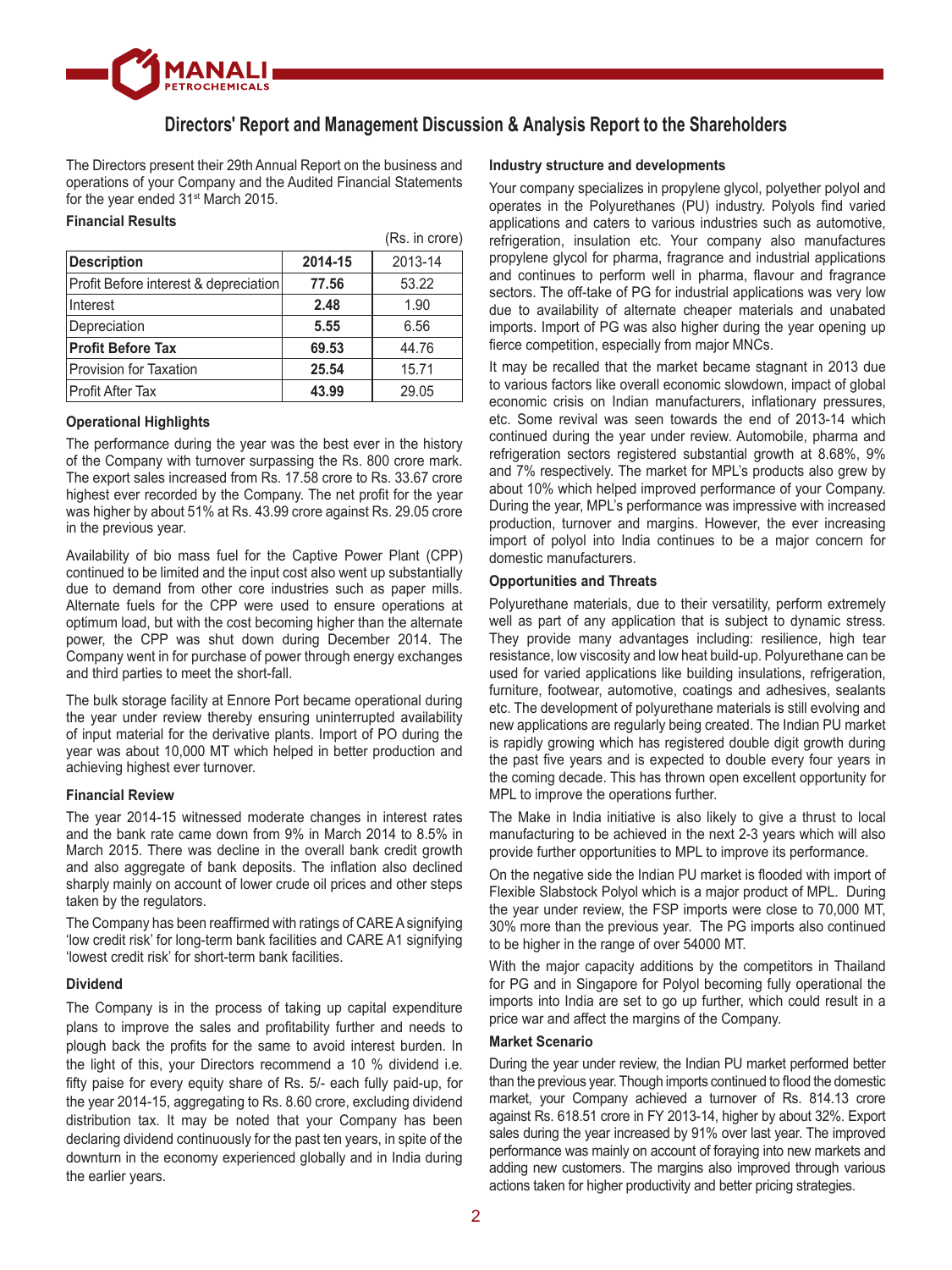

# **Risk Management Policy**

The Company has over the years developed a frame work for risk management and laid down procedures to inform Board members about the risk assessment and minimization procedures. A risk management plan has been framed and implemented and monitored by the Board. As required under S. 177 of the Act, the Audit Committee also reviews the risk management process periodically.

As part of the risk management plan MPL has two employee-level Committees viz., a sub-committee and an Apex Committee which is headed by the Wholetime Director (Works) to review and assess the risks that could affect the Company's business. The sub-committee brings out the matters that could affect the operations and the same are reviewed by the Apex Committee, which determines the issues that could become business risk. The mitigation actions are also suggested by the Committee and the report of the Risk Controller is submitted to the Risk Management Committee of Directors (RMC), constituted in compliance with the Listing Agreement. The Committee which comprises Ms. Sashikala Srikanth as Chairperson and Mr. Muthukrishna Ravi, Managing Director & Mr. T.K. Arun, Director as the other members reviews the report of the Risk Controller and the recommendations are presented to the Board for final decision/guidance.

#### **Risks and Concerns**

The duty concessions for import of polyols and other products under the free trade agreements with ASEAN countries led to dumping of overseas materials into India, denying level playing field to the local manufacturers and was a great cause for concern. As stated earlier the MNCs who have set up their new facilities elsewhere with high capacities have commenced seed marketing in India to provide a strong base for their products and hence the competition and the price war could worsen in the near future affecting the performance. Your Company's efforts to curb this hazard through avenues available under the applicable law are continued. Though the Company was successful in its efforts to bring Anti-Dumping Duty on import of FSP from Singapore, EU and Australia, this had no major impact on the imports, which continue unabated. Further new polyol capacities in Singapore, China, Saudi & Thailand will continue to keep the margins under pressure in the coming years.

#### **Outlook**

The WTO has forecast an aggregate trade growth of 3.3% for the year 2015, slightly more than the growth of 2.8% in 2014. This seems to be a good sign in terms of the possible increase in the domestic demand in the coming years. However, the huge capacities created by MNCs abroad could result in further dumping of PG and Polyols into India, again leading to a price war and cut in margins.

In order to overcome the setback, your Company has taken steps to develop new applications for its products like footwear, seat cushions for two wheelers, specialty polyols, drilling applications, water proofing, etc., while also taking care of its commitment to environment. Some of these have been completed and commercialized during the year under review. The Company is in the process to develop product applications in medical devices.

With the in-house PO capacity remaining static, the bulk storage facilities for imported raw materials in Ennore Port has become a shot in the arm for the Company to increase the capacity of the derivative plants and go for more of value added products. The PO capacity will also be increased through an arrangement with an Associate who have obtained Environmental Clearance for converting their existing facilities to make PO. This has paved way for considering further capacity additions for the derivative products.

These are expected to help the Company in facing the tough competition from MNCs in a better way. As a way forward the Product Development team has been strengthened and new market avenues are being explored with specific thrust on exports.

#### **Environment and Safety**

Your Company has laid down clear policies for quality, environment and safety and has set-up various teams and committees to monitor and improve observance of the said policies. Besides periodical in-house reviews and audits, surveillance audits of ISO 9001 and ISO 14000 have been done regularly, ensuring proper adherence to the quality, environment and safety requirements. World Environment Day is celebrated and to mark the occasion tree planting and similar activities are undertaken.

Your Company pays special attention to safety of men and material and various competitions are held during the Safety Week to create awareness among the employees about the need to adhere to safe manufacturing practices.

#### **Audit Committee**

The details of the Committee are furnished under the Corporate Governance Report (CGR) annexed to this Report. All the recommendations of the Committee were accepted by the Board.

#### **Vigil Mechanism**

As required under S. 177 of the Act and Clause 49 of the Listing Agreement, the Company has established a vigil mechanism for directors and employees to report genuine concerns through the whistle blower policy of the Company as published in the website of the Company. As prescribed under the Act and the Listing Agreement, provision has been made for direct access to the Chairman of the Audit Committee in appropriate or exceptional cases.

#### **Human Resources**

Your Company believes that achievement of its goals is reliant on the abilities of its workforce to convert the plans into actions. Therefore every effort is taken to retain the talents and also introduce newer ideas from the younger generation, for the success story to continue. Various HR initiatives are also taken to enhance the competency of the employees through inclusive decision making process by delegation, recognition, leadership development, etc. Your Company imparts need based training to its employees with special focus on youngsters, stimulating them to play an important role in shaping the Company's future. The industrial relations have generally been cordial, except in relation to a wage dispute with the workmen from 2001, being contested in the Supreme Court. The Management's efforts to settle the issue through dialogues have not been fruitful.

As on 31st March 2015, your company had 312 employees on its roll at different locations including Senior Management Personnel, Engineers, Technicians and Trainees.

# **Related Party Transactions**

During the year under review, there were no transactions with related parties referred to in S. 188(1) of the Act. The other transactions with such parties were not material in terms of the policy framed by the Audit Committee of the Company as published in its website viz., http://manalipetro.com/Policy\_1.html.

#### **Board of Directors and related disclosures**

The Board comprises of eight directors of whom four are independent including a woman director. All the Independent Directors have furnished necessary declaration under Section 149 (7) of the Act and as per the said declarations they meet the criteria of independence as provided in Section 149 (6) of the Act.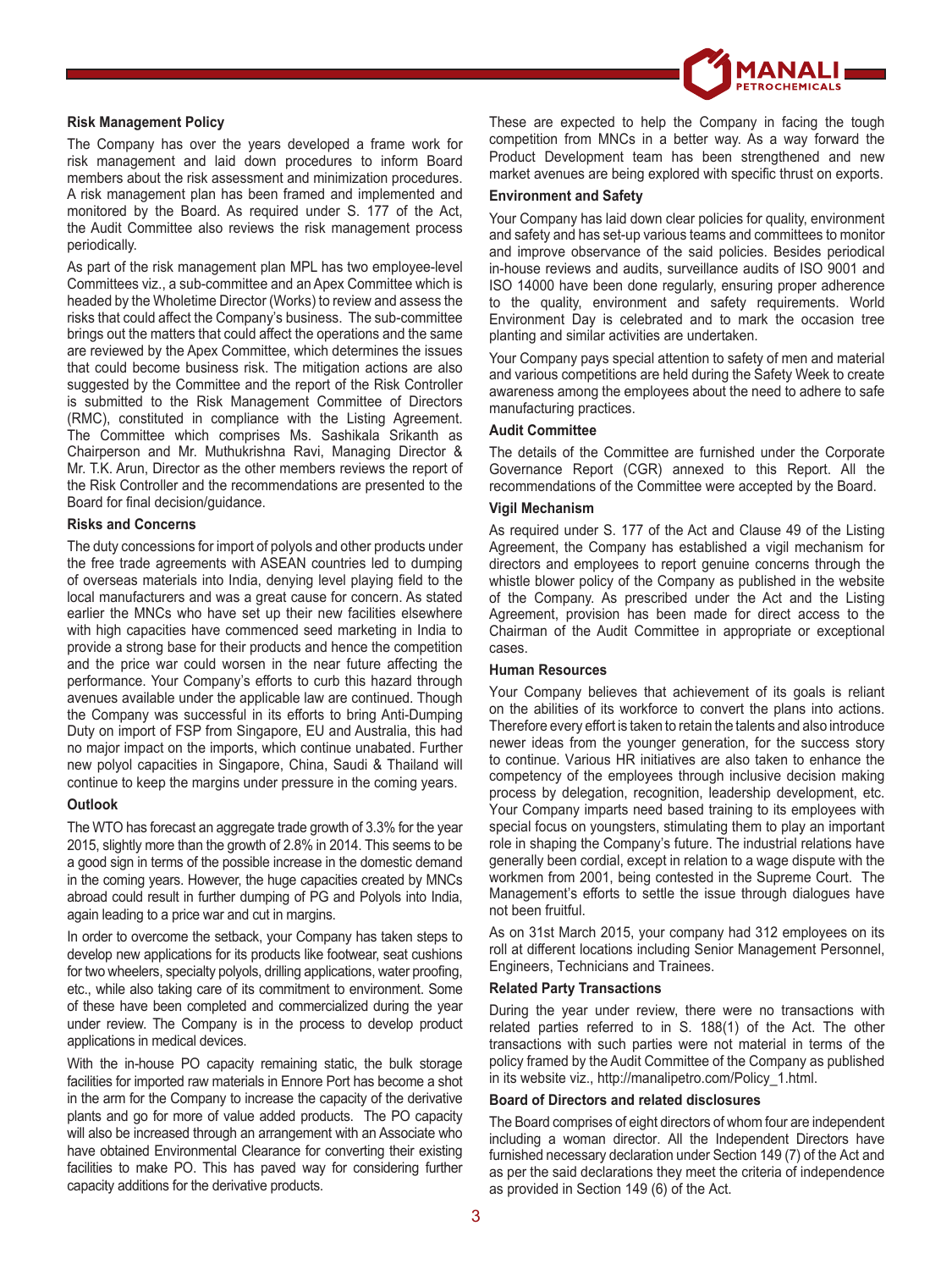

The Board met six times during the year under review and the relevant details are furnished in the CGR.

The Board has approved the Remuneration Policy as recommended by the Nomination and Remuneration Committee (NRC) which inter alia contains the criteria for determining the positive attributes and independence of a director as formulated by the NRC. The policy on remuneration to directors is disclosed in the CGR annexed to this Report.

Mr. Sanjiv Ralph Noronha (DIN: 01905639) resigned as a Director effective from 11th August 2014.

At the Board Meeting held on 13th August 2014 Mr. G Chellakrishna (DIN: 01036398) and Ms. Sashikala Srikanth (DIN: 01678374) have been appointed as Additional and Independent Directors of the Company for a period of five years under Section 149 of the Act. Approval of the members for the same under Sections 150. 152, 160 read with Schedule IV to the Act will be considered at the ensuing AGM.

Mr. Ashwin C Muthiah, (DIN 00255679) Chairman retires by rotation and being eligible offers himself for re-election.

Mr. R Kothandaraman was appointed as the Company Secretary (CS) and Mr. Anis Tyebali Hyderi as the Chief Financial Officer (CFO) in the place of the erstwhile CFO & CS Mr. S Vasudevan, who separated from the Company on 31st May 2014.

#### **Annual Evaluation of the Board, Committees and Directors**

The formal evaluation of the Board and its Committees was done taking into account the various parameters such as their roles and responsibilities, composition and the adequacy, decision making processes and related practices, focus on important and critical issues, progress monitoring, governance and the like.

The evaluation of the individual directors, including the independent directors was done taking into account their qualification and experience, understanding of their respective roles (as a Director, Independent Director and as a member of the Committees of which they are Members/Chairpersons), adherence to Codes and ethics, conduct, attendance and participation in the meetings, etc.

In compliance with the requirements of Schedule VII to the Act and Clause 49 of the Listing Agreement a separate meeting of the Independent Directors was held during the year.

The details of familiarization programme for the Independent Directors has been disclosed in the Company's website viz., http://manalipetro.com/famaliar\_polici.html.

#### **Director's Responsibility Statement**

Pursuant to the requirement of sub-sections 3 (c) and 5 of Section 134 of the Act it is hereby confirmed that

- in the preparation of the annual accounts for the financial year ended 31st March 2015, the applicable Accounting Standards had been followed along with proper explanation relating to material departures;
- (b) the Directors had selected such accounting policies and applied them consistently and made judgments and estimates that were reasonable and prudent so as to give a true and fair view of the state of affairs of the Company at the end of the financial year and of the profit of the Company for the year under review.
- (c) the Directors had taken proper and sufficient care for the maintenance of adequate accounting records in accordance with the provisions of the Act, for safeguarding the assets of the Company and for preventing and detecting fraud and other irregularities.
- (d) the Directors had prepared the accounts on a "going concern" basis.
- (e) the directors, had laid down internal financial controls to be followed by the Company and that such internal financial controls were adequate and operating effectively and
- (f) the directors had devised proper systems to ensure compliance with the provisions of all applicable laws and that such systems were adequate and operating effectively.

#### **Details of Unclaimed Share Certificates**

In accordance with the requirements of the Clause 5A of the Listing Agreement, shares remaining unclaimed have been transferred and held in a separate demat account. As per the information provided by the Registrars and Transfer Agent, out of the 16,10,076 shares which remained unclaimed by 6,628 shareholders at the beginning of the year, 7,725 shares were released to 16 shareholders during the year. As at the end of the year 16,02,351 remained unclaimed by 6,612 shareholders.

#### **Auditors**

M/s. Deloitte Haskins & Sells, Chartered Accountants, Chennai were appointed as the Auditors of the Company at the 28th Annual General Meeting (AGM) held on 13th August 2014 to hold office till the conclusion of 30th Annual General Meeting. As required under Section 139 of the Act, ratification of their appointment to hold office from the conclusion of the 29th AGM till the conclusion of the 30th AGM will be taken up at the ensuing AGM.

#### **Cost Audit**

The Cost Audit Report for the year ended 31st March 2014, duly certified by Mr. S Gopalan, Cost Accountant, due to be filed on or before 27th September 2014 was filed on 26th September 2014.

Mr. S Gopalan, Proprietor, S Gopalan & Associates, Cost Accountants, Chennai was appointed as the Cost Auditors of the Company for the financial year 2014-15 on a remuneration of Rs. 3 lakh plus applicable taxes and reimbursement of out of pocket expenses. He has been re-appointed as the Cost Auditor for the year 2015-16 on the same remuneration.

As required under S, 148 of the Act, read with the relevant Rules, ratification of the members for the remuneration to the Cost Auditor for both the years will be considered at the ensuing AGM.

# **Adequacy of Internal Controls**

Your company has in place adequate internal financial control systems combined with delegation of powers and periodical review of the process. The control system is also supported by internal audits and management reviews with documented policies and procedures. The system was also reviewed by an external agency, and no major weaknesses were reported.

#### **Corporate Governance**

Your Company has complied with the requirements of Corporate Governance stipulated under Clause 49 of the Listing Agreement entered into with the Stock Exchanges. A Report on Corporate Governance is given as **Annexure A** along with a Certificate from the Auditors regarding compliance with the requirements of Corporate Governance is attached to this report.

#### **Secretarial Audit Report**

As required under Section 204 of the Act, the Secretarial Audit Report issued by Mrs. B Chandra, Company Secretary in practice is given in **Annexure B.** As regards the observation of the Secretarial Auditor it is clarified that the Company has been following up with the concerned authorities for grant of consents under the pollution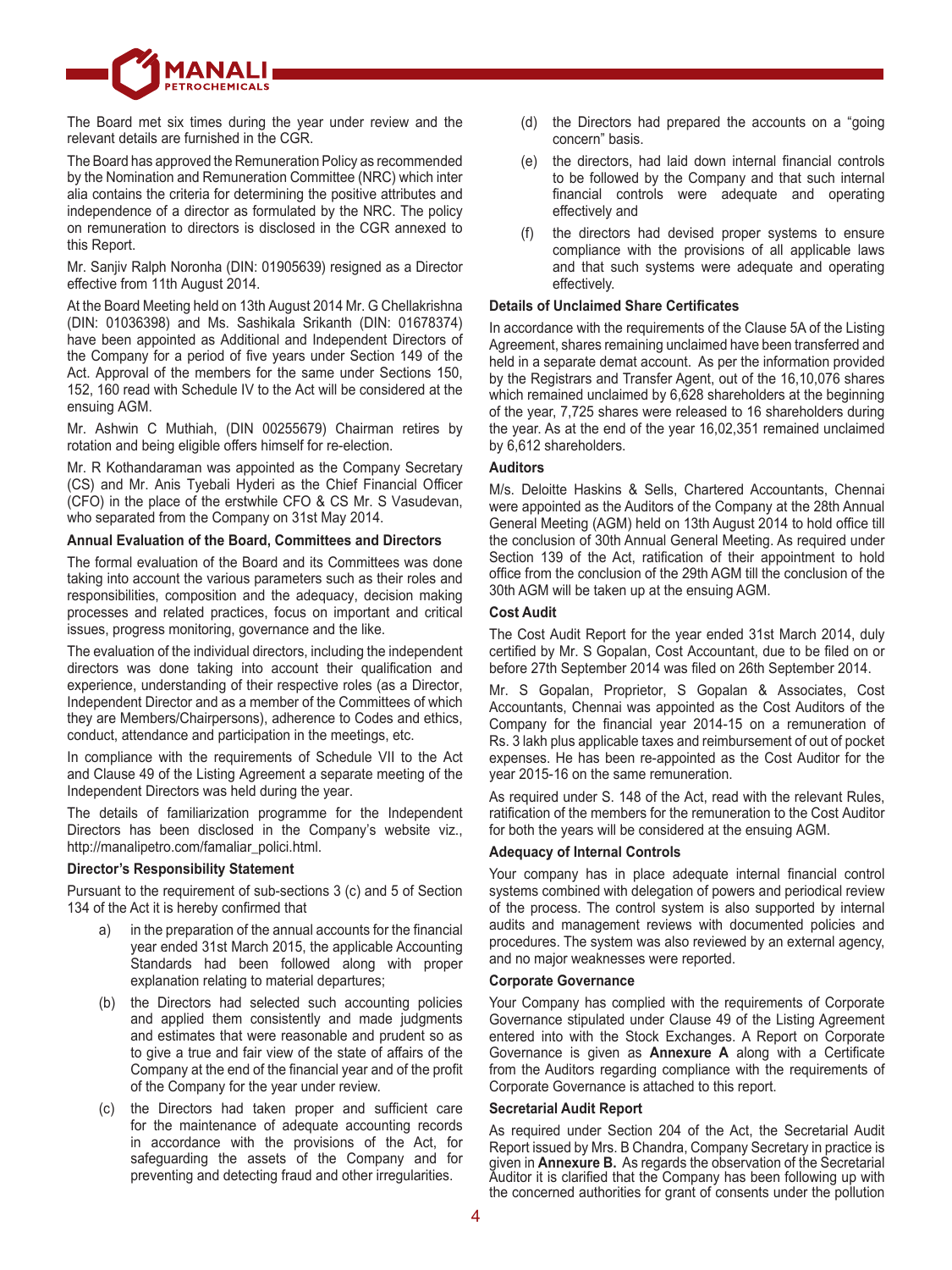

control laws including for the augmented capacities and the same are expected to be received soon.

# **Other disclosures**

- a. Information on conservation of energy, technology absorption, foreign exchange earnings and outgo prescribed under Section 134 of the Companies Act, 2013 ('the Act') read with Rule 8 of the Companies (Accounts) Rules, 2014, to the extent applicable are given in **Annexure C**.
- b. The extract of the Annual Return in Form MGT-9 is given in **Annexure D**.
- c. The disclosures prescribed under Rule 5 of the Companies (Appointment and Remuneration of Managerial Personnel) Rules, 2014 are given in **Annexure E** to this Report. It is hereby affirmed that the remuneration to the employees are as per the Remuneration Policy of the Company.
- d. The Company has not accepted any deposits from the public during the year under report.
- e. The information under Section 186 of the Act relating to investments, loans, etc. as at the year end has been furnished in notes to the Financial Statement.
- f. The CSR Policy related disclosures are given in **Annexure F.**

#### **Acknowledgement**

Your Directors express their sincere gratitude to the Government of India, the Government of Tamilnadu, the Promoters and the consortium of Banks for the assistance, co-operation and support extended to the Company. The Directors thank the shareholders for their continued support.

The Directors also place on record their appreciation of the consistent good work put in by all cadres of employees.

# **Disclaimer**

The Management Discussion and Analysis contained herein is based on the information available to the Company and assumptions based on experience in regard to domestic and global economy, on which the Company's performance is dependent. It may be materially influenced by changes in economy, government policies, environment and the like, on which the Company may not have any control, which could impact the views perceived or expressed herein.

| For and on behalf of the Board |
|--------------------------------|
| <b>Ashwin C Muthiah</b>        |
| DIN:00255679                   |
| Chairman                       |
|                                |

# **Report on Corporate Governance Annexure A**

# **1. Company's philosophy on Code of Corporate Governance:**

 The Board of Directors of your Company strongly supports the principles of Corporate Governance. Emphasis is laid on transparency, accountability and integrity in all operations and dealings with all the stakeholders. Your Company has been following the best practices in corporate governance much before the same was made mandatory by SEBI.

This report covers the corporate governance aspects in your Company relating to the year ended 31<sup>st</sup> March 2015.

# **2. Board of Directors:**

# **i. Composition and membership in other Boards and Board Committees:**

As on 31<sup>st</sup> March 2015, the Board comprised of eight directors, as detailed below:

|                                                     |                                | Membership          |                                         |  |
|-----------------------------------------------------|--------------------------------|---------------------|-----------------------------------------|--|
| Name                                                | Category                       | <b>Other Boards</b> | <b>Other Board</b><br><b>Committees</b> |  |
| Mr. Ashwin C Muthiah, Chairman                      | Non Executive, Non Independent | 4(2)                |                                         |  |
| Brig (Retd.) Harish Chandra Chawla                  | Non Executive, Independent     |                     |                                         |  |
| Mr. Kulbir Singh                                    | Non-Executive, Independent     | 2                   | 1(1)                                    |  |
| Mr. G. Chellakrishna                                | Non-Executive, Independent     |                     | 1(1)                                    |  |
| Ms. Sashikala Srikanth                              | Non-Executive, Independent     | 6                   | 4(1)                                    |  |
| Mr. T K Arun, Nominee of TIDCO                      | Non Executive, Non Independent | 9                   | 9(1)                                    |  |
| Mr. Muthukrishnan Ravi, Managing Director           | Executive, Non Independent     |                     |                                         |  |
| Mr. G. Balasubramanian, Whole-time Director (Works) | Executive, Non Independent     |                     |                                         |  |

#### **Notes:**

- a. Other Directorships exclude foreign companies, private limited companies, Section 8 companies and alternate directorships.
- b. Only Membership in Audit Committees and Stakeholder's Relationship Committee (other than in MPL) are reckoned for Other Board Committee Memberships.
- c. Figures in brackets denote the number of companies / committees in which the Director is Chairman.
- d. None of the Directors hold any shares in the Company nor have any interse relationship.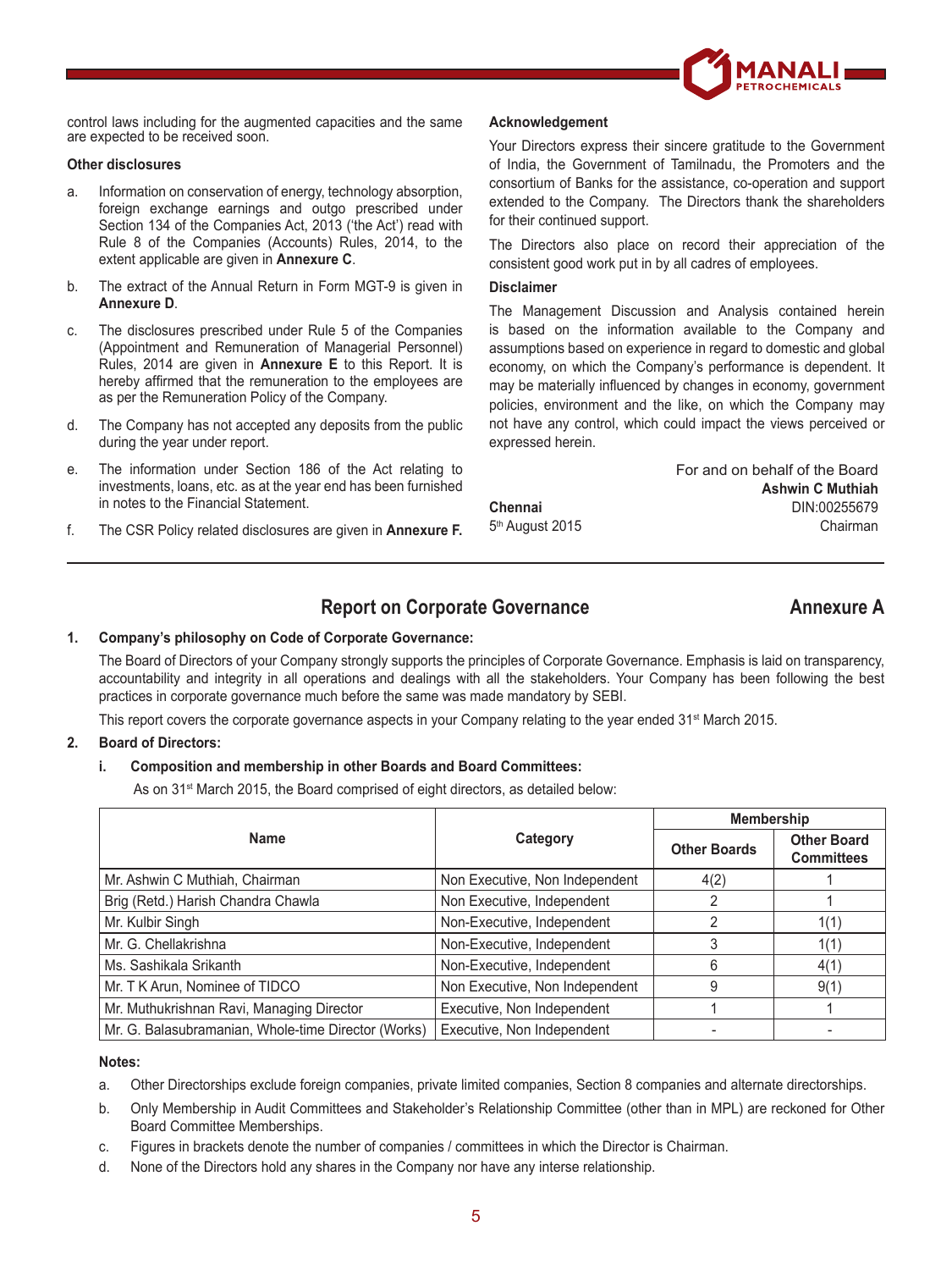

# . **ii. Board Meetings, Annual General Meeting (AGM) and attendance thereat**

The Board of Directors met six times during the year 2014-15 viz., on 16<sup>th</sup> April 2014, 28<sup>th</sup> May 2014, 13<sup>th</sup> August 2014, 6<sup>th</sup> November 2014, 5<sup>th</sup> February 2015 and 23<sup>rd</sup> March 2015. The details of the attendance of the directors at the Board Meetings are as follows:

| Name                               | <b>Period of Office</b><br>held during the<br>year | No. of meetings<br>held during the<br>period of office | No. of<br><b>Meetings</b><br>attended | Attendance at the<br><b>Last AGM</b> |
|------------------------------------|----------------------------------------------------|--------------------------------------------------------|---------------------------------------|--------------------------------------|
| Mr. Ashwin C Muthiah,              | Full year                                          | <b>Six</b>                                             | <b>Five</b>                           | <b>Yes</b>                           |
| Brig (Retd.) Harish Chandra Chawla | Full year                                          | <b>Six</b>                                             | Four                                  | <b>No</b>                            |
| Mr. Kulbir Singh                   | Full Year                                          | <b>Six</b>                                             | <b>Five</b>                           | Yes                                  |
| Mr. G. Chellakrishna \$            | From 13-08-2014                                    | Four                                                   | Three                                 | <b>NA</b>                            |
| Ms. Sashikala Srikanth\$           | From 13-08-2014                                    | Four                                                   | Four                                  | NA.                                  |
| Mr. T K Arun                       | Full year                                          | <b>Six</b>                                             | Six                                   | Yes                                  |
| Mr. Muthukrishnan Ravi             | Full year                                          | <b>Six</b>                                             | Six                                   | Yes                                  |
| Mr. G. Balasubramanian             | From 28-05-2014                                    | Five                                                   | Five                                  | Yes                                  |
| Mr. Sanjiv Ralph Noronha           | Till 11-08-2014                                    | Two                                                    | One                                   | <b>NA</b>                            |

\$ Appointed at the meeting held after the AGM

# **3. Audit Committee:**

# **i. Terms of reference**

 The Audit Committee was constituted in August 1990, much earlier to being made mandatory under the Listing Agreement and the Company Law. The terms of reference were reviewed during the year 2005-06 and modified in line with the then requirements of Clause 49 of the Listing Agreements with Stock Exchanges. Consequent to the enactment of the Companies Act, 2013 (the Act) at the Board meeting held on 13th August 2014, the terms of reference were aligned to the requirements of Section 177 of the Act and the amended Listing Agreement.

# **ii. Composition**

 As on 31st March 2015, the Committee comprised of Mr. G. Chellakrishna as Chairman, Brig (Retd.) Harish Chandra Chawla, Mr. Kulbir Singh and Mr. T K Arun as the other Members. The Company Secretary is the Secretary to the Committee.

# **iii. Meetings and attendance**

 The Committee met five times during the year 2014-15 viz., on 28th May 2014, 13th August 2014, 6th November 2014, 5th February 2015 and 23rd March 2015. Mr. T K Arun and Mr. Kulbir Singh attended all the meetings and Brig (Retd.) Harish Chandra Chawla attended four of these meetings and Mr. G. Chellakrishna attended all the three meetings of the Committee held after his appointment.

# **4. Nomination and Remuneration Committee:**

# **(a) Terms of reference, composition and meeting**

In compliance with the requirements of Section 178 of the Act and the Listing Agreement, the Board constituted the Nomination and Remuneration Committee at the meeting held on 28th May 2014 with Mr. Kulbir Singh, as the Chairman, Brig (Retd) Harish Chandra Chawla and Mr. T K Arun as the other Members.

 The terms of reference are to identify persons who are qualified to become directors and who may be appointed in senior management, recommend to the Board appointment and removal of the directors, evaluate the performance of the directors, formulate criteria for determining qualifications, positive attributes and independence of a director, recommend to the Board a policy relating to the remuneration to the directors, key managerial personnel and other employees, devise policy on Board diversity and such other matter as may be prescribed under the Act, the Rules made thereunder and the Listing Agreements.

 The Committee met three times during the year 2014-15 on 28th May 2014,13th August 2014 and 23rd March 2015 and the meetings were attended by all the Members.

# . **(b) Remuneration policy:**

 The Remuneration Policy of the Company as approved by the Board inter alia, contains the criteria for appointment of Independent Directors, Executive Directors, Key Managerial Personnel and other employees, manner of appointment, remuneration policy for Executive and Non-Executive Directors, Guiding principles for fixing remuneration to employees who are not directors, etc. The following is the Remuneration Policy for Directors:

# **i. For Executive Directors**

 The remuneration of the Whole Time/ Executive Directors shall comprise of a fixed component and a performance linked pay, as may be fixed by the NRC and subsequently approved by the Board of Directors and Members. Performance Linked Pay shall be payable based on the performance of the individual and the Company during the year. Remuneration trend in the industry and in the region, academic background, qualifications, experience and contribution of the individual are to be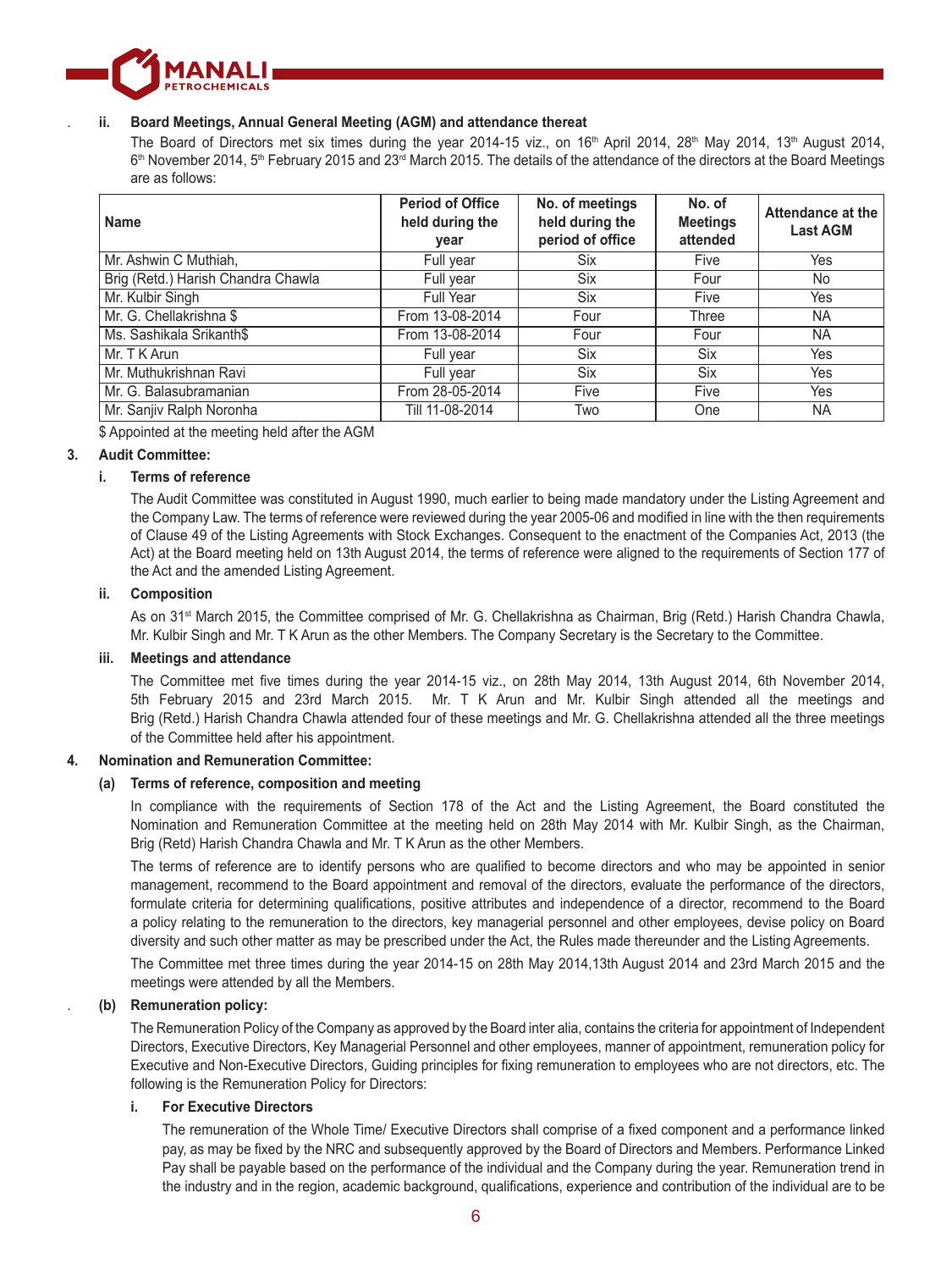

considered in fixing the remuneration. These Directors are not eligible to receive sitting fees for attending the meetings of the Board and Committees.

# **ii. For Non-executive Directors**

 The Non-Executive Directors will be paid sitting fees for attending the Board and Committee Meetings as per the stipulations in the Act, and the Articles of Association of the Company and as recommended by the NRC. Different scales of sitting fee may be fixed for each category of the directors and type of meeting. However, the fees payable to the Independent Directors and Woman Directors shall not be lower than the fee payable to other categories of directors.

 In addition to this, the travel and other expenses incurred for attending the meetings are to be met by the Company. Subject to the provisions of the Act and the Articles of Association, the Company in General Meeting may by special resolution sanction and pay to the Directors remuneration not exceeding 1% of the net profits of the Company computed in accordance with the relevant provisions of the Act. The Company shall have no other pecuniary relationship or transactions with any Non-Executive Directors.

#### **iii. Details of remuneration paid**

(a) Remuneration paid to Executive Directors for the year 2014-15 are as shown below: (Rs.in lakh)

| SI No | <b>Description</b>     | Mr. Muthukrishnan Ravi,<br><b>Managing Director</b> | Mr. G. Balasubramanian,<br><b>Whole-time Director (Works)</b> |
|-------|------------------------|-----------------------------------------------------|---------------------------------------------------------------|
| 01    | Salary and Allowances  | 40 19                                               | 16.40                                                         |
| 02    | Performance Linked Pay | 17.25                                               | 6.30                                                          |
| 03    | Perguisites            | 2.23                                                | 2.44                                                          |
|       | Total                  | 59.67                                               | 25.14                                                         |

Note:

- (1) In addition to the above contribution to Provident and Superannuation Funds are made as per applicable law/rules/ terms of employment.
- (2) The above Directors are under contract of employment with the Company which stipulates a notice period of 3 months from either side for early separation. No severance fee is payable and no Employee Stock Option has been offered by the Company.
- (3) Mr. Ravi's remuneration is being shared with Tamilnadu Petroproducts Limited (TPL) of which also he is the Managing Director and the amount shown above is net of reimbursement from TPL.
- (b) Sitting fees paid to non-executive Directors during 2014-15 are detailed below:

| Name                               | Amount (Rs. In lakh) |
|------------------------------------|----------------------|
| Mr. Ashwin C Muthiah               | 1.94                 |
| Brig (Retd.) Harish Chandra Chawla | 1.54                 |
| Mr. Kulbir Singh                   | 2.04                 |
| Mr. G Chellakrishna                | 1.50                 |
| Ms. Sashikala Srikanth             | 1.70                 |
| Mr. T K Arun (Paid to TIDCO)       | 2.28                 |
| Mr. Sanjiv Ralph Noronha           | 0.25                 |
| <b>Total</b>                       | 11.25                |

# **5. Stakeholders' Relationship Committee**

# **i. Chairman and Compliance Officer**

 The Chairman of the Committee is Mr. Ashwin C Muthiah and Mr. R Kothandaraman, Company Secretary is the Compliance Officer.

# **ii. Details of complaints received and pending:**

 During the year 43 complaints were received, all of which except 2 were redressed by the Company/RTA during the year. The complaints pending as at the year end were also resolved subsequently.

# **6. General Body Meetings**

**i. Details of Annual General Meetings, Extraordinary General Meetings and Special Resolutions:**

| <b>AGM</b>       | Year | Venue                                                 | Date       | Time         |
|------------------|------|-------------------------------------------------------|------------|--------------|
| 26 <sup>th</sup> | 2012 | Raiah Annamalai Mandram. Esplanade. Chennai – 600 108 | 03.08.2012 | $10.15$ a.m. |
| 27 <sup>th</sup> | 2013 | Rajah Annamalai Mandram, Esplanade, Chennai – 600 108 | 02.08.2013 | $10.15$ a.m. |
| 28 <sup>th</sup> | 2014 | Rajah Annamalai Mandram, Esplanade, Chennai – 600 108 | 13.08.2014 | 10.30 a.m.   |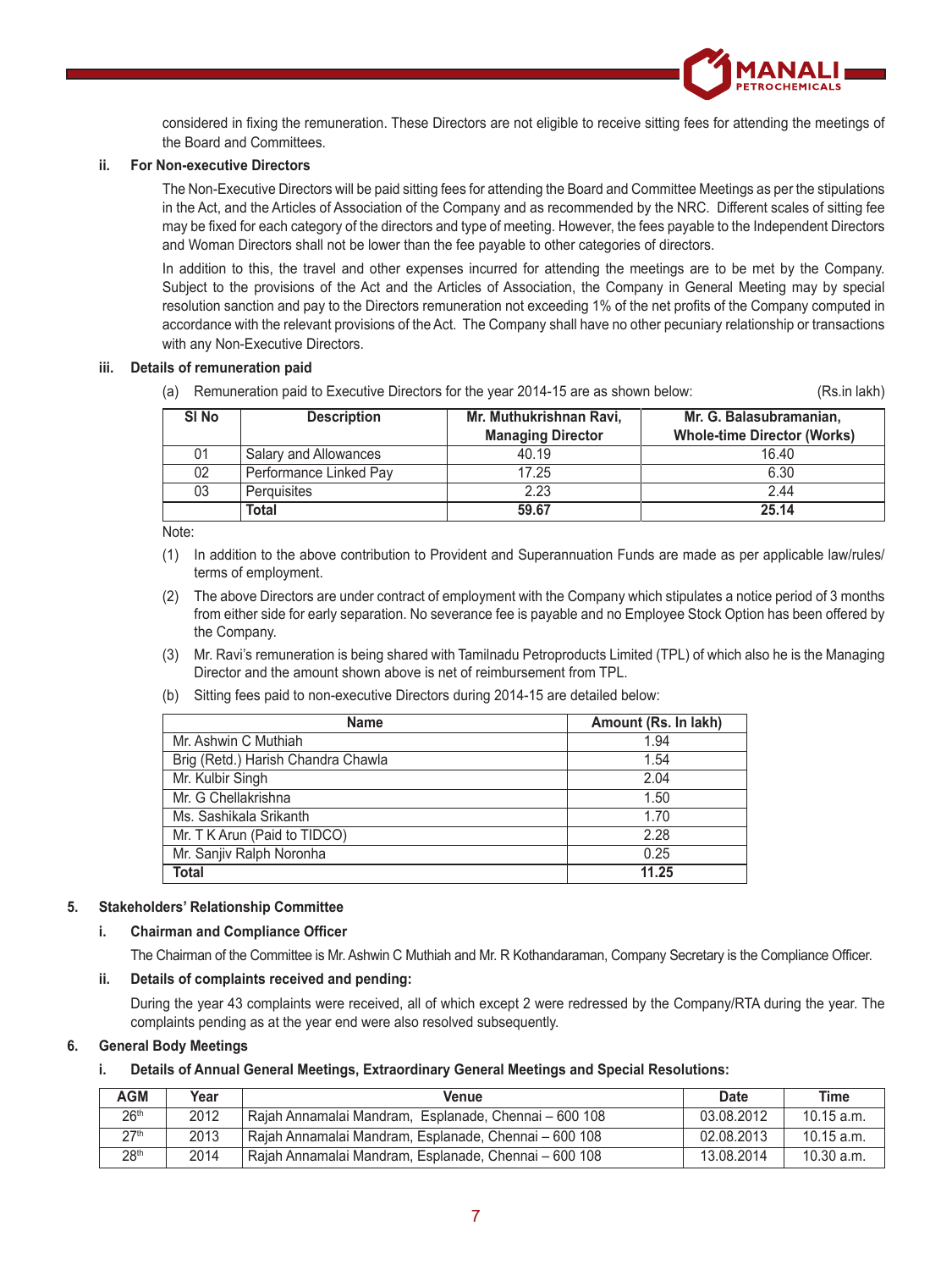

The following special resolutions were passed in the previous three Annual General Meetings:

| Date of AGM | <b>Subject</b>                                                                                                                                                                                                                                   |
|-------------|--------------------------------------------------------------------------------------------------------------------------------------------------------------------------------------------------------------------------------------------------|
| 03.08.2012  | Appointment and remuneration of Mr. Muthukrishnan Ravi, as the Wholetime Director from 29.07.2011 and                                                                                                                                            |
|             | as Managing Director from 01.10.2011 for the period upto 28.07.2014                                                                                                                                                                              |
|             | (a) Borrow moneys in excess of the aggregate of the paid up share capital and free reserves of the Company<br>and to mortgage and/or create charge on the assets of the Company to secure the amount borrowed/<br>to be borrowed by the Company. |
| 13.08.2014  | (b) Re-appointment and remuneration payable to Mr. Muthukrishnan Ravi as Managing Director for a period  <br>of 3 years from 29th July 2014 to 28th July 2017.                                                                                   |
|             | (c) Appointment and remuneration payable to Mr. G. Balasubramanian as Whole-time Director (Works) for<br>a period of 3 years from 28th May 2014 to 27th May 2017.                                                                                |

There were no resolutions requiring approval through postal ballot during the last year and at present no such resolution is being proposed to be passed. The procedure for postal ballot will be as prescribed under the Act,

# **7. Disclosures**

- i. There were no materially significant related party transactions that had potential conflict with the interests of the Company at large. Transactions in the ordinary course of business with the related parties are disclosed in the Notes to Financial Statements.
- ii. There have been no instances of non-compliance by the Company on any matters related to the capital markets nor have any penalty/strictures been imposed on the Company by the Stock Exchanges or SEBI or any other statutory authority on such matters.
- iii. As stipulated under the Act and the Listing Agreement a Whistle Blower Policy has been framed, the text of which has been uploaded in the website of the Company and no personnel was denied access to the Audit Committee.
- iv. The Company has laid down procedures to inform the Board members about the risk assessment and its mitigation, which is periodically reviewed to ensure that risk control, is exercised by the Management effectively. Employee level and Board level Committees have been formed to analyze the issues relating to risk management and the action points arising out of the deliberations of the Committees are reviewed by the Risk Management Committee of Directors and the Board.
- v. As required under clause 49 (V) of the Listing Agreement, CEO / CFO Certification by Mr. Muthukrishnan Ravi, Managing Director and Mr. Anis Tyebali Hyderi, Chief Financial Officer was placed before the Board at its meeting held on 20th May 2015.
- vi. A Management Discussion and Analysis Report has been presented as part of the Directors' Report.
- vii. The Company has complied with all the mandatory requirements stipulated under Clause 49 of the Listing Agreement with the Stock Exchanges.

# viii. **Compliance with Non – Mandatory requirements:**

 The following non-mandatory requirements have been adopted/complied with by the Company

- a. There have been no audit qualifications on the financial statements and the Company is under a regime of unqualified financial statements.
- b. The Company has appointed separate persons for the post of Chairman and Managing Director.
- c. The Company has appointed a third party firm as the internal Auditors which carries out the audit and the report is presented to the Audit Committee for review and further directions.

# **8. Means of communication**

As stipulated under Clause 41 of the Listing Agreement, the Quarterly Results are intimated to the Stock Exchanges and published in one English National Newspaper (Financial Express) and one Tamil Newspaper (Makkal Kural). The results are also displayed in the website of the Company viz., www.manalipetro.com.The information stipulated under Clause 54 of the Listing Agreement have also been made available in the website of the Company. In addition, official press/news releases and several other details/information of interest to various stakeholders are submitted to the Stock Exchanges/made available in the website.

# **9. General Shareholder Information**

# **i. Annual General Meeting**

The twenty-ninth AGM of the Company is scheduled to be held on 23<sup>rd</sup> September 2015 at 10.30 AM at Rajah Annamalai Mandram, No. 5 Esplanade Road (Near High Court), Chennai 600 108.

# **ii. Book Closure**

The Register of Members and Share Transfer Books of the Company will remain closed from 14<sup>th</sup> September 2015 to 23rd September 2015 (both the days inclusive)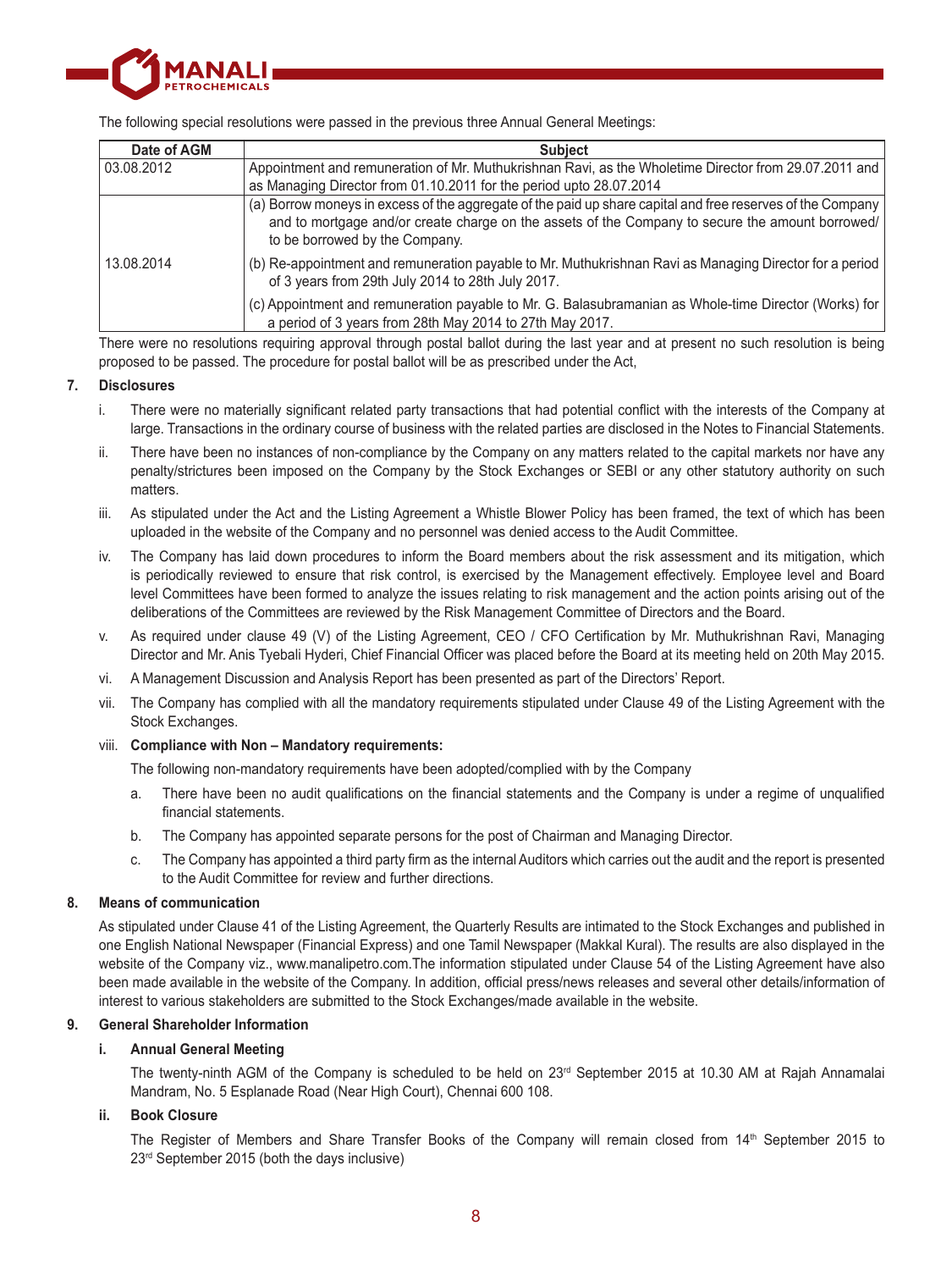

# **iii. Dividend payment**

The dividend for the year 2014-15 will be paid on 16th October 2015, subject to declaration at the ensuing AGM.

# **iv. Financial Calendar for the year 2015-16 (tentative)**

| Financial Year                       | $1st$ April 2015 to 31 <sup>st</sup> March 2016 |
|--------------------------------------|-------------------------------------------------|
|                                      |                                                 |
| <b>First Quarter Results</b>         | Before 14 <sup>th</sup> August 2015             |
| Second Quarter Results               | Before 14 <sup>th</sup> November 2015           |
|                                      |                                                 |
| Third Quarter Results                | Before 14 <sup>th</sup> February 2016           |
|                                      |                                                 |
| Audited Results for the year 2015-16 | Before 30th May 2016                            |
|                                      |                                                 |

#### **v. Registrar and Share Transfer Agent:**

 All share registry work in respect of both physical and demat segments are handled by a single common agency M/s Cameo Corporate Services Limited, Subramanian Building, No. 1, Club House Road, Chennai – 600 002, as the Registrar and Share Transfer Agent (RTA) of the Company for all aspects of investor servicing relating to shares.

#### **vi. Share Transfer System:**

 Requests for share transfer, transmissions, transpositions etc., are processed by the RTA and returned within the stipulated time, if the documents are found to be in order. The routine requests from shareholders like transfer, transmission, transposition, change of name etc., are approved by the Managing Director/Whole-time Director (Works) and Company Secretary and the details are placed before the Stakeholders' Relationship Committee and the Board.

# **vii. Listing / Stock Code of equity shares**

| Name & Address of Exchange                                                                                                                                                                                                                                                                                                                                                                                                                                  | Stock Code        |
|-------------------------------------------------------------------------------------------------------------------------------------------------------------------------------------------------------------------------------------------------------------------------------------------------------------------------------------------------------------------------------------------------------------------------------------------------------------|-------------------|
| Bombay Stock Exchange Limited (BSE)                                                                                                                                                                                                                                                                                                                                                                                                                         |                   |
| Phiroze Jeejeebhoy Towers, Dalal Street, Mumbai- 400001                                                                                                                                                                                                                                                                                                                                                                                                     | 500268            |
| National Stock Exchange of India Limited (NSE)                                                                                                                                                                                                                                                                                                                                                                                                              |                   |
| Exchange Plaza, C-1, Block G.                                                                                                                                                                                                                                                                                                                                                                                                                               |                   |
| Bandra Kurla Complex Bandra, East, Mumbai-400 051.                                                                                                                                                                                                                                                                                                                                                                                                          | <b>MANALIPETC</b> |
| $\mathcal{L}(\mathcal{L}(\mathcal{L}(\mathcal{L}(\mathcal{L}(\mathcal{L}(\mathcal{L}(\mathcal{L}(\mathcal{L}(\mathcal{L}(\mathcal{L}(\mathcal{L}(\mathcal{L}(\mathcal{L}(\mathcal{L}(\mathcal{L}(\mathcal{L}(\mathcal{L}(\mathcal{L}(\mathcal{L}(\mathcal{L}(\mathcal{L}(\mathcal{L}(\mathcal{L}(\mathcal{L}(\mathcal{L}(\mathcal{L}(\mathcal{L}(\mathcal{L}(\mathcal{L}(\mathcal{L}(\mathcal{L}(\mathcal{L}(\mathcal{L}(\mathcal{L}(\mathcal{L}(\mathcal{$ |                   |

 Listing fees have been paid to the aforesaid exchanges upto 2015-16.

# **viii. Market Price Data & Share Price performance Vis a Vis indices:**

|                         | <b>NSE</b>        |       |                          |          | <b>BSE</b>        |       |               |           |
|-------------------------|-------------------|-------|--------------------------|----------|-------------------|-------|---------------|-----------|
| <b>Month &amp; Year</b> | Share Price (Rs.) |       | <b>S&amp;P CNF Nifty</b> |          | Share Price (Rs.) |       | <b>Sensex</b> |           |
|                         | High              | Low   | High                     | Low      | High              | Low   | High          | Low       |
| April 2014              | 9.45              | 8.35  | 6.869.85                 | 6.650.40 | 9.45              | 8.25  | 22.939.31     | 22.197.51 |
| May                     | 13.60             | 8.05  | 7.563.50                 | 6.638.55 | 13.80             | 8.20  | 25.375.63     | 22.277.04 |
| June                    | 14.10             | 11.10 | 7.700.05                 | 7.239.50 | 14.00             | 11.07 | 25.735.87     | 24.270.20 |
| July                    | 13.85             | 11.25 | 7.840.95                 | 7.422.15 | 13.85             | 11.27 | 26.300.17     | 24.892.00 |
| August                  | 12.25             | 10.60 | 7.968.25                 | 7.540.10 | 12.11             | 10.62 | 26.674.38     | 25.232.82 |
| September               | 16.50             | 10.95 | 8.180.20                 | 7.841.80 | 16.49             | 11.05 | 27.354.99     | 26.220.49 |
| October                 | 14.65             | 13.15 | 8.330.75                 | 7,723.85 | 14.68             | 13.14 | 27.894.32     | 25.910.77 |
| November                | 18.95             | 14.20 | 8.617.00                 | 8.290.25 | 18.97             | 14.16 | 28.822.37     | 27,739.56 |
| December                | 17.10             | 12.95 | 8.626.95                 | 7.961.35 | 19.05             | 12.95 | 28.809.64     | 26,469.42 |
| January 2015            | 17.50             | 14.90 | 8.996.60                 | 8.065.45 | 17.50             | 14.90 | 29.844.16     | 26.766.12 |
| February                | 18.70             | 15.15 | 8.941.10                 | 8.470.50 | 18.65             | 15.10 | 29.522.86     | 28.044.49 |
| March                   | 16.85             | 13.70 | 9.119.20                 | 8.269.15 | 16.90             | 13.70 | 30.024.74     | 27,248.45 |

#### **ix. Distribution of shareholding as on March 31, 2015:**

| <b>Range of Shares</b> |         | <b>Holders</b> |        | <b>Shares</b> |        |  |
|------------------------|---------|----------------|--------|---------------|--------|--|
| From                   | To      | No             | $\%$   | No            | $\%$   |  |
|                        | 100     | 17,067         | 12.94  | 8,73,599      | 0.51   |  |
| 101                    | 500     | 91,985         | 69.76  | 2,08,93,141   | 12.15  |  |
| 501                    | 1000    | 12,563         | 9.53   | 1,00,10,594   | 5.82   |  |
| 1001                   | 2000    | 5,284          | 4.01   | 81,37,913     | 4.73   |  |
| 2001                   | 3000    | 1,690          | 1.28   | 44,63,435     | 2.59   |  |
| 3001                   | 4000    | 618            | 0.47   | 22,66,029     | 1.32   |  |
| 4001                   | 5000    | 744            | 0.56   | 35,81,265     | 2.08   |  |
| 5001                   | 10000   | 1.044          | 0.79   | 79,49,689     | 4.62   |  |
| 10001                  | & above | 869            | 0.66   | 11,38,23,564  | 66.18  |  |
| Total                  |         | 1,31,864       | 100.00 | 17,19,99,229  | 100.00 |  |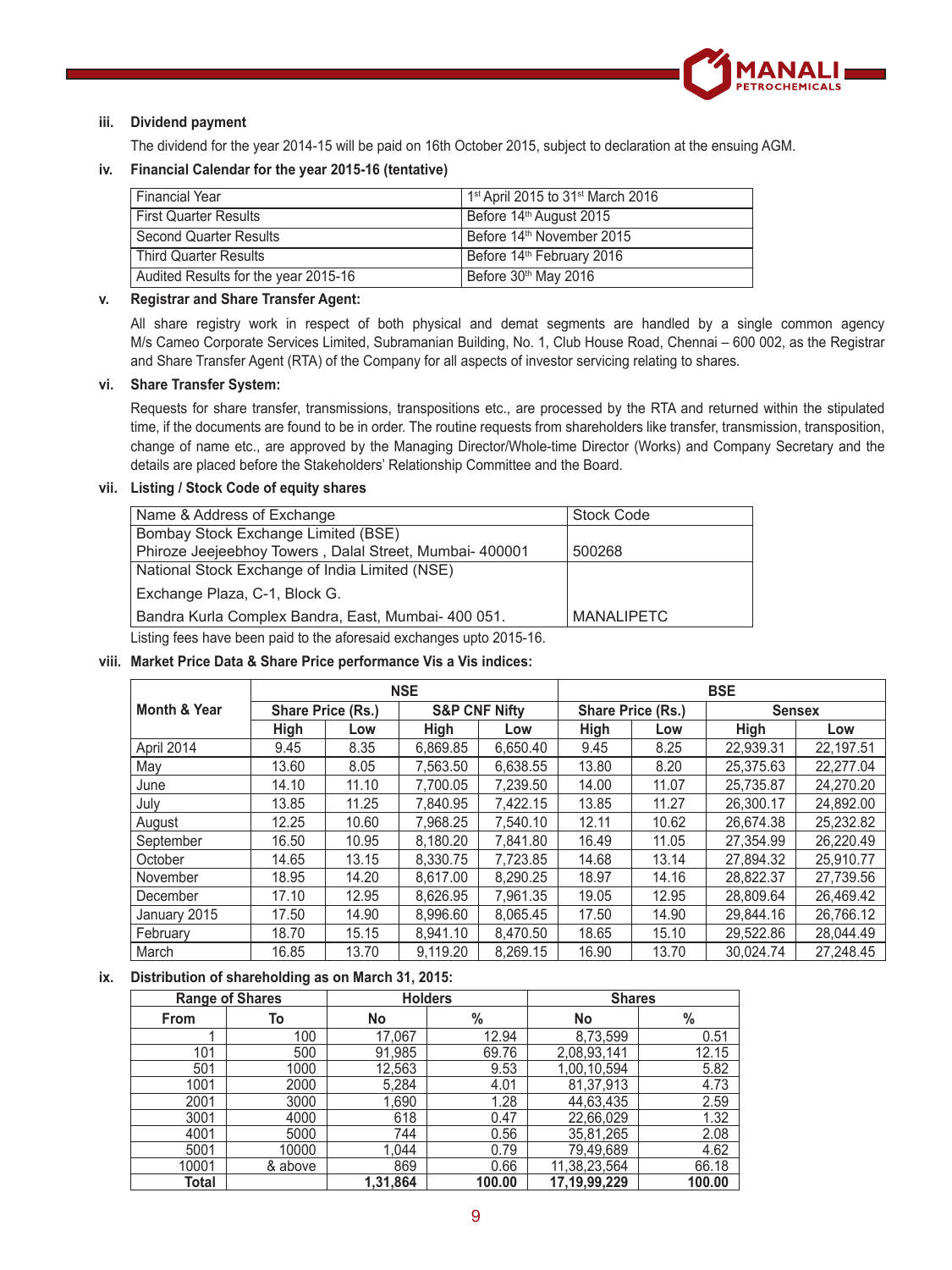

# **x. Shareholding pattern as on March 31, 2015:**

|                                       | <b>Holders</b> |       | <b>Shares</b> |       |  |
|---------------------------------------|----------------|-------|---------------|-------|--|
| Category                              | No             | $\%$  | No            | %     |  |
| Promoters and Promoters Group         | 4              | 0.01  | 7,70,82,201   | 44.82 |  |
| Mutual Funds / UTI                    | 13             | 0.01  | 1.85.100      | 0.11  |  |
| <b>Financial Institutions / Banks</b> | 16             | 0.01  | 1,79,526      | 0.10  |  |
| Foreign Institutional Investors       | ◠              | 0.01  | 23,00,000     | 1.34  |  |
| <b>Bodies Corporate</b>               | 1,008          | 0.76  | 99,82,597     | 5.80  |  |
| Individuals                           | 1,25,227       | 94.96 | 7,48,44,697   | 43.52 |  |
| HUF                                   | 1.387          | 1.05  | 36, 34, 547   | 2.11  |  |
| NRI / OCBs                            | 4.124          | 3.13  | 36,01,204     | 2.09  |  |
| Clearing Members & Others             | 83             | 0.06  | 1.89.357      | 0.11  |  |
| Total                                 | 1.31.864       | 100   | 17.19.99.229  | 100   |  |

# **xi. Dematerialization of shares and liquidity**

 The shares, listed in BSE and NSE are to be traded only in dematerialized form. The ISIN of the shares is. INE201A01024. As at March 31, 2015, 15,70,41,181 shares were held in dematerialized form, representing about 91.30% of the total shares. The shares are traded regularly on BSE and NSE.

**xii. Location of Plants:** Plant I : Ponneri High Road, Manali, Chennai – 600 068 Sathangadu Village, Manali, Chennai – 600 068

# **xiii. Address for correspondence**

 Investors may contact the Registrar and Transfer Agent for matters relating to shares, dividends, annual reports and related issues at the following address viz., **Cameo Corporate Services Ltd, Subramanian Building, V Floor, No: 1, Club House Road, Chennai – 600 002. Phone: 044 - 28460390/28460394 & 28460718, Fax 044 - 28460129, E-mail: investor@cameoindia.com**

For other general matters or in case of any difficulties/grievances investors may contact: Mr. R Kothandaraman, Company Secretary and Compliance Officer, at the Registered Office of the Company, Phone/Fax: 044 – 22351098 **E-mail: companysecretary@manalipetro.com**

# **Declaration by CEO**

This is to declare that the respective Codes of Conduct envisaged by the Company for Members of the Board and Senior Management Personnel have been compiled with by all the members of the Board and Senior Management Personnel of the Company respectively.

# **Muthukrishnan Ravi**

Chennai DIN : 0 3605222 05th August 2015 Managing Director Control of the United States of the United States of the United States of the United States of the United States of the United States of the United States of the United States of the Unit

# **REPORT OF THE AUDITORS ON CORPORATE GOVERNANCE**

- 1. We, Deloitte Haskins & Sells, Chartered Accountants (Firm's Registration No.: 008072S), as Statutory Auditors of Manali Petrochemicals Limited ("the Company"), having its Registered Office at Spic House, 88 Mount Road, Guindy, Chennai - 600032 have examined the compliance of conditions of Corporate Governance by the Company, for the year ended on 31 March 2015 as stipulated in Clause 49 of the Listing Agreement, as amended from time to time, of the Company with the stock exchanges.
- 2. We have been requested by the Management of the Company to provide a certificate on compliance of conditions of Corporate Governance under Clause 49 of the Listing Agreement, as amended from time to time.
- 3. The Management is responsible for the compliance of conditions of Corporate Governance. Our examination was limited to a review of procedures and implementation thereof, adopted by the Company for ensuring the compliance of the conditions of Corporate Governance as stipulated in the said clause. It is neither an audit nor an expression of opinion on the financial statements of the Company.
- 4. In our opinion and to the best of our information and according to the explanations given to us by the directors and the management, we certify that the Company has complied with the conditions of Corporate Governance as stipulated in Clause 49 of the above mentioned Listing Agreement, as amended from time to time.
- 5. We further state that such compliance is neither an assurance as to the future viability of the Company nor the efficiency or effectiveness with which the management has conducted the affairs of the Company.

**For Deloitte Haskins & Sells** Chartered Accountants (Registration No. 008072S)

> **Geetha Suryanarayanan** Partner (Membership No. 29519)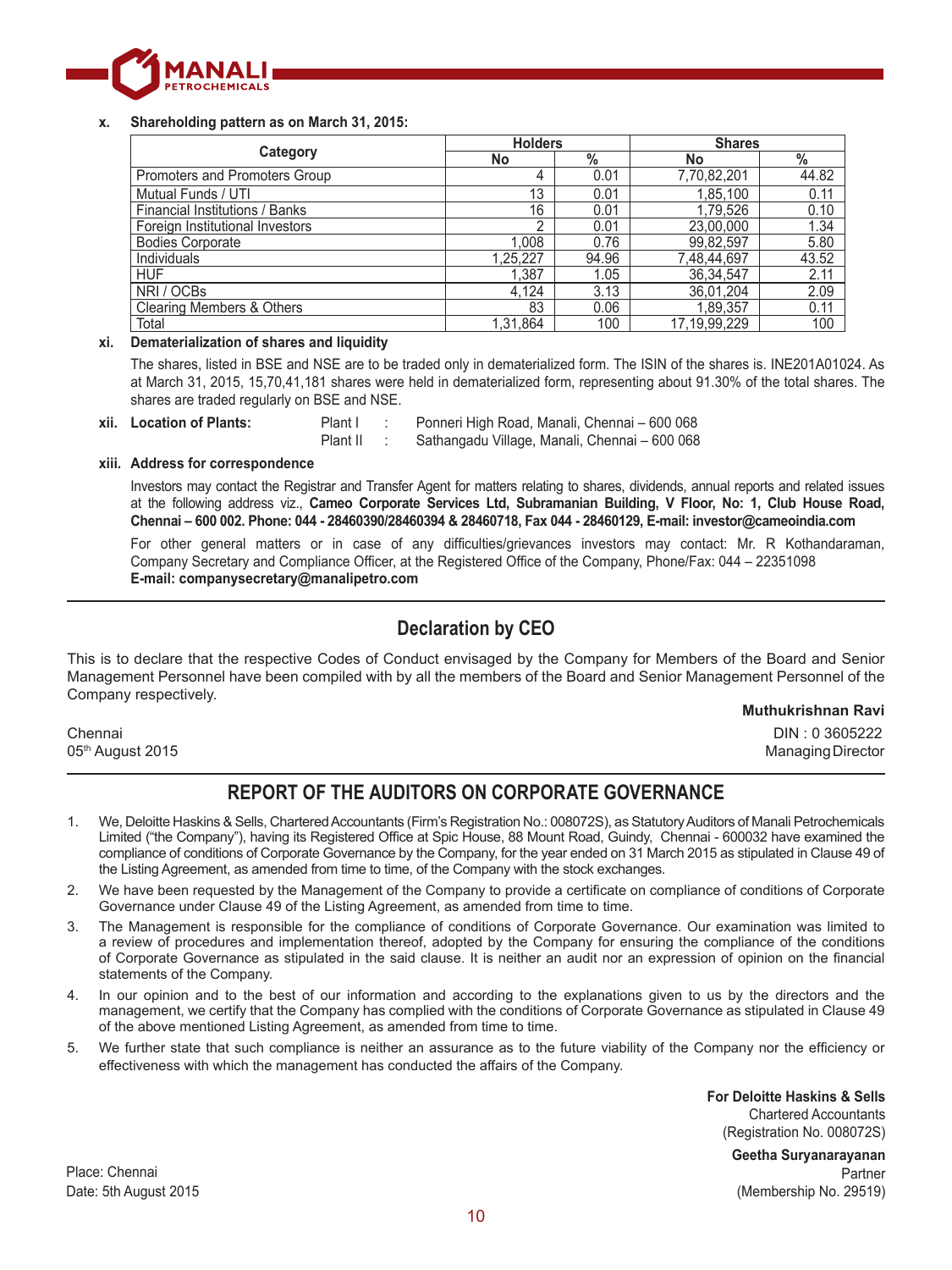

**Annexure B**

# **Secretarial Audit Report**

FOR THE FINANCIAL YEAR ENDED 31.03.2015

[Pursuant to Section 204(1) of the Companies Act, 2013 and Rule No.9 of the Companies (Appointment and Remuneration Personnel) Rules, 2014]

The Members Manali Petrochemicals Limited

To

SPIC House 88, Old No.97, Mount Road,

Guindy, Chennai - 600 032.

I have conducted the secretarial audit of the compliance of applicable statutory provisions and the adherence to good corporate practices by **M/s. MANALI PETROCHEMICALS LIMITED, CIN L24294TN1986PLC013087** ("the Company"). Secretarial Audit was conducted in a manner that provided me a reasonable basis for evaluating the corporate conducts/statutory compliances and expressing my opinion thereon.

Based on my verification of the Company's books, papers, minute books, forms and returns filed and other records maintained by the Company and also the information provided by the Company, its officers, agents and authorized representatives during the conduct of secretarial audit, I hereby report that in my opinion, the Company has, during the audit period covering the financial year ended on 31st March 2015, complied with the statutory provisions listed hereunder and also that the Company has proper Board processes and compliance-mechanism in place to the extent, in the manner and subject to the reporting made hereinafter:

I have examined the books, papers, minute books, forms and returns filed and other records maintained by the Company for the financial year ended on 31st March 2015, according to the provisions of:

- i. The Companies Act, 2013 (the Act) and the rules made thereunder;
- ii. The Securities Contracts (Regulation) Act, 1956 ('SCRA') and the rules made thereunder;
- iii. The Depositories Act, 1996 and the Regulations and Bye-laws framed thereunder;
- iv. Foreign Exchange Management Act, 1999 and the rules and regulations made thereunder to the extent of Foreign Direct Investment, Overseas Direct Investment and External Commercial Borrowings;
- v. The following Regulations and Guidelines prescribed under the Securities and Exchange Board of India Act, 1992 ('SEBI Act'):
	- a) The Securities and Exchange Board of India (Substantial Acquisition of Shares and Takeovers) Regulations 2011;
	- b) The Securities and Exchange Board of India (Prohibition of Insider Trading)Regulations 1992;
	- c) The Securities and Exchange Board of India (Issue of Capital and Disclosure Requirements) Regulations, 2009;
	- d) The Securities and Exchange Board of India (Employee Stock Option Scheme and Employee Stock Purchase Scheme) Guidelines 1999;
	- e) The Securities and Exchange Board of India (Issue and Listing of Debt Securities) Regulations 2008;
	- f) The Securities and Exchange Board of India (Registrars to an Issue and Share Transfer Agents) Regulations, 1993 regarding the Companies Act and dealing with client;
	- g) The Securities and Exchange Board of India (Delisting of Equity Shares) Regulations, 2009 and
	- h) The Securities and Exchange Board of India (Buyback of Securities) Regulations, 1998;
- vi. The Other laws as may be applicable specifically to the company:

 Based on a review of the copies of the compliance reports by the functional heads of the Company including in the factory plant 1 & 2 located in Manali to the Top Management/Board of Directors of the Company, I report that the Company has substantially complied with the provisions of those Acts that are applicable to it such as the Factories Act 1948, Payment of Wages Act 1936, Industrial Disputes Act 1947, Minimum Wages Act 1948, Explosives Act 1884, Employees Provident Fund Act 1952, Employees State Insurance Act 1948, Petroleum Act 1934, Public Liability Insurance Act 1991, Environmental Protection Act 1986 and other Pollution Control Laws and other laws mentioned in the said checklists.

 No specific violation in respect of Tax laws came to the notice of the undersigned from the review of the said check list. However I report that I have not carried out the audit with reference to the applicable financial laws, such as the Direct and Indirect Tax Laws, as the same falls under the review of statutory audit and by other designated professionals.

I have also examined compliance with the applicable clauses of the following:

Secretarial Standard on Meetings of the Board of Directors (SS-1) and General Meetings (SS-2) issued by The Institute of Company Secretaries of India (ICSI).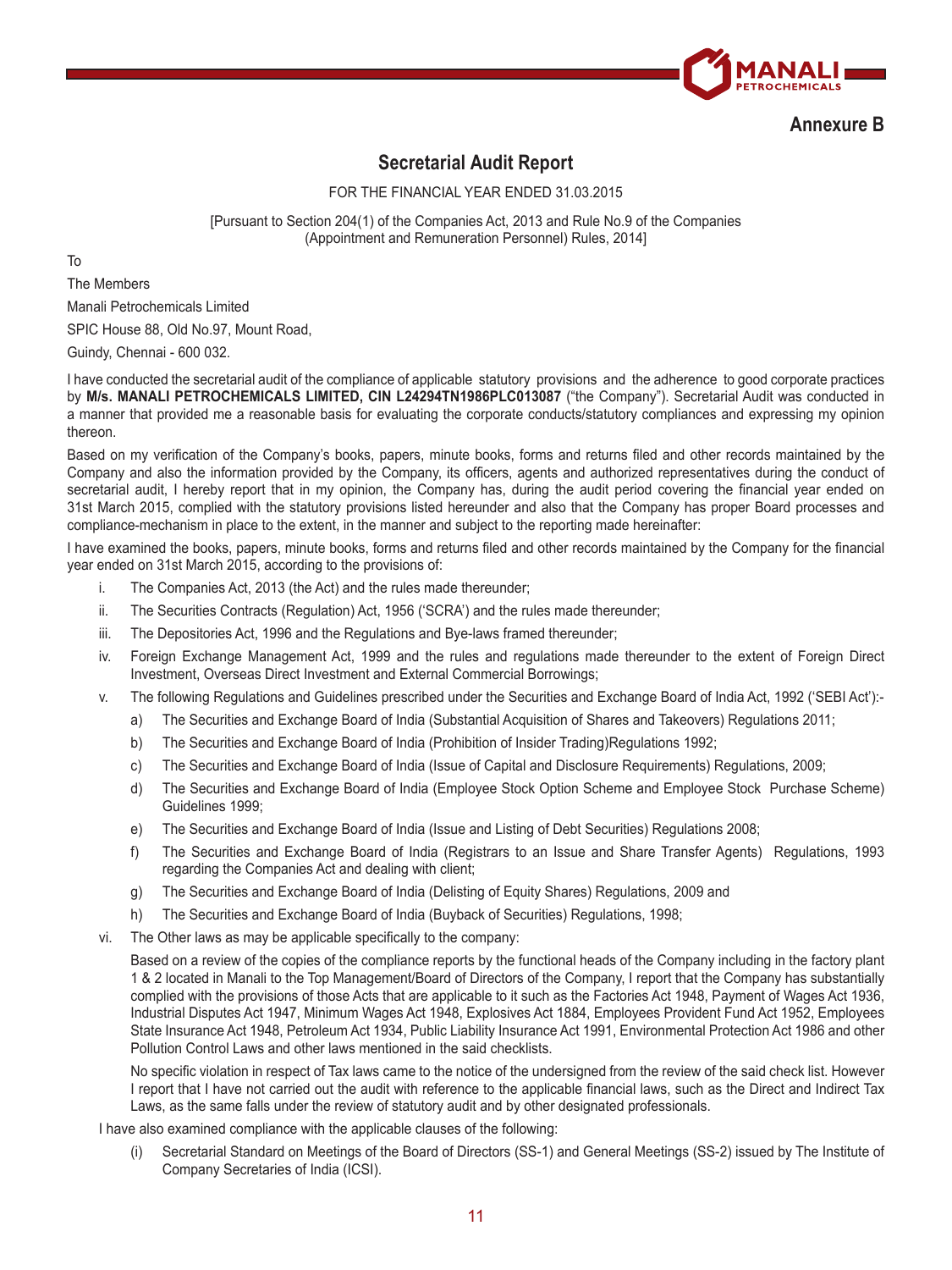

(ii) The Listing Agreements entered into by the Company with the Stock Exchange(s) namely Bombay Stock Exchange (BSE) & National Stock Exchange (NSE).

During the period under review the Company has complied with the provisions of the Act, other applicable Acts, Rules, Regulations, Listing Agreement with Stock Exchanges, Guidelines, Standards, etc. mentioned above subject to the following observations:

*The Company is awaiting Tamil Nadu State Pollution Control Board's periodical renewal of consents and also the consent for operating the Plants with the augmented capacity.*

#### **I further report that**

- 1. The Board of Directors of the Company is duly constituted with proper balance of Executive Directors, Non-Executive Directors and Independent Directors. The changes in the composition of the Board of Directors that took place during the period under review were carried out in compliance with the provisions of the Act.
- 2. Adequate notice is given to all directors to schedule the Board Meetings, agenda and detailed notes on agenda were sent at least seven days in advance, and a system exists for seeking and obtaining further information and clarifications on the agenda items before the meeting and for meaningful participation at the meeting. All the decisions of the Board during the year were carried unanimously and recorded as part of the minutes.
- 3. **I further report that** there are adequate systems and processes in the company commensurate with the size and operations of the company to monitor and ensure compliance with applicable laws, rules, regulations and guidelines.

**For B. CHANDRA** Company Secretaries

**B Chandra, B.Com, AICWA, ACS** Place: Chennai M No.: 20879 CP No.: 7859 Date: 5th August 2015 Proprietrix

# **Annexure C**

# **Particulars as required under Rule 3 of the Companies (Accounts) Rules, 2014**

# **A) Conservation of Energy**

i) Steps taken or impact on conservation of energy

 New energy saving ejector systems are being commissioned at both the Plants which is expected to result in a savings of about Rs. 80 lakh annually, through lower consumption of steam by about 4000 MT. Energy audit has been completed for both the Plants and actions are taken to implement the suggestions made in the report to achieve further savings.

ii) Steps taken for utilizing alternate sources of energy

 The Company commissioned a biomass based Captive Power Plant during the year 2010, which was being used for the energy needs of Plant 2 and also for export to Plant 1. However over the period the cost of input has been going up and also the availability affected due to supply-demand mismatch. Hence exports to Plant 1 were curtailed and the CPP catered to the needs of Plant 2. Though the Company took various steps to use alternate fuel, the cost of power/steam has been spiraling and became comparatively uneconomical due to fall in fuel oil prices. Hence the CPP is under shut down from mid-December 2014. All major maintenance work have been completed and the plant kept ready for restart once the situation improves.

iii) Capital investment in conservation of energy

 The capital investment for the new energy saving ejector systems mentioned above is Rs. 1.14 crore of which about Rs. 1.00 crore was spent in the year 2014-15 and the balance will be incurred in 2015-16.

# **B) Technology Absorption**

i) Efforts made in technology absorption and benefits derived like product improvement, cost reduction, product development or import substitution.

 Technology has already been fully absorbed at the time of setting up the plant in the initial years. In the recent past no new technology was imported by the Company.

 MPL has been taking various steps for process improvements, new product development and the like to bring down cost and also to foray into new segments for catering to wider customer base.

- ii) Expenditure on Research & Development
	- (a) Capital Rs. 409.31 lakh
	- (b) Recurring Rs. 58.83 lakh
	- (c) Total Rs. 468.14 lakh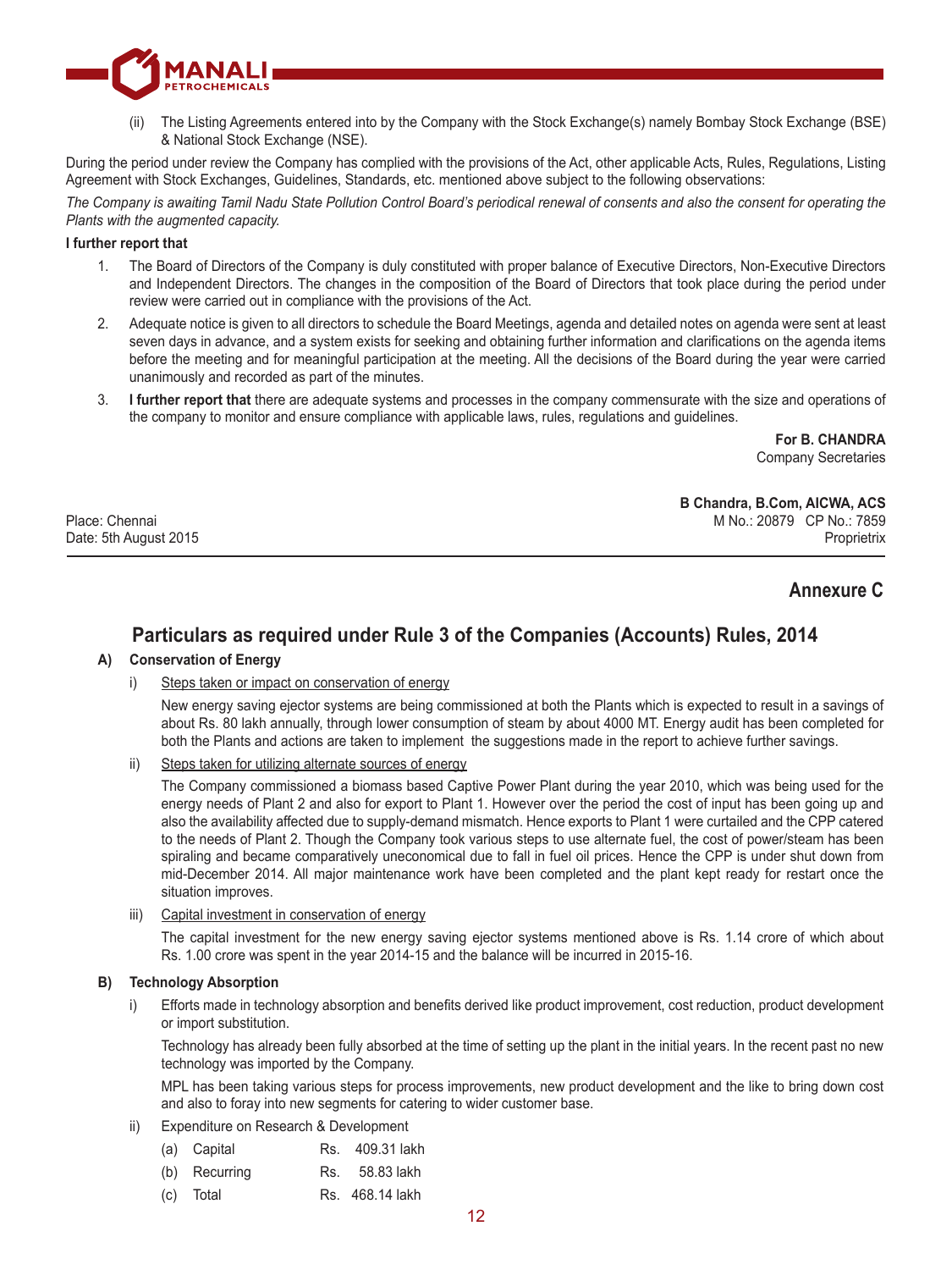

 The capital spend shown above is funded by Ozone Cell of Ministry of Environment, Forest and Climate Change, Government of India, for phasing out of HCFC, a program initiated by the United Nations.

# **C) Foreign Exchange Earnings and outgo:**

- i) Foreign exchange in terms of actual inflows Rs. 3,457.72 lakh
- ii) Foreign exchange in terms of actual outflows Rs. 15,890.70 lakh

For and on behalf of the Board **Ashwin C Muthiah** DIN: 00255679 Chairman

# **Annexure D**

# **Extract of the Annual Return as on 31st March 2015**

[Pursuant to section 92 (3) of the Companies Act, 2013 and rule 12 (1) of the Companies (Management and Administration) Rules, 2014]

# **I. REGISTRATION AND OTHER DETAILS:**

Chennai 5<sup>th</sup> August 2015

| <b>CIN</b>                                                                              | L24294TN1986PLC013087                                                                                                                                                          |
|-----------------------------------------------------------------------------------------|--------------------------------------------------------------------------------------------------------------------------------------------------------------------------------|
| <b>Registration Date</b><br>ii)                                                         | 11 <sup>th</sup> June 1986                                                                                                                                                     |
| iii) Name of the Company                                                                | Manali Petrochemicals Limited                                                                                                                                                  |
| iv) Category/Sub-Category of the Company                                                | Company Limited By Shares<br>Non-Government Company                                                                                                                            |
| v) Address of the Registered office and contact details                                 | <b>SPIC House</b><br>88 Mount Road<br>Guindy, Chennai 600 032<br>Telefax: 22351098<br>E-mail: companysecretary@manalipetro.com                                                 |
| vi) Whether listed company                                                              | Yes                                                                                                                                                                            |
| vii) Name, Address and Contact details of Registrar and Share<br>Transfer Agent, if any | Cameo Corporate Services Limited<br>Subramanian Building<br>No. 1 Club House Road<br>Chennai 600 002<br>Ph.: 28460390/394/718, Fax 28460129<br>E-mail: investor@cameoindia.com |

# **II. PRINCIPAL BUSINESS ACTIVITIES OF THE COMPANY**

All the business activities contributing 10 % or more of the total turnover of the company shall be stated:-

| SI.No. | Name and<br>Description of main<br>products/ services | NIC Code of the<br>Product/ service | % to total turnover of<br>the company |
|--------|-------------------------------------------------------|-------------------------------------|---------------------------------------|
|        | <b>Polyols</b>                                        | 20131                               | 64%                                   |
|        | Propylene Glycol                                      | 20119                               | 25%                                   |

# **III. PARTICULARS OF HOLDING, SUBSIDIARY AND ASSOCIATE COMPANIES- NIL**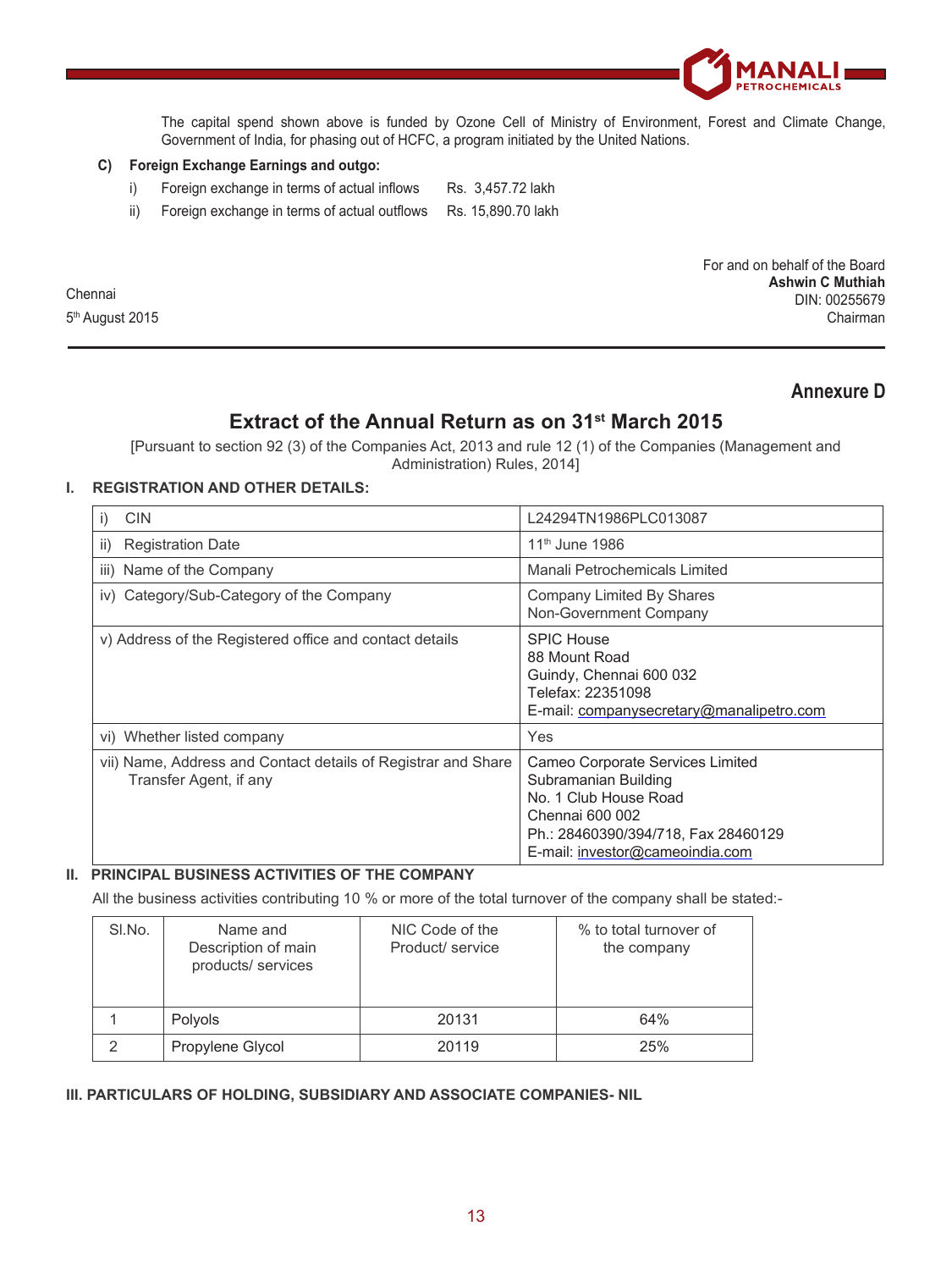

# **IV. SHAREHOLDING PATTERN (Equity Share Capital Breakup as percentage of Total Equity)**

i) Category-wise Shareholding

| Category of<br>Shareholders                                                                        |            | (as on 01.04.2014) | No. of Shares held at the beginning of the year |                                          | No. of Shares held at the end of the year<br>(as on 31.03.2015) |            |            |                                  | $\%$<br>Change<br>to total<br>equity |
|----------------------------------------------------------------------------------------------------|------------|--------------------|-------------------------------------------------|------------------------------------------|-----------------------------------------------------------------|------------|------------|----------------------------------|--------------------------------------|
|                                                                                                    | Demat      | Physical           | Total                                           | $%$ of<br>Total<br><b>Shares</b>         | Demat                                                           | Physical   | Total I    | $%$ of<br>Total<br><b>Shares</b> |                                      |
| A. Promoters                                                                                       |            |                    |                                                 |                                          |                                                                 |            |            |                                  |                                      |
| $(1)$ Indian                                                                                       |            |                    |                                                 |                                          |                                                                 |            |            |                                  |                                      |
| a) Individual/HUF                                                                                  | 12250      | <b>NIL</b>         | 12250                                           | 0.01                                     | 13648                                                           | <b>NIL</b> | 13648      | 0.01                             | 0.001                                |
| b) Bodies Corporate                                                                                | 65856053   | <b>NIL</b>         | 65856053                                        | 38.29                                    | 65856053                                                        | <b>NIL</b> | 65856053   | 38.29                            | <b>NIL</b>                           |
| c) Banks/FI                                                                                        | 11212500   | <b>NIL</b>         | 11212500                                        | 6.52                                     | 11212500                                                        | 0          | 11212500   | 6.52                             | <b>NIL</b>                           |
| <b>Total shareholding</b><br>of Promoter (A)=(A)<br>$(1)+(A)(2)$                                   | 77080803   | <b>NIL</b>         | 77080803                                        | 44.81                                    | 77082201                                                        | 0          | 77082201   | 44.82                            | 0.001                                |
| <b>B. Public Shareholding</b>                                                                      |            |                    |                                                 |                                          |                                                                 |            |            |                                  |                                      |
| 1. Institutions                                                                                    |            |                    |                                                 |                                          |                                                                 |            |            |                                  |                                      |
| a) Mutual Funds                                                                                    | 17850      | 167250             | 185100                                          | 0.11                                     | 17850                                                           | 167250     | 185100     | 0.11                             | <b>NIL</b>                           |
| b) Banks/FI                                                                                        | 5025       | 21300              | 26325                                           | 0.02                                     | 158226                                                          | 21300      | 179526     | 0.1                              | 0.09                                 |
| c) Fils                                                                                            | 2260000    | <b>NIL</b>         | 2260000                                         | 1.31<br>2300000<br><b>NIL</b><br>2300000 |                                                                 | 1.34       | 0.02       |                                  |                                      |
| $Sub-total(B)(1)$ :-                                                                               | 2282875    | 188550             | 2471425                                         | 1.44                                     | 2476076                                                         | 188550     | 2664626    | 1.55                             | 0.11                                 |
| 2. Non-Institutions                                                                                |            |                    |                                                 |                                          |                                                                 |            |            |                                  |                                      |
| Bodies Corp.<br>a)                                                                                 |            |                    |                                                 |                                          |                                                                 |            |            |                                  |                                      |
| i) Indian                                                                                          | 9833552    | 235800             | 10069352                                        | 5.85                                     | 9749797                                                         | 232800     | 9982597    | 5.8                              | $-0.05$                              |
| ii) Overseas                                                                                       | 85050      | 0                  | 85050                                           | 0.05                                     | 85050                                                           | 0          | 85050      | 0.05                             | <b>NIL</b>                           |
| Individuals<br>b)                                                                                  |            |                    |                                                 |                                          |                                                                 |            |            |                                  |                                      |
| Individual<br>i)<br>Shareholders<br>holding nominal<br>share capital upto<br>Rs.1 lakh             | 45453427   | 13718711           | 59172138                                        | 34.4                                     | 44395944                                                        | 13342773   | 57738717   | 33.57                            | $-0.83$                              |
| Individual<br>ii)<br>shareholders<br>holding nominal<br>share capital in<br>excess of<br>Rs 1 lakh | 16583818   | 74910              | 16658728                                        | 9.69                                     | 17031070                                                        | 74910      | 17105980   | 9.95                             | 0.26                                 |
| <b>Others</b><br>c)                                                                                | 5406318    | 1140465            | 6546783                                         | 3.81                                     | 6306093                                                         | 1119015    | 7425108    | 4.32                             | 0.51                                 |
| Sub-total (B) (2)                                                                                  | 77277115   | 15169886           | 92447001                                        | 53.75                                    | 77482904                                                        | 14769498   | 92252402   | 53.64                            | -0.11                                |
| <b>Total Public</b><br>shareholding $(B)= (B)$<br>$(1)+(B)(2)$                                     | 79559990   | 15358436           | 94918426                                        | 55.19                                    | 79958980                                                        | 14958048   | 94917028   | 55.18                            | $-0.001$                             |
| C. Shares held by<br><b>Custodian for GDRs</b><br>&ADRs                                            | <b>NIL</b> | <b>NIL</b>         | NIL                                             | NIL                                      | NIL                                                             | NIL        | <b>NIL</b> | NIL                              | NIL                                  |
| Grand Total (A+B+C)                                                                                | 156640793  | 15358436           | 171999229                                       | 100                                      | 157041181                                                       | 14958048   | 171999229  | 100                              |                                      |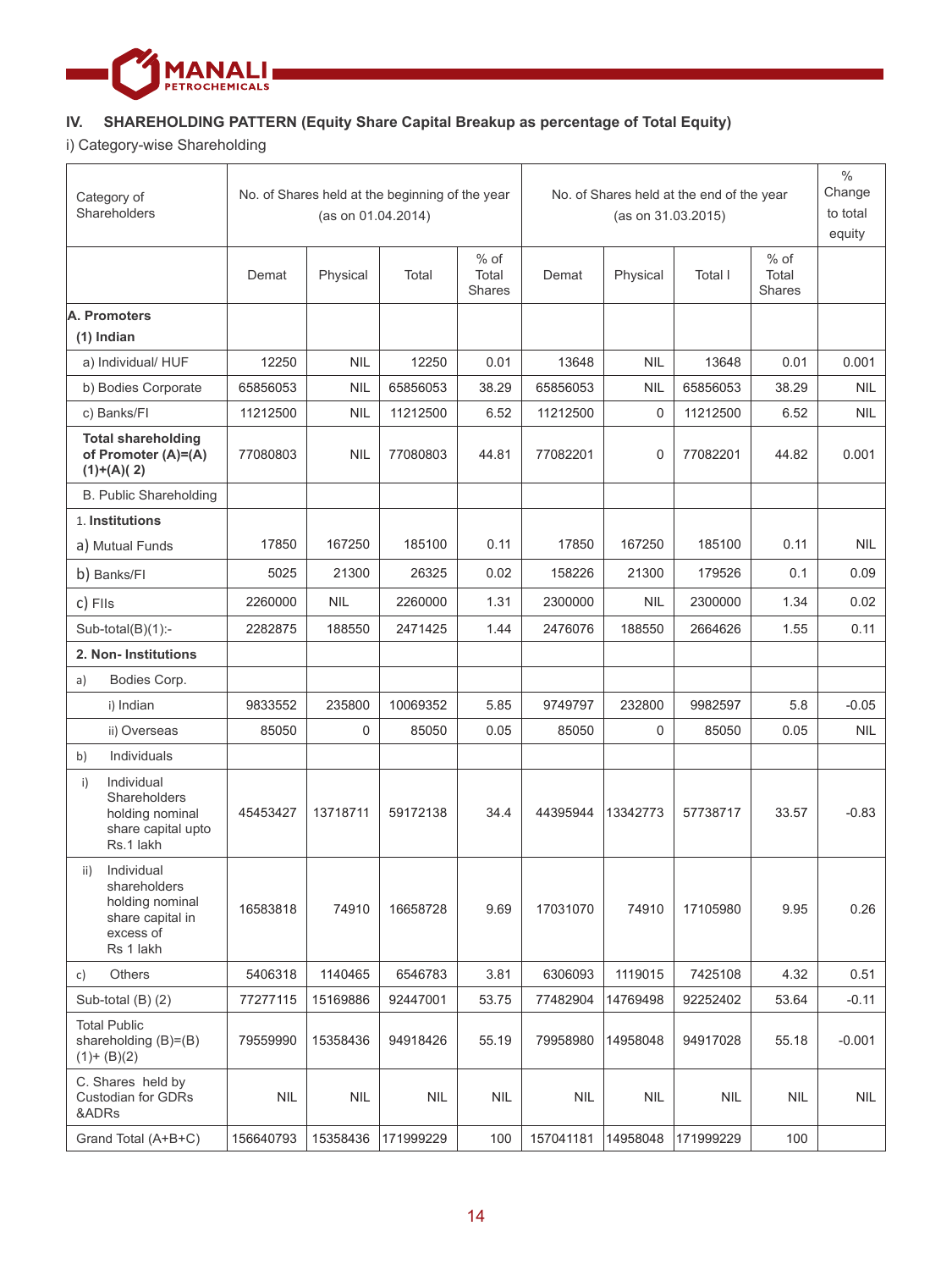

# (ii) Shareholding of Promoters

| SI.No.       | Shareholder's Name                                          |                         | year (as on 01.04.2014)                          | Shareholding at the beginning of the                       | Shareholding at the end of the year<br>(as on 31.03.2015) |                                          |                                                            |                             |
|--------------|-------------------------------------------------------------|-------------------------|--------------------------------------------------|------------------------------------------------------------|-----------------------------------------------------------|------------------------------------------|------------------------------------------------------------|-----------------------------|
|              |                                                             | No. of<br><b>Shares</b> | % of total<br><b>Shares</b><br>of the<br>company | %of Shares<br>Pledged/<br>encumbered<br>to total<br>shares | No. of<br><b>Shares</b>                                   | %of total<br>Shares<br>of the<br>company | %of Shares<br>Pledged/<br>encumbered<br>to total<br>shares | % change to<br>total equity |
| $\mathbf{1}$ | Tamil Nadu Industrial<br>Development Corporation<br>Ltd     | 11212500                | 6.52                                             | <b>NIL</b>                                                 | 11212500                                                  | 6.52                                     | <b>NIL</b>                                                 | <b>NIL</b>                  |
| 2            | Southern Petrochemical<br>Industries Corporation<br>Limited | 10000                   | 0.01                                             | <b>NIL</b>                                                 | 10000                                                     | 0.01                                     | <b>NIL</b>                                                 | <b>NIL</b>                  |
| 3            | <b>SIDD Life Sciences Private</b><br>Limited                | 65846053                | 38.28                                            | <b>NIL</b>                                                 | 65846053                                                  | 38.28                                    | <b>NIL</b>                                                 | <b>NIL</b>                  |
| 4            | Muthiah A.C                                                 | 12250                   | 0.007                                            | <b>NIL</b>                                                 | 13648                                                     | 0.008                                    | <b>NIL</b>                                                 | 1.11                        |
|              | Total                                                       | 77080803                | 44.81                                            | <b>NIL</b>                                                 | 77082201                                                  | 44.82                                    | <b>NIL</b>                                                 | 0.001                       |

(iii) Change in Promoters' Shareholding

|            |                                                                 | Shareholding                                       |               |                 |               |                                              |               |
|------------|-----------------------------------------------------------------|----------------------------------------------------|---------------|-----------------|---------------|----------------------------------------------|---------------|
| SI.<br>No. | Date wise Increase/ Decrease in<br>Shareholding during the year | At the beginning of the year<br>(as on 01.04.2014) |               | Cumulative      |               | At the End of the year<br>(as on 31.03.2015) |               |
|            |                                                                 | No. of<br>shares                                   | $\frac{0}{0}$ | No of<br>shares | $\frac{0}{0}$ | No. of shares                                | $\frac{0}{0}$ |
|            |                                                                 | 77080803                                           | 44.81         |                 |               |                                              |               |
| 01         | 06-06-2014                                                      | +1398                                              | 0.001         | 77082201        | 44.82         | 77082201                                     | 44.82         |

(iv) Shareholding Pattern of top ten Shareholders (other than Directors, Promoters and Holders of GDRs and ADRs):

| SI. No. | Name of the Shareholder                                                         | Shareholding at the<br>beginning of the year<br>(as on 01.04.2014) |               | Cumulative<br>Shareholding during<br>the year |            | At the End of the year<br>(as on 31.03.2015) |               |
|---------|---------------------------------------------------------------------------------|--------------------------------------------------------------------|---------------|-----------------------------------------------|------------|----------------------------------------------|---------------|
|         | Date wise Increase/ Decrease<br>Shareholding during the<br>$\mathsf{I}$<br>year | No. of<br>shares                                                   | $\frac{0}{0}$ | No of<br>shares                               | $\%$       | No. of shares                                | $\frac{0}{0}$ |
| 01      | Passage to India Master Fund<br>Limited                                         | 2260000                                                            | 1.31          |                                               |            | 2260000                                      | 1.31          |
| 02      | Teen Lok Advisory Services<br>Pvt. Ltd.                                         | 2000000                                                            | 1.16          |                                               |            |                                              |               |
|         | Sale-09-05-2014                                                                 | $-2000000$                                                         | $-1.16$       | <b>NIL</b>                                    | <b>NIL</b> | <b>NIL</b>                                   | <b>NIL</b>    |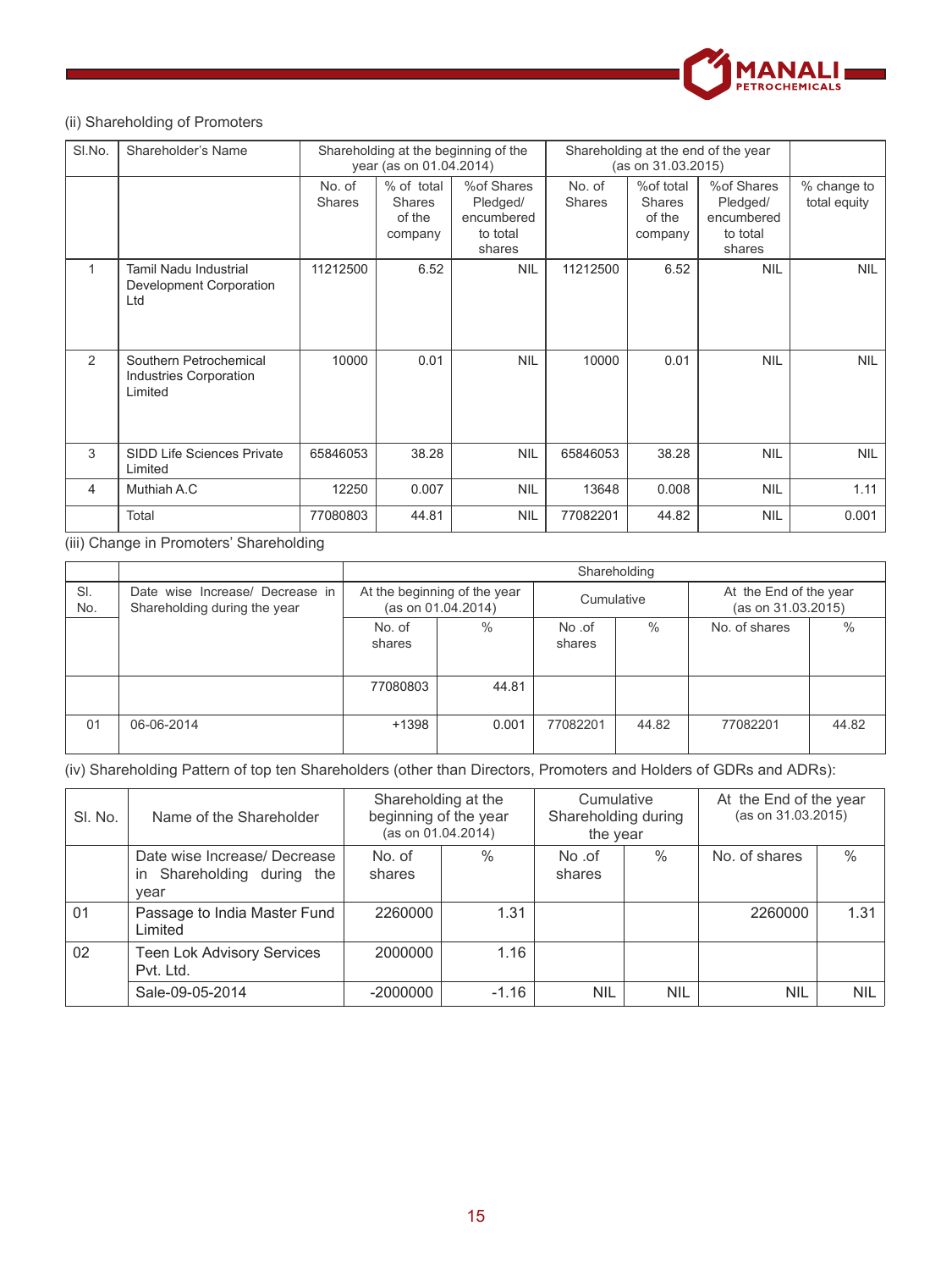

| SI. No. | Name of the Shareholder               | Shareholding at the<br>beginning of the year<br>(as on 01.04.2014) |         | Cumulative<br>Shareholding during<br>the year |            | At the End of the year<br>(as on 31.03.2015) |      |
|---------|---------------------------------------|--------------------------------------------------------------------|---------|-----------------------------------------------|------------|----------------------------------------------|------|
| 03      | K K Sarachandra Bose                  | 728624                                                             | 0.42    |                                               |            |                                              |      |
|         | Purchase-23-05-2014                   | +77000                                                             | $+0.04$ | 805624                                        | 0.47       |                                              |      |
|         | Purchase-30-05-2015                   | +10000                                                             | $+0.01$ | 815624                                        | 0.47       |                                              |      |
|         | Purchase-14-08-2014                   | +15000                                                             | $+0.01$ | 830624                                        | 0.48       |                                              |      |
|         | Purchase-29-08-2014                   | +30000                                                             | $+0.02$ | 860624                                        | 0.50       |                                              |      |
|         | Sale-19-09-2014                       | $-50000$                                                           | $-0.03$ | 810624                                        | 0.47       |                                              |      |
|         | Sale-30-09-2014                       | $-8014$                                                            | $-0.00$ | 802610                                        | 0.47       |                                              |      |
|         | Sale-17-10-2014                       | $-50000$                                                           | $-0.03$ | 752610                                        | 0.44       |                                              |      |
|         | Sale-14-11-2014                       | $-30000$                                                           | $-0.02$ | 722610                                        | 0.42       |                                              |      |
|         | Sale-19-12-2014                       | -47819                                                             | $-0.03$ | 674791                                        | 0.39       |                                              |      |
|         | Sale-31-12-2014                       | $-30000$                                                           | $-0.02$ | 644791                                        | 0.37       |                                              |      |
|         | Sale-09-01-2015                       | $-30000$                                                           | $-0.02$ | 614791                                        | 0.36       |                                              |      |
|         | Sale-20-02-2015                       | $-20000$                                                           | $-0.02$ | 594791                                        | 0.35       |                                              |      |
|         | Sale-27-02-2015                       | $-60000$                                                           | $-0.03$ | 534791                                        | 0.31       | 534791                                       | 0.31 |
| 04      | Mehul Shah                            | 700000                                                             | 0.41    |                                               |            |                                              |      |
|         | Sale-14-11-2014                       | 300000                                                             | 0.17    | 400000                                        | 0.23       | 400000                                       | 0.23 |
| 05      | <b>Barkur Sudhakar Shetty</b>         | 696489                                                             | 0.40    |                                               |            |                                              |      |
|         | Sale-23-05-2014                       | $-75000$                                                           | $-0.04$ | 621489                                        | 0.36       |                                              |      |
|         | Sale-30-05-2014                       | $-30000$                                                           | $-0.02$ | 591489                                        | 0.34       |                                              |      |
|         | Sale-13-06-2014                       | $-15000$                                                           | $-0.01$ | 576489                                        | 0.34       |                                              |      |
|         | Sale-20-06-2014                       | $-25000$                                                           | $-0.01$ | 551489                                        | 0.32       |                                              |      |
|         | Purchase-22-08-2014                   | +10000                                                             | $-0.01$ | 561489                                        | 0.33       |                                              |      |
|         | Sale-19-09-2014                       | $-5000$                                                            | $-0.00$ | 556489                                        | 0.32       |                                              |      |
|         | Sale-07-11-2014                       | $-30000$                                                           | $-0.02$ | 526489                                        | 0.31       |                                              |      |
|         | Sale-21-11-2014                       | $-70000$                                                           | $-0.04$ | 456489                                        | 0.27       |                                              |      |
|         | Sale-31-12-2014                       | $-6078$                                                            | $-0.00$ | 450411                                        | 0.26       |                                              |      |
|         | Sale-09-01-2015                       | $-20000$                                                           | $-0.01$ | 430411                                        | 0.25       |                                              |      |
|         | Sale-16-01-2015                       | $-10000$                                                           | $-0.01$ | 420411                                        | 0.24       |                                              |      |
|         | Purchase-20-02-2015                   | +10000                                                             | $+0.01$ | 430411                                        | 0.25       |                                              |      |
|         | Purchase-06-03-2015                   | $+20000$                                                           | $+0.01$ | 450411                                        | 0.26       | 450411                                       | 0.26 |
| 06      | Niraj Haresh Shah                     | 370000                                                             | 0.22    |                                               |            |                                              |      |
|         | Sale-20-02-2015                       | -296371                                                            | 0.17    | 73629                                         | 0.04       |                                              |      |
|         | Sale-27-02-2015                       | $-3629$                                                            | 0.00    | 70000                                         | 0.04       | 70000                                        | 0.04 |
| 07      | Amita Puri                            | 367596                                                             | 0.21    |                                               |            |                                              |      |
|         | Sale - 18.07.2014                     | -367596                                                            | $-0.21$ | <b>NIL</b>                                    | <b>NIL</b> | <b>NIL</b>                                   | NIL  |
| 08      | Joydeep Chatterjee                    | 316293                                                             | 0.18    | 316293                                        | 0.18       | 316293                                       | 0.18 |
| 09      | Jyoti Haresh Shah                     | 310000                                                             | 0.18    | 310000                                        | 0.18       | 310000                                       | 0.18 |
| 10      | Anand Rathi Global Finance<br>Limited | 0                                                                  | 0       |                                               |            |                                              |      |
|         | Purchase-12-12-2014                   | 471754                                                             | 0.27    | 471754                                        | 0.27       |                                              |      |
|         | Sale-31-12-2014                       | $-120728$                                                          | $-0.07$ | 351026                                        | 0.20       |                                              |      |
|         | Sale-02-01-2015                       | -26                                                                | $-0.00$ | 351000                                        | 0.20       |                                              |      |
|         | Sale-16-01-2015                       | $-120728$                                                          | $-0.07$ | 230272                                        | 0.13       |                                              |      |
|         | Purchase-13-03-2015                   | +120000                                                            | 0.07    | 350272                                        | 0.20       |                                              |      |
|         | Sale-31-03-2015                       | $-5396$                                                            | $-0.00$ | 344876                                        | 0.20       | 344876                                       | 0.20 |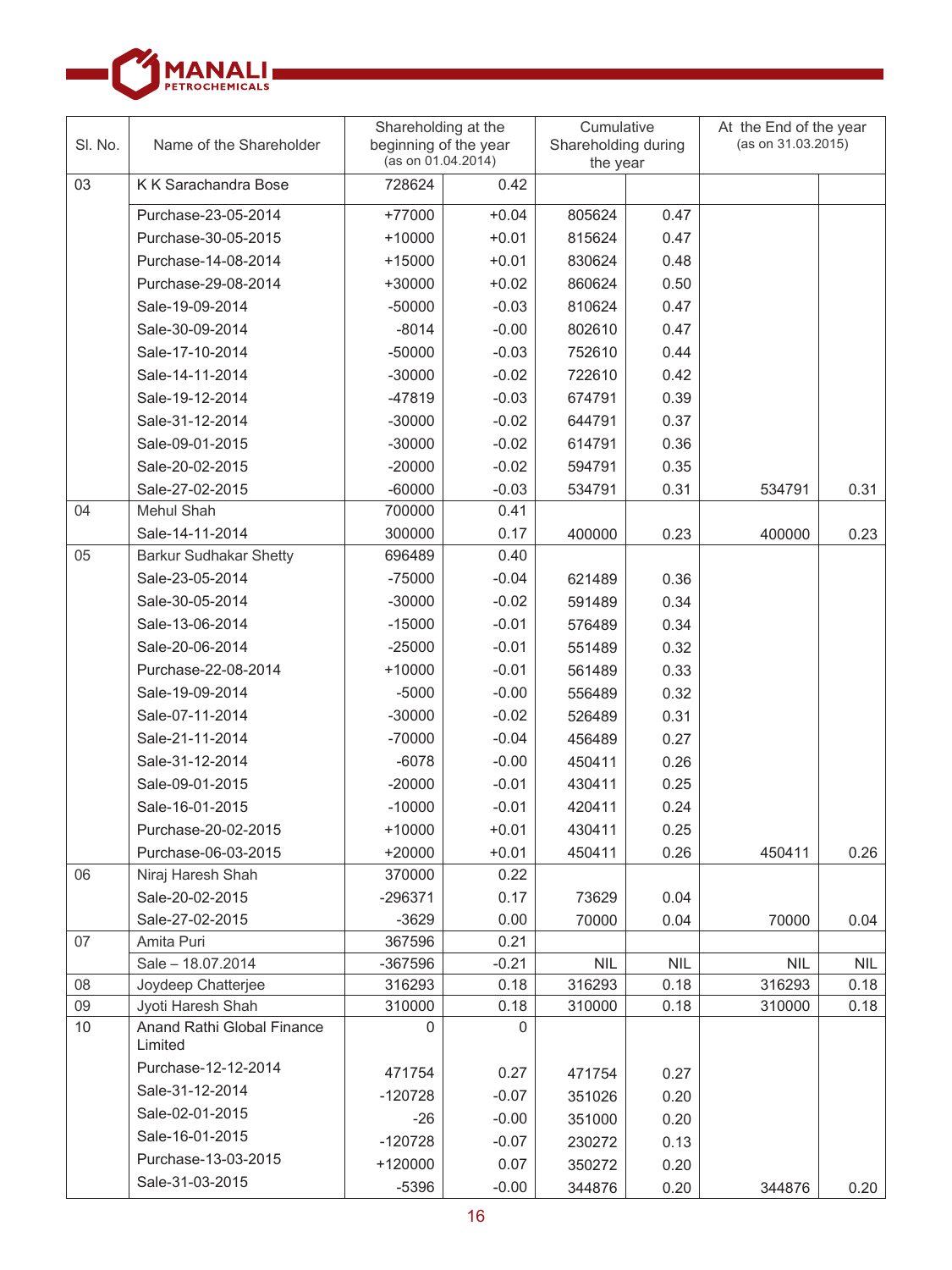

| SI. No. | Name of the Shareholder                          | Shareholding at the<br>beginning of the year<br>(as on 01.04.2014) |         | Cumulative<br>Shareholding during<br>the year |      | At the End of the year<br>(as on 31.03.2015) |      |
|---------|--------------------------------------------------|--------------------------------------------------------------------|---------|-----------------------------------------------|------|----------------------------------------------|------|
| 11      | <b>Indianivesh Securities Private</b><br>Limited | 17828                                                              | 0.01    | 17828                                         | 0.01 |                                              |      |
|         | Sale-04-04-2014                                  | -4750                                                              | $-0.00$ | 13078                                         | 0.01 |                                              |      |
|         | Sale-11-04-2014                                  | $-3000$                                                            | $-0.00$ | 10078                                         | 0.01 |                                              |      |
|         | Purchase-25-04-2014                              | $+776$                                                             | 0.00    | 10854                                         | 0.01 |                                              |      |
|         | Purchase-02-05-2014                              | +2400                                                              | 0.00    | 13254                                         | 0.01 |                                              |      |
|         | Purchase-09-05-2014                              | $+600$                                                             | 0.00    | 13854                                         | 0.01 |                                              |      |
|         | Purchase-16-05-2014                              | $+2496$                                                            | 0.00    | 16350                                         | 0.01 |                                              |      |
|         | Sale-23-05-2014                                  | $-5500$                                                            | $-0.00$ | 10850                                         | 0.01 |                                              |      |
|         | Sale-30-05-2014                                  | $-2000$                                                            | $-0.00$ | 8850                                          | 0.01 |                                              |      |
|         | Purchase-06-06-2014                              | $+7000$                                                            | 0.00    | 15850                                         | 0.01 |                                              |      |
|         | Sale-13-06-2014                                  | $-5300$                                                            | $-0.00$ | 10550                                         | 0.01 |                                              |      |
|         | Sale-20-06-2014                                  | $-3000$                                                            | $-0.00$ | 7550                                          | 0.00 |                                              |      |
|         | Sale-30-06-2014                                  | $-1700$                                                            | $-0.00$ | 5850                                          | 0.00 |                                              |      |
|         | Purchase-04-07-2014                              | +5000                                                              | 0.00    | 10850                                         | 0.01 |                                              |      |
|         | Sale-11-07-2014                                  | $-250$                                                             | $-0.00$ | 10600                                         | 0.01 |                                              |      |
|         | Purchase-01-08-2014                              | $+500$                                                             | 0.00    | 11100                                         | 0.01 |                                              |      |
|         | Purchase-08-08-2014                              | $+700$                                                             | 0.00    | 11800                                         | 0.01 |                                              |      |
|         | Sale-29-08-2014                                  | $-3000$                                                            | $-0.00$ | 8800                                          | 0.01 |                                              |      |
|         | Purchase-05-09-2014                              | $+200$                                                             | 0.00    | 9000                                          | 0.01 |                                              |      |
|         | Sale-12-09-2014                                  | $-1900$                                                            | $-0.00$ | 7100                                          | 0.00 |                                              |      |
|         | Purchase-19-09-2014                              | +16250                                                             | $+0.01$ | 23350                                         | 0.01 |                                              |      |
|         | Purchase-30-09-2014                              | +3250                                                              | $+0.00$ | 26600                                         | 0.02 |                                              |      |
|         | Sale-03-10-2014                                  | $-7500$                                                            | $-0.00$ | 19100                                         | 0.01 |                                              |      |
|         | Purchase-10-10-2014                              | $+5000$                                                            | 0.00    | 24100                                         | 0.01 |                                              |      |
|         | Sale-17-10-2014                                  | $-5000$                                                            | $-0.00$ | 19100                                         | 0.01 |                                              |      |
|         | Sale-07-11-2014                                  | $-300$                                                             | $-0.00$ | 18800                                         | 0.01 |                                              |      |
|         | Sale-14-11-2014                                  | -13600                                                             | $-0.01$ | 5200                                          | 0.00 |                                              |      |
|         | Purchase-21-11-2014                              | +494122                                                            | $+0.29$ | 499322                                        | 0.29 |                                              |      |
|         | Purchase-28-11-2014                              | +41378                                                             | $+0.02$ | 540700                                        | 0.31 |                                              |      |
|         | Sale-05-12-2014                                  | -538500                                                            | $-0.31$ | 2200                                          | 0.00 |                                              |      |
|         | Purchase-31-02-2014                              | +254400                                                            | $+0.15$ | 256600                                        | 0.15 |                                              |      |
|         | Sale-09-01-2015                                  | $-1500$                                                            | $-0.00$ | 255100                                        | 0.15 |                                              |      |
|         | Sale-16-01-2015                                  | $-125500$                                                          | $-0.07$ | 129600                                        | 0.08 |                                              |      |
|         | Purchase-06-02-2015                              | +130000                                                            | $+0.08$ | 259600                                        | 0.15 |                                              |      |
|         | Sale-13-02-2015                                  | $-7858$                                                            | $-0.00$ | 251742                                        | 0.15 |                                              |      |
|         | Purchase-20-02-2015                              | +250000                                                            | $+0.15$ | 501742                                        | 0.29 |                                              |      |
|         | Purchase-27-02-2015                              | $+158$                                                             | $+0.00$ | 501900                                        | 0.29 |                                              |      |
|         | Sale-13-03-2015                                  | $-300$                                                             | $-0.00$ | 501600                                        | 0.29 |                                              |      |
|         | Sale-20-03-2015                                  | -500500                                                            | $-0.29$ | 1100                                          | 0.00 |                                              |      |
|         | Purchase-27-03-2015                              | +500000                                                            | $+0.29$ | 501100                                        | 0.29 | 501100                                       | 0.29 |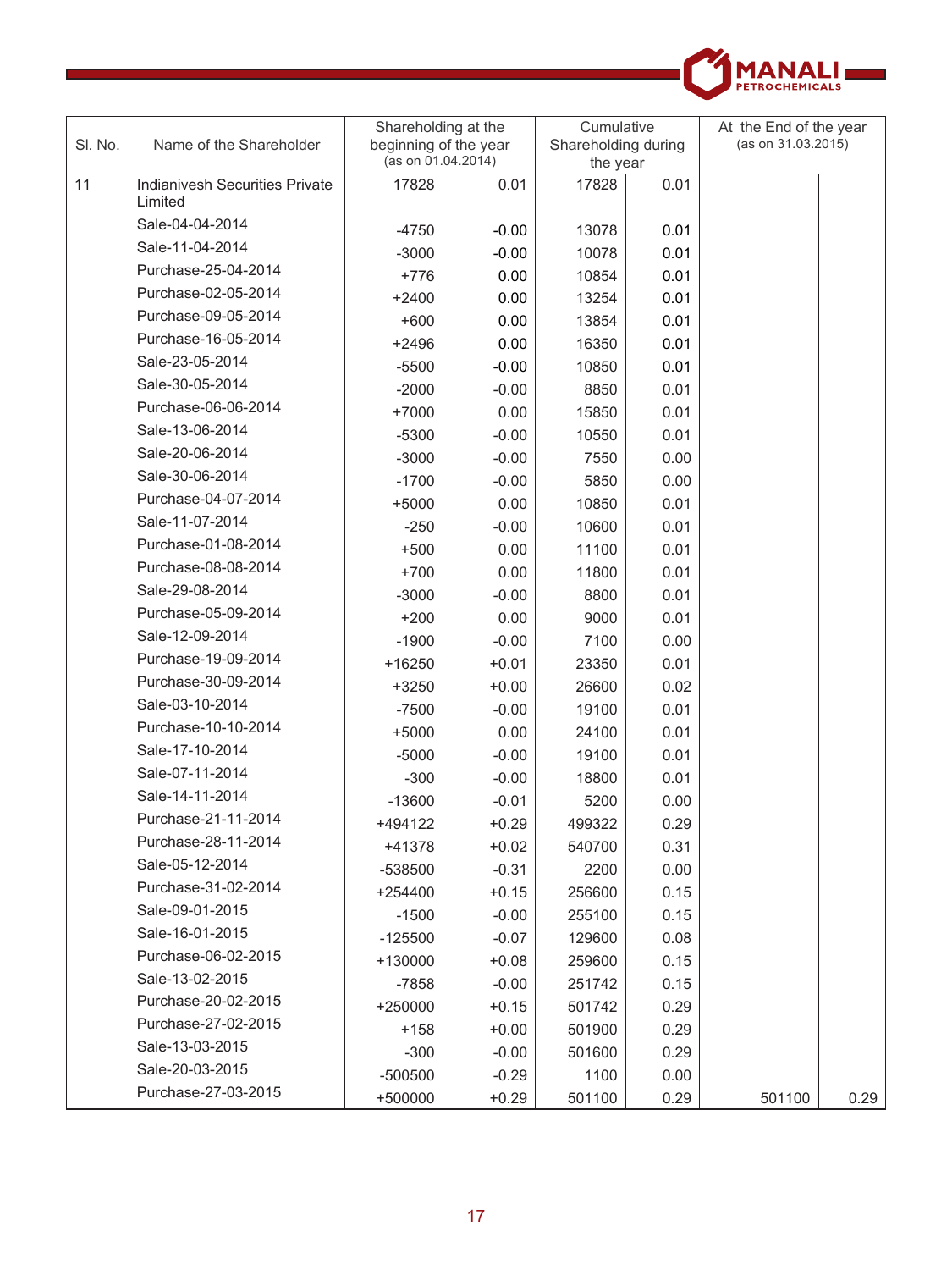

| SI. No. | Name of the Shareholder | Shareholding at the<br>beginning of the year<br>(as on 01.04.2014) |      | Cumulative<br>Shareholding during<br>the year |      | At the End of the year<br>(as on 31.03.2015) |      |
|---------|-------------------------|--------------------------------------------------------------------|------|-----------------------------------------------|------|----------------------------------------------|------|
| 12      | Yogen Navnitlal Desai   | ი                                                                  | 0.00 |                                               |      |                                              |      |
|         | Purchase-04-07-2014     | 30000                                                              | 0.02 | 30000                                         | 0.02 |                                              |      |
|         | Purchase-11-07-2014     | +70000                                                             | 0.04 | 100000                                        | 0.06 |                                              |      |
|         | Purchase-18-07-2014     | $+60000$                                                           | 0.03 | 160000                                        | 0.09 |                                              |      |
|         | Purchase-25-07-2014     | +40000                                                             | 0.02 | 200000                                        | 0.12 |                                              |      |
|         | Purchase-08-08-2014     | $+20000$                                                           | 0.01 | 220000                                        | 0.13 |                                              |      |
|         | Purchase-29-08-2014     | $+20000$                                                           | 0.01 | 240000                                        | 0.14 |                                              |      |
|         | Purchase-05-12-2014     | $+20000$                                                           | 0.01 | 260000                                        | 0.15 |                                              |      |
|         | Purchase-31-12-2014     | $+10000$                                                           | 0.01 | 270000                                        | 0.16 |                                              |      |
|         | Purchase-13-02-2015     | +20000                                                             | 0.01 | 290000                                        | 0.16 |                                              |      |
|         | Purchase-06-03-2015     | $+10000$                                                           | 0.01 | 300000                                        | 0.17 | 300000                                       | 0.17 |
| 13      | Lincoln P Coelho        | 300000                                                             | 0.17 | 300000                                        | 0.17 | 300000                                       | 0.17 |

(v) Shareholding of Directors and Key Managerial Personnel: NIL

# **V. INDEBTEDNESS**

Indebtedness of the Company including interest outstanding / accrued but not due for payment Rs. in lakh

|                                                     | Secured Loans         | Unsecured  | Deposits   | Total        |
|-----------------------------------------------------|-----------------------|------------|------------|--------------|
|                                                     | excluding<br>deposits | Loans      |            | Indebtedness |
| Indebtedness at the beginning of the financial year | 229.01                | <b>NIL</b> | <b>NIL</b> | 229.01       |
| i) Principal Amount                                 |                       |            |            |              |
| ii) Interest due but not paid                       | <b>NIL</b>            | <b>NIL</b> | <b>NIL</b> | <b>NIL</b>   |
| iii) Interest accrued but not due                   | <b>NIL</b>            | <b>NIL</b> | NIL        | <b>NIL</b>   |
| Total(i+ii+iii)                                     | 229.01                | <b>NIL</b> | <b>NIL</b> | 229.01       |
| Change in Indebtedness during the financial year    |                       |            |            |              |
| Reduction                                           | 161.97                | <b>NIL</b> | NIL        | 161.97       |
| Net Change                                          | 161.97                | <b>NIL</b> | <b>NIL</b> | 161.97       |
| Indebtedness at the end of the financial year       |                       |            |            |              |
| i) Principal Amount                                 | 67.04                 | <b>NIL</b> | <b>NIL</b> | 67.04        |
| ii) Interest due but not paid                       | <b>NIL</b>            | <b>NIL</b> | <b>NIL</b> | <b>NIL</b>   |
| iii) Interest accrued but not due                   | <b>NIL</b>            | <b>NIL</b> | <b>NIL</b> | <b>NIL</b>   |
| Total (i+ii+iii)                                    | 67.04                 | <b>NIL</b> | <b>NIL</b> | 67.04        |

# **VI. REMUNERATION OF DIRECTORS AND KEY MANAGERIAL PERSONNEL**

*A.* Remuneration to Managing Director, Whole-time Directors and/or Manager:

The aggregate of remuneration to the Managing Director and the Whole Director (Works) during the year was Rs. 84.81 lakh as per details given in the Corporate Governance Report in Annexure A (excluding contribution to Provident and Other Funds) against the Ceiling on remuneration of Rs. 775.66 lakh under the Act. No stock option, sweat equity or commission is given to these Directors.

*B.* Remuneration to other directors:

The Non- Executive Directors, including the Independent Directors are paid sitting fees details of which have been furnished in the CGR. No commission or other payments are made to any of the directors.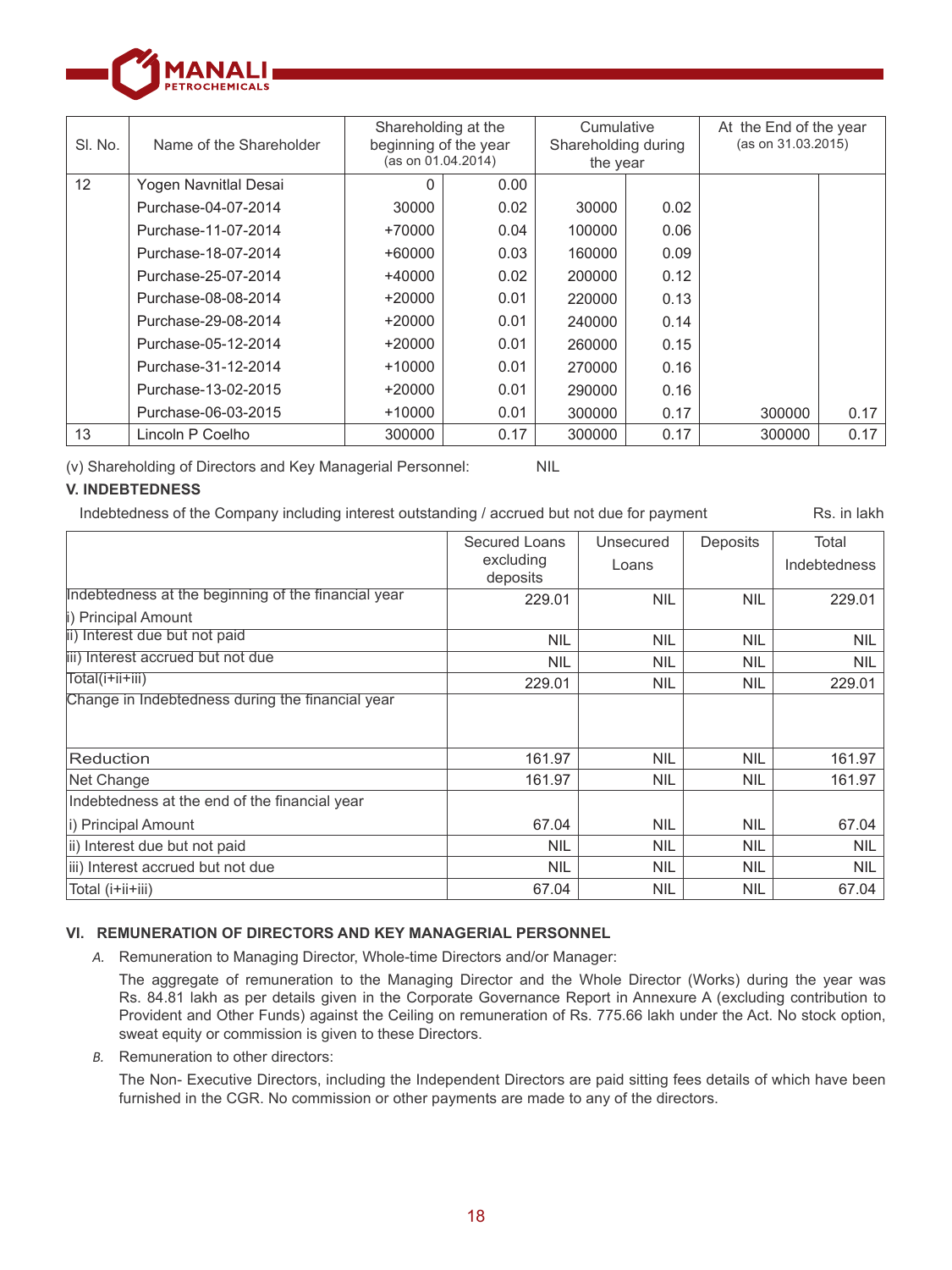

# *C.* Remuneration to other Key Managerial Personnel **Remuneration of the Contract Remuneration** Rs. in lakh

Particulars of Remuneration CS & CFO (Upto May  $2014)$ CS (From June 2014) CFO (From June 2014) Total Amount 1. Gross salary (a) Salary as per provisions contained in section 17(1) of the Income Tax Act, 1961 8.00 19.73 39.77 67.50 (b) Value of perquisites  $u/s$  17(2) of the Incometax Act, 1961  $0.21$  0.79 1.58 2.58 Total 6.1  $3.21$  20.52  $41.35$  70.08

a. There was no stock option, sweat equity or commission to the above persons.

b. The remuneration shown above is exclusive of contributions to Provident and Other Funds

# **VII. PENALTIES/ PUNISHMENT/ COMPOUNDING OF OFFENCES: NIL**

Chennai 5th August 2015 **Ashwin C Muthiah** DIN: 00255679 Chairman

Sl. no.

For and on behalf of the Board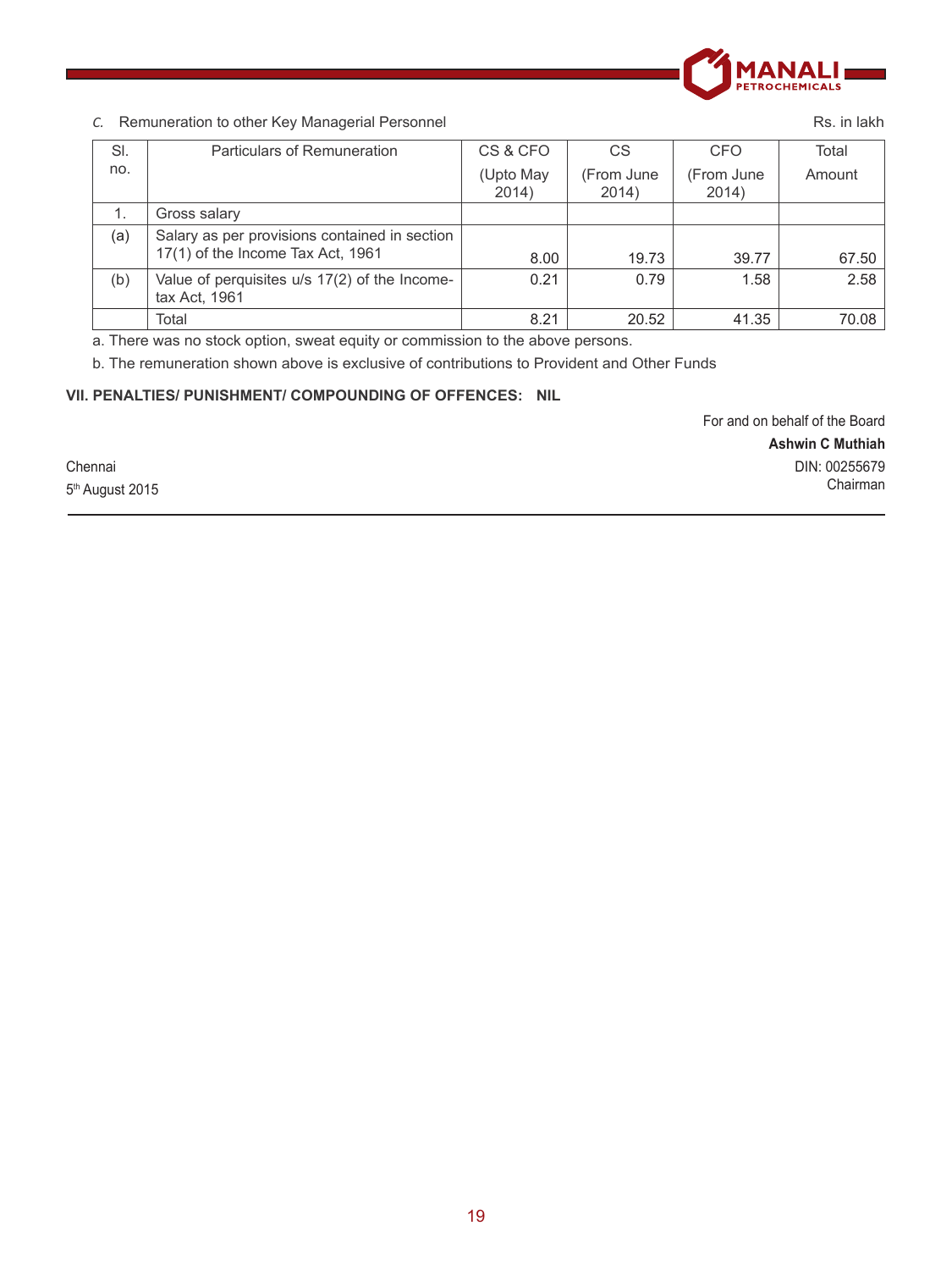

# **Disclosures under Rule 5(1) of the Companies (Appointment and Remuneration of Managerial Personnel) Rules, 2014**

| The ratio of the remuneration of each director to the                                                                                                                                                                                                                                                                                                                 | Mr. Muthukrishnan Ravi, Managing Director: 18.78                                                                                                                                                                                                                                                                                                                                                          |         |         |  |  |
|-----------------------------------------------------------------------------------------------------------------------------------------------------------------------------------------------------------------------------------------------------------------------------------------------------------------------------------------------------------------------|-----------------------------------------------------------------------------------------------------------------------------------------------------------------------------------------------------------------------------------------------------------------------------------------------------------------------------------------------------------------------------------------------------------|---------|---------|--|--|
| median remuneration of the permanent employees<br>of the company for the financial year;                                                                                                                                                                                                                                                                              | Mr. G Balasubramanian, Whole Time Director (Works): 9.18                                                                                                                                                                                                                                                                                                                                                  |         |         |  |  |
| The percentage increase in remuneration of each                                                                                                                                                                                                                                                                                                                       | Managing Director 10%                                                                                                                                                                                                                                                                                                                                                                                     |         |         |  |  |
| Director, Chief Financial Officer, Chief Executive<br>Officer, Company Secretary or Manager, if any, in                                                                                                                                                                                                                                                               | WTD (Works): 11%                                                                                                                                                                                                                                                                                                                                                                                          |         |         |  |  |
| the financial year;                                                                                                                                                                                                                                                                                                                                                   | Company Secretary: 11%                                                                                                                                                                                                                                                                                                                                                                                    |         |         |  |  |
| The percentage increase in the median remuneration<br>of employees in the financial year;                                                                                                                                                                                                                                                                             | 9.09%                                                                                                                                                                                                                                                                                                                                                                                                     |         |         |  |  |
|                                                                                                                                                                                                                                                                                                                                                                       | [Refer Note (a) below]                                                                                                                                                                                                                                                                                                                                                                                    |         |         |  |  |
| The number of permanent employees on the rolls<br>of company;                                                                                                                                                                                                                                                                                                         | 255, including the MD and WTD (Works)                                                                                                                                                                                                                                                                                                                                                                     |         |         |  |  |
| The explanation on the relationship between<br>average increase in remuneration and company<br>performance;                                                                                                                                                                                                                                                           | Taking into account the better performance of the Company during<br>the year under review, the average increase in remuneration to the<br>employees are deemed reasonable.                                                                                                                                                                                                                                |         |         |  |  |
| Comparison of the remuneration of the Key<br>Managerial Personnel against the performance of<br>the company;                                                                                                                                                                                                                                                          | The remuneration to the KMP are considered reasonable taking into<br>account various parameters including the performance of the Company,<br>the qualification, experience and contribution of the respective KMPs.                                                                                                                                                                                       |         |         |  |  |
| Variations in the market capitalization of the<br>company, price earnings ratio as at the closing date                                                                                                                                                                                                                                                                | Description                                                                                                                                                                                                                                                                                                                                                                                               | 2014-15 | 2013-14 |  |  |
| of the current financial year and previous financial                                                                                                                                                                                                                                                                                                                  | Market Cap(Rs. cr.)                                                                                                                                                                                                                                                                                                                                                                                       | 253.70  | 141.90  |  |  |
| year and percentage increase over decrease in the<br>market quotations of the shares of the company in                                                                                                                                                                                                                                                                | Price-Earnings Ratio                                                                                                                                                                                                                                                                                                                                                                                      | 5.76    | 4.88    |  |  |
| comparison to the rate at which the company came<br>out with the last public offer.                                                                                                                                                                                                                                                                                   | Last Issue price per share (Rs.) [Refer Note (b) below]<br>15                                                                                                                                                                                                                                                                                                                                             |         |         |  |  |
| Average percentile increase already made in the<br>salaries of employees other than the managerial<br>personnel in the last financial year and its comparison<br>with the percentile increase in the managerial<br>remuneration and justification thereof and point<br>out if there are any exceptional circumstances for<br>increase in the managerial remuneration; | The average increase in managerial remuneration was 10.50% vis<br>a vis the increase of 8% to other employees. Taking into account<br>the roles and responsibilities of the Managerial personnel, and the<br>prevailing remuneration levels of similarly placed professionals,<br>the above is deemed reasonable. There were no exceptional<br>circumstances for increase in the managerial remuneration; |         |         |  |  |
| Comparison of the each remuneration of the Key<br>Managerial Personnel against the performance of<br>the Company;                                                                                                                                                                                                                                                     | The remuneration to the KMP are considered reasonable taking<br>into account various parameters including the performance of the<br>Company and the qualification, experience, contribution of the<br>respective KMP.                                                                                                                                                                                     |         |         |  |  |
| The key parameters for any variable component of<br>remuneration availed by the directors;                                                                                                                                                                                                                                                                            | The annual performance pay is determined based on a structured<br>appraisal system in vogue for all employees including the working<br>directors. The parameters include the performance of the individual in<br>key result areas, self-appraisal, review by the immediate supervisor<br>and the performance of the Company.                                                                              |         |         |  |  |
| The ratio of the remuneration of the highest paid<br>director to that of the employees who are not<br>directors but receive remuneration in excess of the<br>highest paid director during the year                                                                                                                                                                    | The remuneration of the employee not being a director but in receipt<br>of remuneration in excess of the director was 1.31 times of the<br>remuneration of the highest paid director viz., the Managing Director.                                                                                                                                                                                         |         |         |  |  |

Notes:

(a)The statistical data on increase in remuneration given above are exclusive of the wages to workmen who are covered under wage settlement and dispute relating to which is pending before the Hon'ble Supreme Court of India. Such workmen are paid DA and other increases as per the settlement entered into prior to the dispute.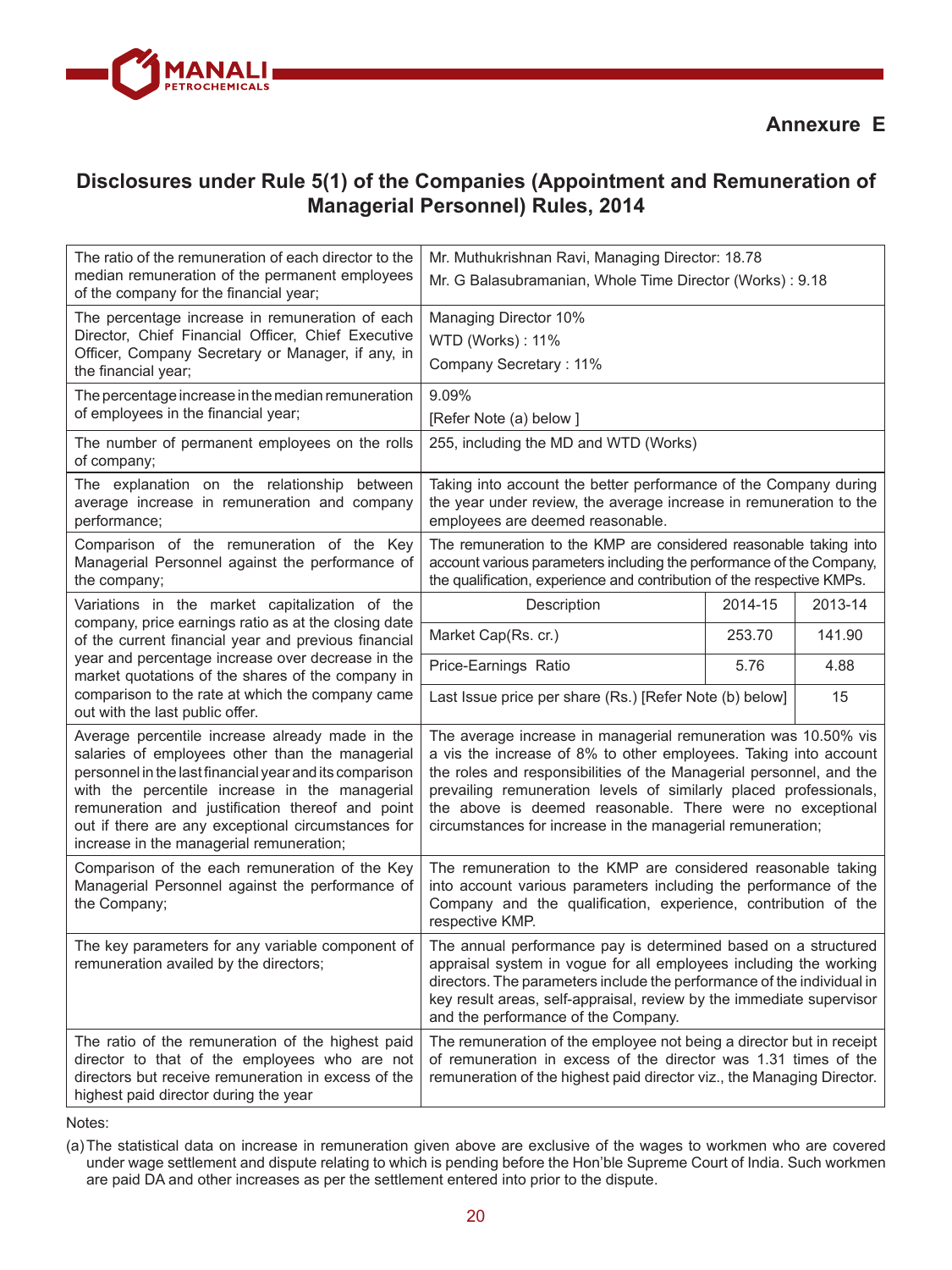

(b)The last public offer on rights basis was made at premium of Rs. 5 per share in the year 1992-93. Subsequently SPIC Organic Limited (formerly UB Petroproducts Limited) was merged with the Company in the year 2000-01. Also there was reduction in the paid-up value per share from Rs. 10 to Rs. 7.50 during the year 2005-06. The shares were consolidated and split to the face value of Rs. 5 per share in the year 2006-07. In view of these the increase/ decrease in the market price is not comparable to the last issue price.

**Disclosures under Rule 5(2) of the Companies (Appointment and Remuneration of Managerial Personnel) Rules, 2014: List of persons who were in receipt of remuneration in excess of the amount specified in the said Rule**

| Name                       | Designation                   | Age         | Qualification                                             | Experience | Last<br>employment<br>and post held                                                                                       | Date of<br>Commencement<br>of employment | Gross<br>Remuneration<br>Rs. in lakh |
|----------------------------|-------------------------------|-------------|-----------------------------------------------------------|------------|---------------------------------------------------------------------------------------------------------------------------|------------------------------------------|--------------------------------------|
| Muthukrishnan<br>Ravi      | Managing<br><b>Director</b>   | 55<br>years | B. Tech.<br>MBA (XLRI)                                    | 32 years   | Sanmar<br>Chemplast<br>Limited as<br><b>Executive Vice</b><br>President for<br>Strategy and<br>Global Sourcing            | 01-04-2011                               | 61.45                                |
| Mahesh N<br>Gopalasamudram | Chief<br>Operating<br>Officer | 44<br>years | M.Sc.<br>Chem and<br>Doctorate<br>in Polymer<br>Chemistry | 17 years   | <b>DOW</b><br>Chemicals<br>International<br>Private Limited,<br>Mumbai as<br>$Director -$<br>Formulated<br><b>Systems</b> | 23-04-2013                               | 80.70                                |

Notes:

- 1. The appointments are contractual.
- 2. The above employees are not related to any director of the Company and they do not hold any shares in the Company.
- 3. In addition to being the MD of MPL, Mr. Ravi is also the MD of Tamilnadu Petroproducts Limited (TPL). The overall remuneration of Rs. 110 lakh is shared between MPL and TPL.

5<sup>th</sup> August 2015

For and on behalf of the Board Chennai Ashwin C Muthiah Chairman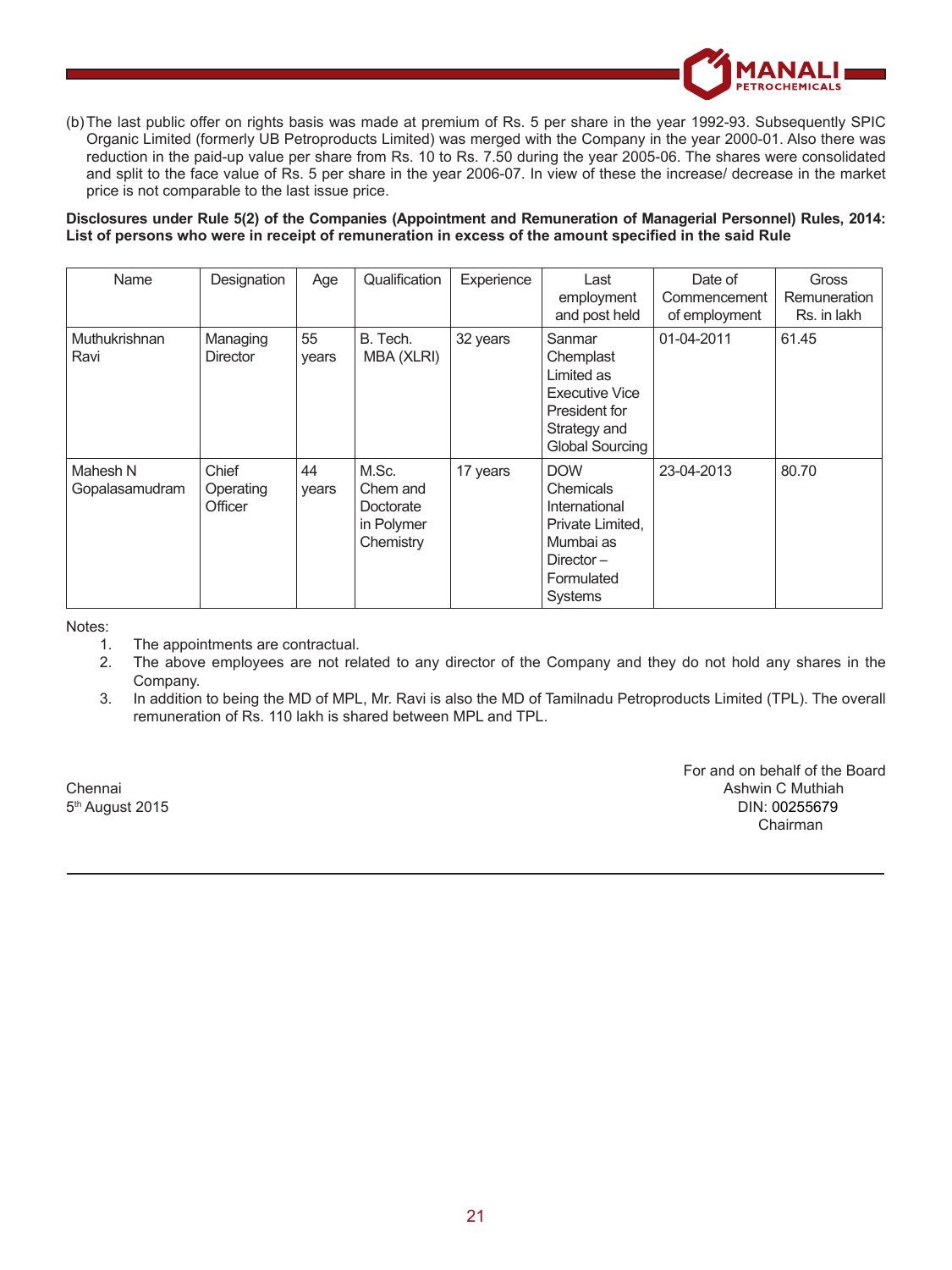



# **Annual Report on CSR Activities during the Year 2014-2015**

# **1. Brief outline of the CSR Policy and related information**

# The policy

MPL appreciates that in any society inclusive growth of all the segments is of paramount importance. The Business Community owes its existence and growth to the other components of the Society at large. MPL is committed to contribute its mite for the sustained growth of the Society through various plans and programmes. MPL also believes that as a responsible organization, it can, together with similar such entities, transform the neglected sections of the Society through concerted efforts.

MPL also endeavours to ensure environmental sustainability by adopting best environmental practices and encourages conservation/judicious use of natural resources.

MPL looks beyond mere financial resources and aims to undertake such of the activities which will provide long term benefits to the weaker sections and make them competent to face off the challenges in life.

 The detailed CSR Policy is available in the website of the Company and the web link is http://manalipetro.com/csr\_ policy.html

# Overview of projects or programmes

During the year under review no CSR projects or programmes were taken-up by the Company.

# **2. Composition of the CSR Committee**

 The CSR Committee comprises Mr. Ashwin C Muthiah (DIN: 00255679) as Chairman and Brig (Retd) Harish Chandra Chawla(DIN: 00085415) and Mr. T K Arun (DIN: 02163427)as the other Members.

| 3. | Average net profit of the Company for the last three financial years | Rs. 33.35 crore    |
|----|----------------------------------------------------------------------|--------------------|
| 4. | <b>Prescribed CSR Expenditure</b>                                    | Rs. 67 lakh        |
| 5. | Details of CSR Spent during the financial year                       |                    |
| a. | Total amount to be spent for the financial year                      | Rs. 67 lakh        |
| b. | Amount unspent                                                       | <b>Rs. 67 lakh</b> |
| C. | Manner of spending the amount                                        | Does not arise     |

# **6. Reasons for amount not spent**

 The Company believes that the CSR activities undertaken should make a difference to the lives of the underprivileged and the society at large. Since the amount to be spent by the Company is not very large, it is thought prudent to join hand with likeminded entities/persons and plan for major initiatives. The Company, jointly with six other companies is in the process of incorporating a separate legal entity to take up CSR activities for its members and other persons.

 Pending this, the Company took up a project for renovation of the sanitation facilities and provision of hand wash facility at the Middle School run by the Thiruvottiyur Municipality. In order to avoid inconvenience to the students and teachers, the project was implemented during the summer vacation for the school and completed in June 2015 at a cost of Rs. 5.23 lakh. The balance amount will be spent during the year 2015-16.

**7.** It is confirmed by the CSR Committee that the implementation and monitoring of the CSR Policy is in compliance with the CSR activities and Policy of the Company.

Muthukrishnan Ravi DIN 03605222 Managing Director

Ashwin C Muthiah DIN 00255679 Chairman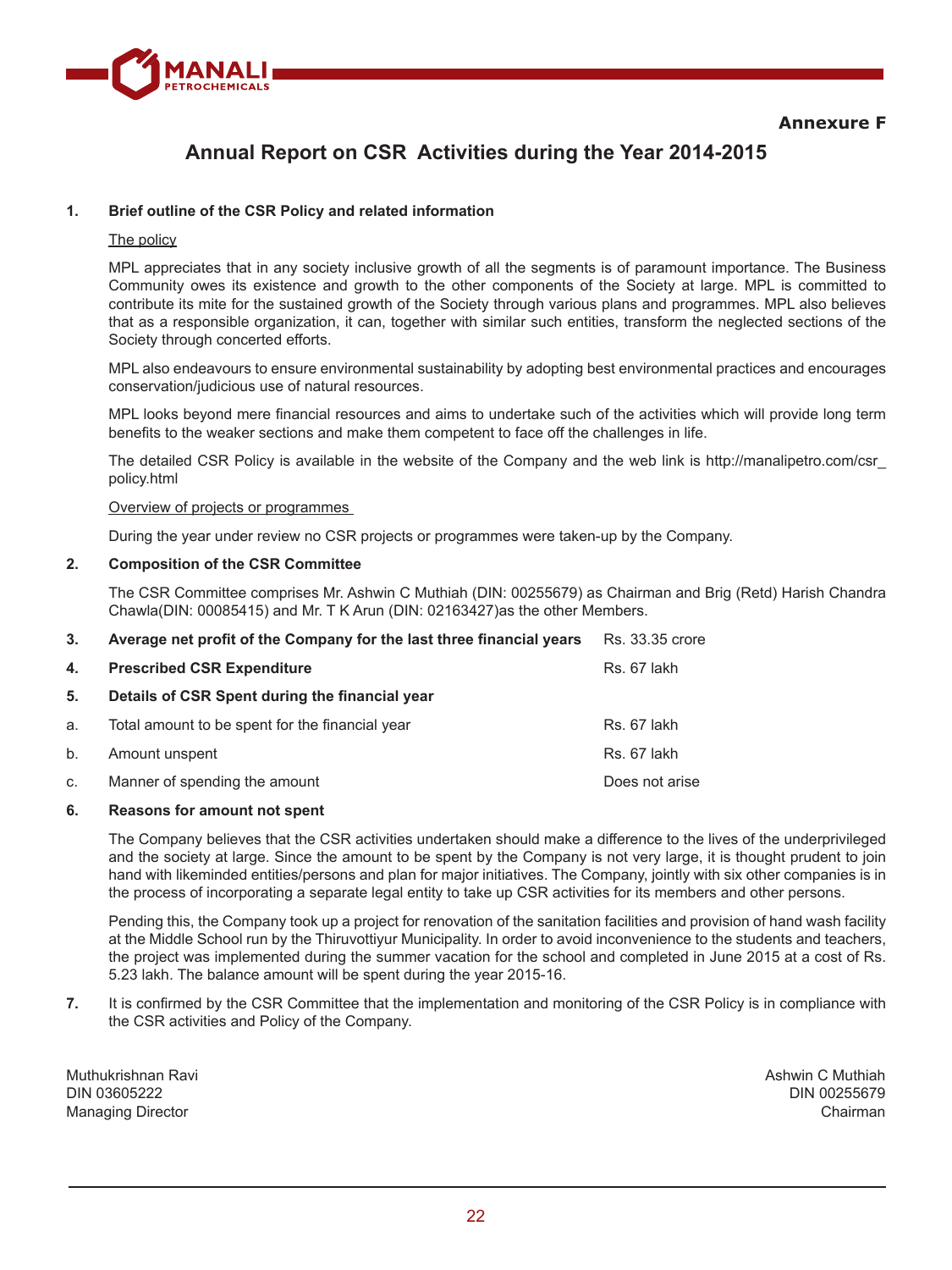

# **INDEPENDENT AUDITORS' REPORT TO THE MEMBERS OF MANALI PETROCHEMICALS LIMITED**

# **Report on the Financial Statements**

We have audited the accompanying financial statements of **MANALI PETROCHEMICALS LIMITED** ("the Company"), which comprise the Balance Sheet as at 31st March, 2015, the Statement of Profit and Loss, the Cash Flow Statement for the year then ended, and a summary of the significant accounting policies and other explanatory information.

# **Management's Responsibility for the Financial Statements**

The Company's Board of Directors is responsible for the matters stated in Section 134(5) of the Companies Act, 2013 ("the Act") with respect to the preparation of these standalone financial statements that give a true and fair view of the financial position, financial performance and cash flows of the Company in accordance with the accounting principles generally accepted in India, including the Accounting Standards specified under Section 133 of the Act, read with Rule 7 of the Companies (Accounts) Rules, 2014. This responsibility also includes maintenance of adequate accounting records in accordance with the provisions of the Act for safeguarding the assets of the Company and for preventing and detecting frauds and other irregularities; selection and application of appropriate accounting policies; making judgments and estimates that are reasonable and prudent; and design, implementation and maintenance of adequate internal financial controls, that were operating effectively for ensuring the accuracy and completeness of the accounting records, relevant to the preparation and presentation of the financial statements that give a true and fair view and are free from material misstatement, whether due to fraud or error.

# **Auditors' Responsibility**

Our responsibility is to express an opinion on these financial statements based on our audit.

We have taken into account the provisions of the Act, the accounting and auditing standards and matters which are required to be included in the audit report under the provisions of the Act and the Rules made thereunder.

We conducted our audit in accordance with the Standards on Auditing specified under Section143 (10) of the Act. Those standard required that we comply with ethical requirement and plan and perform the audit to obtain reasonable assurance about whether the financial statements are free from material misstatement.

An audit involves performing Procedures to obtain audit evidence about the amounts and the disclosures in the financial statement. The procedures selected depend on the auditor's judgment, including the assessment of the risk of material misstatement of the financial statement, whether due to fraud or error. In making those risk assessments, the auditor consider internal financial control relevant to the Company's preparation of the financial statement that give a true and fair view in order to design audit procedures that are appropriates in the circumstances, but not for the purpose of expressing an opinion on whether the Company has in place an adequate internal financial controls system over financial reporting and the operating effectiveness of such control. An audit also includes evaluating the appropriateness of the accounting policies used and the reasonableness of the accounting estimates made by the Company's Directors, as well as evaluating the overall presentation of financial statements.

We believe that the audit evidence we have obtained is sufficient and appropriate to provide a basis for our audit opinion on the financial statements.

# **Opinion**

In our opinion and to the best of our information and according to the explanations give to us, the aforesaid financial statement give the information required by the Act in the manner so required and give a true and fair view in the conformity with the accounting principles generally accepted in India, of the state of affairs of the Company as at 31st march, 2015, its profit and its cash flows for the year ended on that date.

# **Report on other Legal and Regulatory Requirements**

- 1. As required by the Companies (Auditor's Report) order, 2015 ("the order'') issued by the Central Government in terms of sections 143(11) of the Act, we give in the Annexure a statement on the matters specified in paragraph 3 and 4 of the Order.
- 2. As required by section 143 (3) of the Act, we report that:
	- (a) We have sought and obtained all the information and explanations which to the best of our Knowledge and belief were necessary for the purposes of our audit.
	- (b) In our opinion, proper books of account as required by law have been kept the Company so far as it appears from our examination of those books.
	- (c) The Balance Sheet, the Statement of Profit and Loss and the cash flow statement dealt with by this report are in agreement with the books of account..
	- (d) In our opinion, the aforesaid financial statement comply with the accounting standards specified under section 133 of the Act, read with rule 7 of the Companies (Accounts) Rule, 2014
	- (e) On the basis of the written representations received from the directors as on 31st March,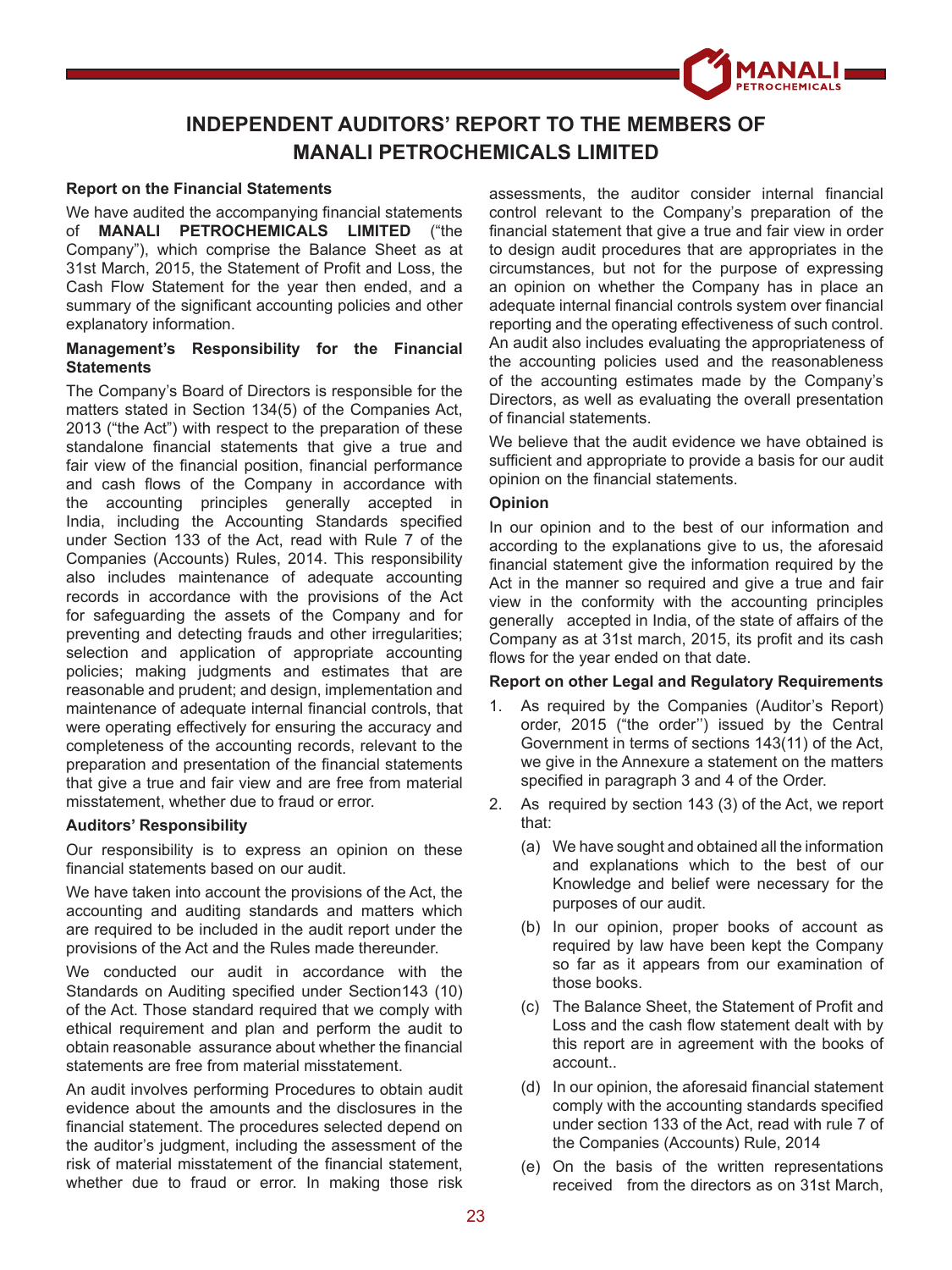

2015 taken on record by the board of Directors, none of the directors is disqualified as on 31st March, 2015 from being appointed as a director in terms of Section 164 (2) of the Act.

- (f) With respect to the other matters to be included in the Auditor's report in accordance with Rule 11 of the Companies (Audit and Auditors) Rules, 2014 in our opinion and to the best of our information and according to the explanations given to us:
	- (i) The Company has disclosed the impact of pending litigations on its financial position in its financial statements.
	- (ii) The company did not have any long-term

contract including derivative contracts for which there were any material foreseeable losses.

(iii) There are no amounts required to be transferred, to the Investor Education and protection Fund during the year by the Company.

> **For Deloitte Haskins & Sells** Chartered Accountants (Firm's Registration No.008072S)

Place: Chennai<br>Date: 20<sup>th</sup> May, 2015

**Geetha Suryanarayanan** (Membership No.29519)

# **ANNEXURE TO THE AUDITORS' REPORT**

**(Referred to in paragraph 'Report on Other Legal and Regulatory Requirements' of our report to the members of Manali Petrochemicals Limited on the accounts for the year ended 31st March 2015)**

- (i) Having regard to the nature of the Company's business, clauses (v), (ix), (x) and (xi) of the Order are not applicable.
- (ii) In respect of its fixed assets:
	- (a) The Company has maintained proper records showing full particulars, including quantitative details and situation of the fixed assets
	- (b) The fixed assets were physically verified during the year by the Management in accordance with a regular programme of verification which, in our opinion, provides for physical verification of all the fixed assets at reasonable intervals. According to the information and explanation given to us, no material discrepancies were noticed on such verification.
- (iii) In respect of its inventory:
	- (a) As explained to us, the inventories were physically verified during the year by the Management at reasonable intervals.
	- (b) In our opinion and according to the information and explanation given to us, the procedure of physical verification of inventories followed by the management were reasonable and adequate in relation to the size of the company and the nature of its business.
	- (c) In our opinion and according to the information and explanations given to us, the Company has maintained proper records of its inventories and no material discrepancies were noticed on physical verification.
- (iv) In our opinion the Company has not granted any loans, secured or unsecured, to the companies firms or other parties covered in the Register maintained under section 189 of the Companies Act, 2013.
- (v) In our opinion and according to the information and explanations given to us, there is an adequate internal control system commensurate with the size of the Company and nature of its business with regard to purchases of inventory, fixed assets and sale of inventory. During the course of our audit, we have not observed any continuing failure to correct major weakness in such internal control system.
- (vi) We have broadly reviewed the cost records maintained by the company specified by the central Government under sub-section (1) of Section 148 of the Companies Act, 2013 and are of the opinion that prima facie the prescribed cost records have been maintained. We have, however, not made a detailed examination of the cost records with the view to determine whether they are accurate or complete.
- (vii) According to the information and explanations given to in respect of statutory dues:
	- (a) The Company has been regular in depositing undisputed statutory dues, including provided Fund, Employees' State Insurance, Income-tax, Sales Tax, Wealth Tax, Service Tax, Custom Duties, Excise Duty, Value Added Tax, Cess and other material statutory dues applicable to it with the appropriate authorities and there are no arrears payable as at 31st March 2015 for a period of more than six months from the date they became payable.
	- (b) Details of dues of income tax, sale Tax and excise duty which have not been deposited as on March 31, 2015 on account of disputes are given below: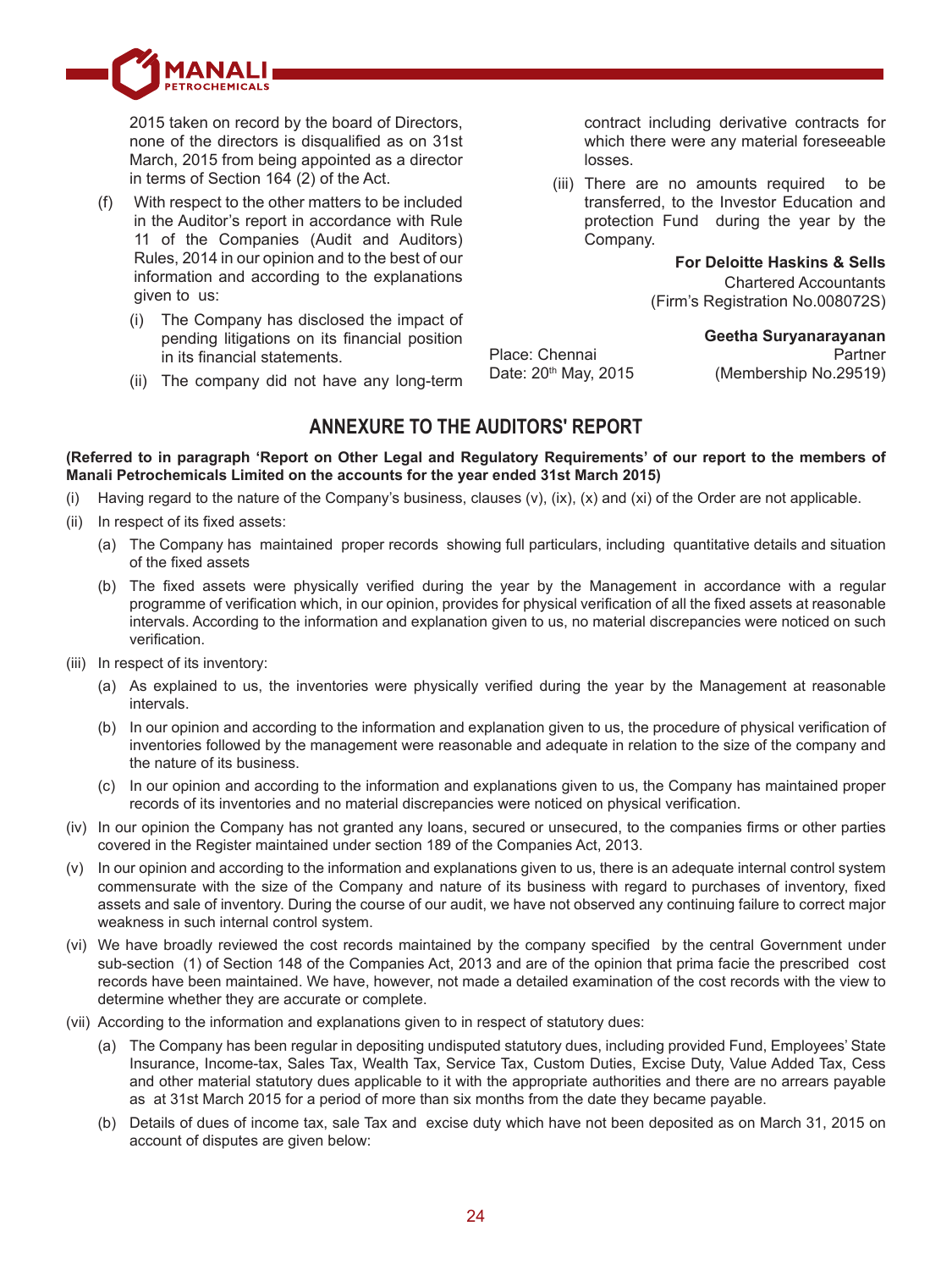| Name of the Statute         | Nature of the<br>dues | <b>Financial</b><br>Year | <b>Amount</b><br>$(Rs.)$ in<br>Lakhs | Forum where the dispute is pending     |
|-----------------------------|-----------------------|--------------------------|--------------------------------------|----------------------------------------|
| Central Excise Act, 1944    | Excise duty           | 2007-2008                | 53.39                                | <b>High Court of Madras</b>            |
|                             |                       | Various Years            | 3.44                                 | High Court of Madras                   |
|                             | Sales tax             | 2000-01                  | 10.74                                | Sales Tax Tribunal                     |
| Central Sales Tax Act, 1956 |                       | 2003-04                  | 36.74                                | Appellate Deputy Commissioner          |
|                             | 2008-09<br>6.06       |                          | <b>High Court of Madras</b>          |                                        |
|                             |                       | Assessment year          |                                      |                                        |
|                             |                       | 2006-07                  | 1,080.74                             |                                        |
|                             |                       | 2007-08                  | 1,192.08                             | Commissioner of Income Tax (Appeals)   |
| Income Tax Act, 1961        | Income Tax            | 2008-09                  | 518.45                               |                                        |
|                             |                       | 2010-11                  | 176.88                               | Deputy Commissioner of Income Tax, LTU |
|                             |                       | 2012-13                  | 476.90                               | Assistant Commissioner of Income Tax   |

(c) There are no amounts that are required to be transferred to Investor Education and protection Funds in accordance with the relevant provisions of the Companies Acts, 1956 (1 of 1956) and rules made there under during the year.

- (viii) The company does not have accumulated losses at the end of the financial year and the company has not incurred cash loss during the financial year covered by our audits and in the immediately preceding financial year.
- (ix) To the best of our knowledge and according to the information and explanations given to us, no fraud by the Company and no material fraud on the Company has been noticed or reported during the year.

**For Deloitte Haskins & Sells** Chartered Accountants (Firm's Registration No.008072S)

**Geetha Suryanarayanan** Place: Chennai Partner et al. 2009. Il est al construction de la proporcionale de la partner et al. 2009. Il es Date: 20<sup>th</sup> May, 2015 (Membership No.29519)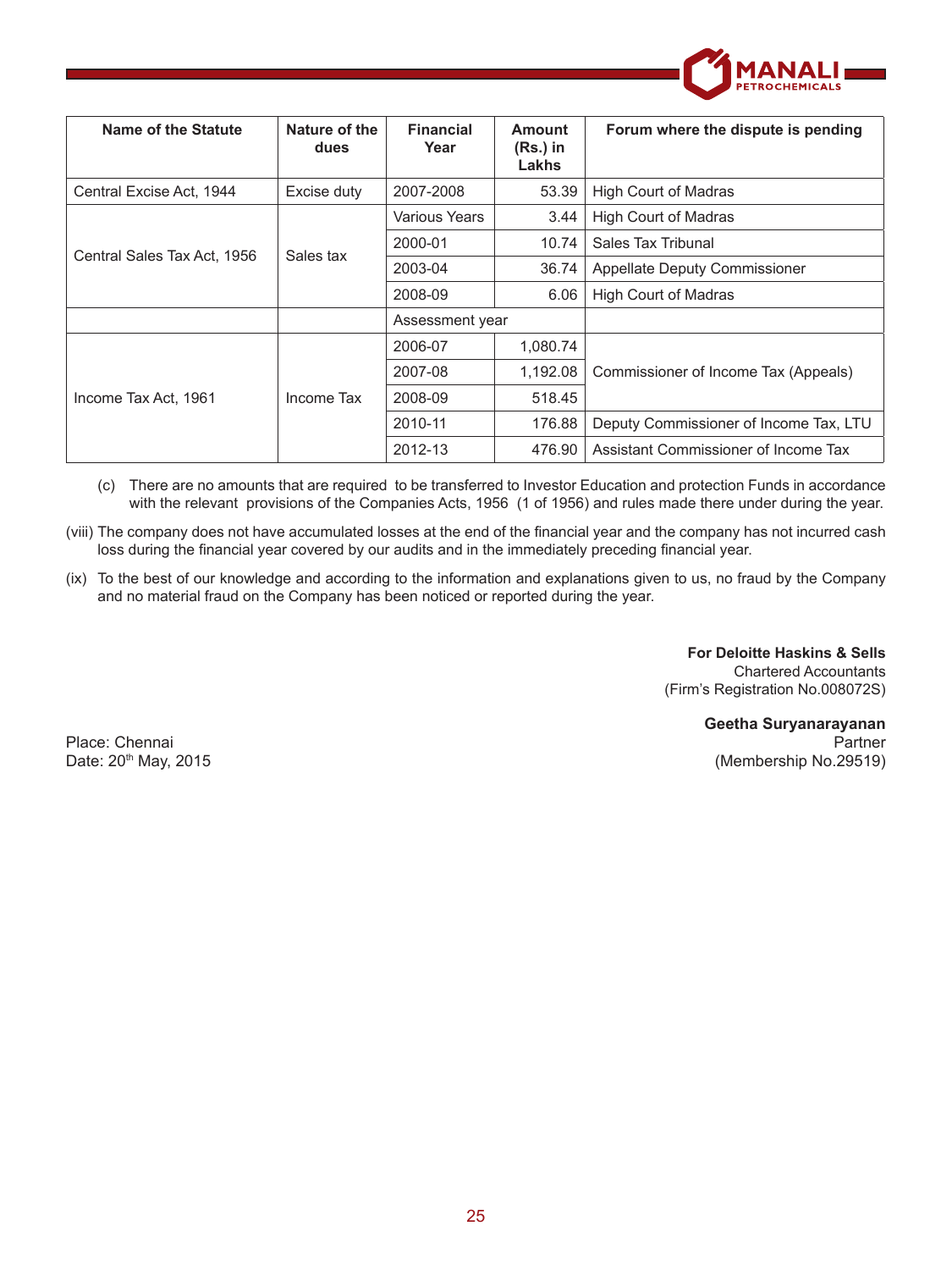

# **Balance Sheet as at March 31, 2015** (Rs. in lakhs)

| <b>Particulars</b>                   | Note No. | As at          | As at          |
|--------------------------------------|----------|----------------|----------------|
|                                      |          | March 31, 2015 | March 31, 2014 |
| A. EQUITY AND LIABILITIES            |          |                |                |
| (1) Shareholders' Funds              |          |                |                |
| <b>Share Capital</b>                 | 3<br>4   | 8,603.47       | 8,603.47       |
| Reserves and Surplus                 |          | 15,880.49      | 12,542.02      |
| <b>Total Shareholders' Funds</b>     |          | 24,483.96      | 21,145.49      |
| (2) Non-current Liabilities          |          |                |                |
| Deferred Tax Liabilities (Net)       | 36       | 313.92         | 1,540.25       |
| Other Long-term Liabilities          | 5        | 161.01         | 176.34         |
| Long-term Provisions                 | 6        | 122.29         | 111.40         |
| <b>Total Non-current Liabilities</b> |          | 597.22         | 1,827.99       |
| (3) Current Liabilities              |          |                |                |
| Short-term Borrowings                | 7        | 67.04          | 229.01         |
| <b>Trade Payables</b>                | 8        | 10,020.31      | 5,281.09       |
| <b>Other Current Liabilities</b>     | 9        | 3,247.46       | 1,085.35       |
| <b>Short-term Provisions</b>         | 10       | 2,375.66       | 1,620.81       |
| <b>Total - Current Liabilities</b>   |          | 15,710.47      | 8,216.26       |
| <b>TOTAL EQUITY AND LIABILITIES</b>  |          | 40,791.65      | 31,189.74      |
| <b>B. ASSETS</b>                     |          |                |                |
| (1) Non-current Assets               |          |                |                |
| <b>Fixed Assets</b>                  |          |                |                |
| <b>Tangible Assets</b>               | 11 A     | 10,533.50      | 10,369.85      |
| Intangible Assets                    | 11 B     |                |                |
| Capital Work-in-progress             |          | 565.91         | 252.39         |
| <b>Total - Fixed Assets</b>          |          | 11,099.41      | 10,622.24      |
| Non-current Investments              | 12       | 417.60         | 412.45         |
| Long-term Loans and Advances         | 13       | 1,742.47       | 1,478.47       |
| <b>Total - Non-Current Assets</b>    |          | 13,259.48      | 12,513.16      |
| (2) Current Assets                   |          |                |                |
| <b>Current Investments</b>           | 14       | 7,774.44       | 1,477.22       |
| Inventories                          | 15       | 7,564.89       | 6,273.05       |
| <b>Trade Receivables</b>             | 16       | 7,961.73       | 5,275.24       |
| Cash and Cash equivalents            | 17       | 2,234.98       | 2,593.06       |
| Short-term Loans and Advances        | 18       | 1,925.54       | 3,029.82       |
| <b>Other Current Assets</b>          | 19       | 70.59          | 28.19          |
| <b>Total - Current Assets</b>        |          | 27,532.17      | 18,676.58      |
| <b>TOTAL ASSETS</b>                  |          | 40,791.65      | 31,189.74      |
|                                      |          |                |                |

See accompanying Notes forming part of the financial statements

In terms of our report attached.

**For Deloitte Haskins & Sells** Chartered Accountants

**Geetha Suryanarayanan** Partner (M.No. 29519)

Place : Chennai Date: 20<sup>th</sup> May, 2015

# **For and on behalf of the Board of Directors**

**Ashwin C Muthiah** DIN : 00255679 Chairman

**Anis Tyebali Hyderi** Chief Financial Officer

**R Kothandaraman** Company Secretary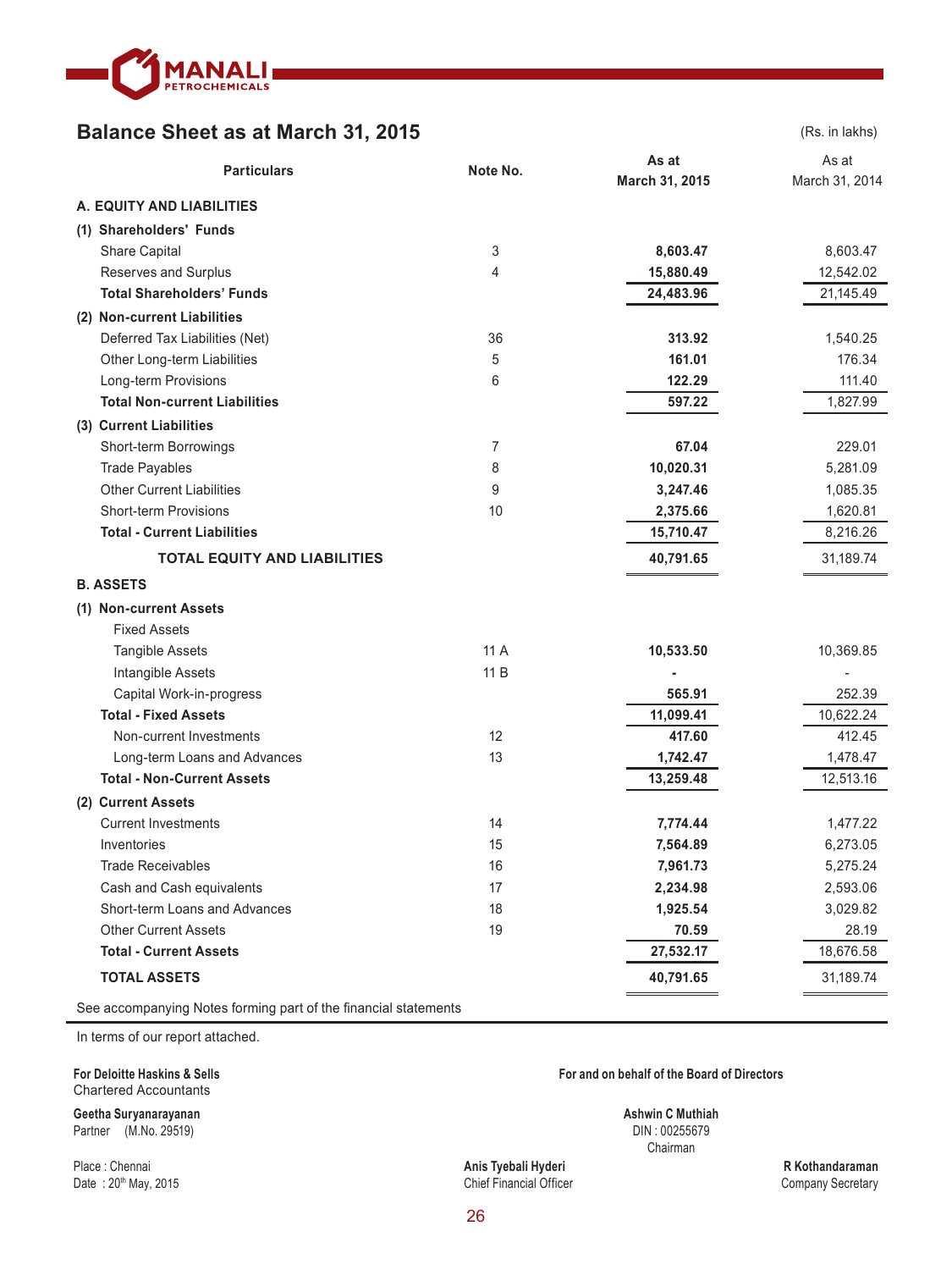

# **Statement of Profit & Loss for the year ended March 31, 2015** (Rs. in lakhs)

| <b>Particulars</b>                                                           | Note No. | Year ended<br>March 31, 2015 | Year ended<br>March 31, 2014 |
|------------------------------------------------------------------------------|----------|------------------------------|------------------------------|
| (1) Revenue from Operations (Gross)                                          | 20       | 81,413.44                    | 61,851.13                    |
| Less: Excise Duty                                                            |          | (8, 100.45)                  | (6,407.38)                   |
| <b>Revenue from Operations (Net)</b>                                         |          | 73,312.99                    | 55,443.75                    |
| (2) Other Income                                                             | 21       | 736.56                       | 629.79                       |
| (3) Total Revenue (I+II)                                                     |          | 74,049.55                    | 56,073.54                    |
| (4) Expenditure                                                              |          |                              |                              |
| Cost of raw materials and packing materials consumed                         | 22       | 47,156.21                    | 36,471.14                    |
| Purchase of Stock-in Trade (Traded Goods)                                    | 22       | 1,670.48                     | 2,183.82                     |
| Change in Inventories of finished goods, work-in-progress and stock-in trade | 23       | 608.09                       | (433.21)                     |
| <b>Employee Benefits Expense</b>                                             | 24       | 2,696.90                     | 1,797.83                     |
| Finance costs                                                                |          | 247.62                       | 189.53                       |
| Depreciation                                                                 | 11       | 554.72                       | 656.26                       |
| <b>Other Expenses</b>                                                        | 25       | 14,162.66                    | 10,732.47                    |
| <b>Total Expenditure</b>                                                     |          | 67.096.68                    | 51,597.84                    |
| (5) Profit Before Tax (III-IV)                                               |          | 6,952.87                     | 4,475.70                     |
| (6) Tax Expense                                                              |          |                              |                              |
| <b>Current Tax Expense</b>                                                   |          | 3,520.00                     | 1,450.00                     |
| Short/(Excess) Provision for tax relating to prior years                     |          | 247.00                       | 82.91                        |
| Deferred Tax                                                                 | 36       | (1, 213.25)                  | 37.77                        |
| <b>Net Tax Expense</b>                                                       |          | 2,553.75                     | 1,570.68                     |
| (7) Profit After Tax for the year (V-VI)                                     |          | 4,399.12                     | 2,905.02                     |
| (8) Earnings Per Share of Rs. 5 each (Basic and Diluted)                     | 35       | 2.56                         | 1.69                         |

See accompanying Notes forming part of the financial statements

In terms of our report attached.

**For Deloitte Haskins & Sells** Chartered Accountants

**Geetha Suryanarayanan** Partner (M.No. 29519)

Place : Chennai Date: 20<sup>th</sup> May, 2015 **For and on behalf of the Board of Directors**

**Ashwin C Muthiah** DIN : 00255679 Chairman

> **R Kothandaraman** Company Secretary

**Anis Tyebali Hyderi** Chief Financial Officer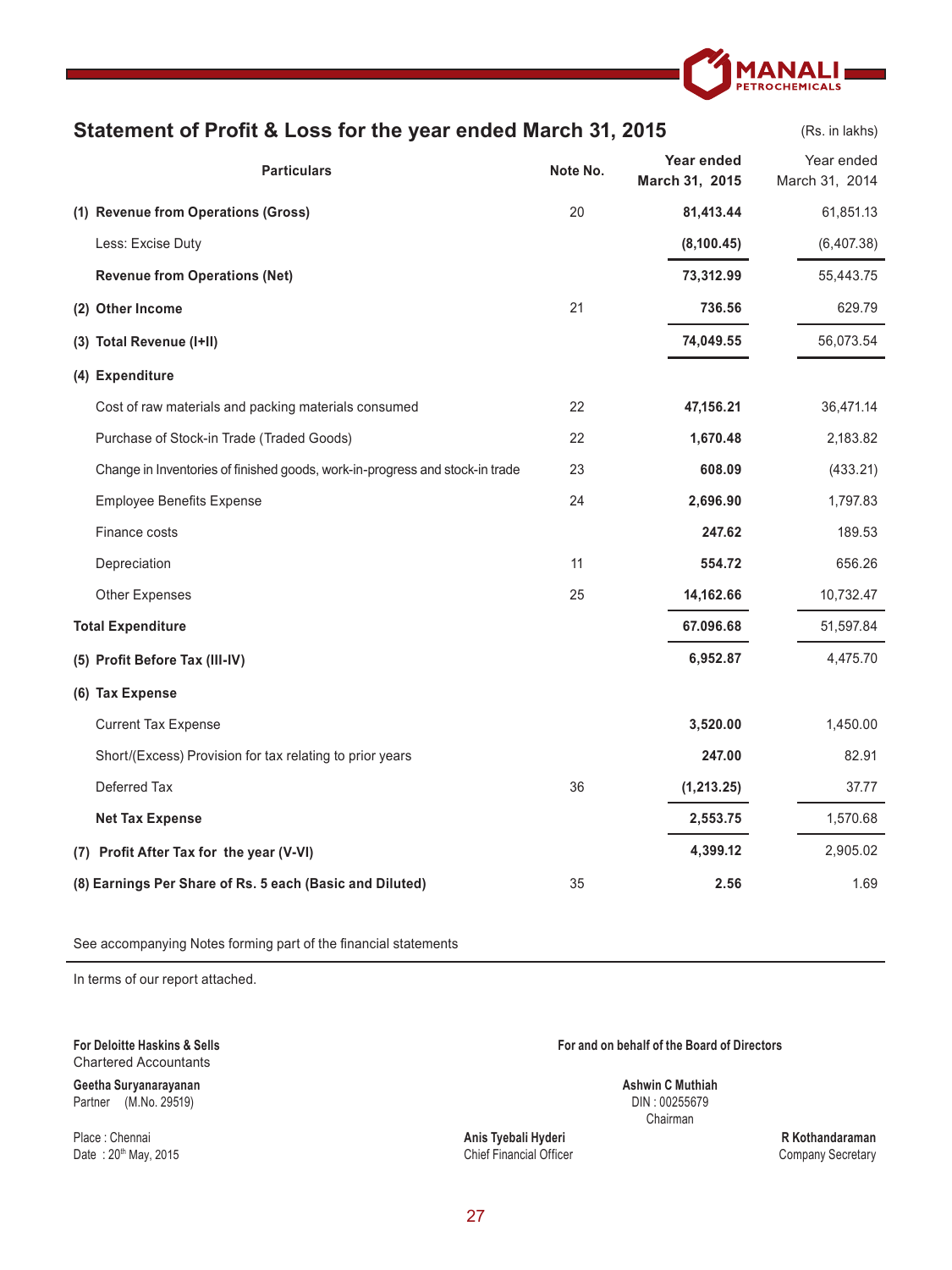

# **Cash Flow Statement for the year ended March 31, 2015** (Rs. in lakhs)

|    | <b>Particulars</b>                                                                                              |             | For the ended<br>31st March, 2015 |                 | For the ended<br>31st March, 2014 |
|----|-----------------------------------------------------------------------------------------------------------------|-------------|-----------------------------------|-----------------|-----------------------------------|
|    | A. CASH FLOW FROM OPERATING ACTIVITIES                                                                          |             |                                   |                 |                                   |
|    | Profit Before Tax                                                                                               |             | 6,952.87                          |                 | 4,475.70                          |
|    | <b>Adjustments for</b>                                                                                          |             |                                   |                 |                                   |
|    | Depreciation                                                                                                    | 554.72      |                                   | 656.26          |                                   |
|    | Dividends received                                                                                              | (139.22)    |                                   | (37.31)         |                                   |
|    | <b>Finance Costs</b>                                                                                            | 247.62      |                                   | 189.53          |                                   |
|    | Interest received                                                                                               | (448.03)    |                                   | (447.94)        |                                   |
|    | Provision for doubtful trade and other receivables                                                              |             |                                   |                 |                                   |
|    | Provision no longer required written back<br>Net unrealised exchange (gain) / loss                              | 48.60       |                                   |                 |                                   |
|    | Loss on sale / write-off of assets                                                                              |             |                                   | (20.21)<br>0.93 |                                   |
|    | Sub-total                                                                                                       |             | 263.69                            |                 | 341.26                            |
|    | <b>OPERATING PROFIT</b>                                                                                         |             | 7,216.56                          |                 | 4,816.96                          |
|    | <b>CHANGES IN WORKING CAPITAL</b>                                                                               |             |                                   |                 |                                   |
|    | Adjustments for (increase) / decrease in Operating Assets                                                       |             |                                   |                 |                                   |
|    | Inventories                                                                                                     | (1, 291.84) |                                   | (289.16)        |                                   |
|    | <b>Trade Receivables</b>                                                                                        | (2,686.49)  |                                   | (1,355.43)      |                                   |
|    | Short Term Loans and Advances                                                                                   | 1,061.89    |                                   | 1.432.38        |                                   |
|    | Long Term Loans and Advances                                                                                    | (264.00)    |                                   | 59.33           |                                   |
|    | Adjustments for (increase) / decrease in Operating Liabilities                                                  |             |                                   |                 |                                   |
|    | <b>Trade Payables</b>                                                                                           | 6,852.71    |                                   | 1,390.00        |                                   |
|    | Other Long-term Liabilities                                                                                     | (15.33)     |                                   | (15.33)         |                                   |
|    | Short-term Provisions                                                                                           | (9.43)      |                                   | (51.32)         |                                   |
|    | Long-term Provisions                                                                                            | 10.89       | 3.658.40                          | 18.39           | 1.188.86                          |
|    |                                                                                                                 |             | 10,874.96                         |                 | 6,005.82                          |
|    | Net Income Tax paid                                                                                             |             | (3,031.64)                        |                 | (1,470.93)                        |
|    | Net Cash from Operating Activities [A]                                                                          |             | 7,843.32                          |                 | 4.534.89                          |
| В. | <b>CASH FLOW FROM INVESTING ACTIVITIES</b>                                                                      |             |                                   |                 |                                   |
|    | Capital expenditure on fixed assets                                                                             |             | (1,077.50)                        |                 | (698.69)                          |
|    | Proceeds from sale of Fixed Assets                                                                              |             | 6.97                              |                 | 48.49                             |
|    | Investments in Equity shares                                                                                    |             | (5.15)                            |                 |                                   |
|    | Interest Income                                                                                                 |             | 448.03                            |                 | 447.94                            |
|    | Dividend Income                                                                                                 |             | 139.22                            |                 | 37.31                             |
|    | Bank balances not considered as cash and cash equivalents                                                       |             | (106.22)                          |                 | (51.43)                           |
|    | Net Cash from/(used in) Investing activities [B]                                                                |             | (594.65)                          |                 | (216.38)                          |
| C. | <b>CASH FLOW FROM FINANCING ACTIVITIES</b>                                                                      |             |                                   |                 |                                   |
|    | (Repayment) / Proceeds from Short-Term borrowings                                                               |             | (161.97)                          |                 | 26.11                             |
|    | <b>Interest Paid</b>                                                                                            |             | (247.62)                          |                 | (189.52)                          |
|    | <b>Dividend Paid</b>                                                                                            |             | (860.00)                          |                 | (860.00)                          |
|    | Tax on Dividend                                                                                                 |             | (146.16)                          |                 | (146.16)                          |
|    | Net Cash from/(used in) Investing activities [C]                                                                |             | (1, 415.75)                       |                 | (1,169.57)                        |
|    | Net (Decrease) / Increase in Cash and Cash Equivalents (D) = (A+B+C)                                            |             | 5,832.92                          |                 | 3,148.94                          |
|    | Cash and Cash Equivalents at the beginning of the year                                                          |             | 3,536.14                          |                 | 387.20                            |
|    | Cash and Cash Equivalents at the end of the year<br>Cash and cash equivalents at the end of the year Comprises: |             | 9,369.06                          |                 | 3,536.14                          |
|    | Restricted Cash on hand and Balances with banks [Note 17]                                                       |             | 3.47                              |                 | 2.42                              |
|    | Cheques on hand                                                                                                 |             | 1,539.30                          |                 | 2,000.00                          |
|    | <b>Balance with Banks</b>                                                                                       |             |                                   |                 |                                   |
|    | In current accounts (including debit balance in cash credit)                                                    |             | 51.85                             |                 | 56.50                             |
|    | In demand deposit accounts                                                                                      |             |                                   |                 |                                   |
|    | In other deposit accounts                                                                                       |             |                                   |                 |                                   |
|    | Current investments [Note 14]                                                                                   |             | 7,774.44                          |                 | 1,477.22                          |
|    | Cash and Cash equivalents                                                                                       |             | 9,369.06                          |                 | 3,536.14                          |
|    | Reconciliation of Cash and Cash equivalents:                                                                    |             |                                   |                 |                                   |
|    | Cash and Cash equivalents (Note 17)                                                                             |             | 2,234.98                          |                 | 2,593.06                          |
|    | Less: Margin money Deposit Accounts                                                                             |             | 273.44                            |                 | 182.92                            |
|    | Less: Unpaid Dividend Accounts                                                                                  |             | 366.92                            |                 | 351.22                            |
|    | Net Cash and Cash equivalents                                                                                   |             | 1,594.62                          |                 | 2.058.92                          |
|    | Add: Current Investments (Note 14)                                                                              |             | 7.774.44                          |                 | 1.477.22                          |
|    | Cash and Cash equivalents as shown above                                                                        |             | 9,369.06                          |                 | 3,536.14                          |
|    | See accompanying Notes forming part of the financial statements                                                 |             |                                   |                 |                                   |

In terms of our report attached.

**For Deloitte Haskins & Sells** Chartered Accountants

**Geetha Suryanarayanan** Partner (M.No. 29519)

Place : Chennai Date: 20<sup>th</sup> May, 2015

# **For and on behalf of the Board of Directors**

**Ashwin C Muthiah** DIN : 00255679 Chairman

**Anis Tyebali Hyderi** Chief Financial Officer **R Kothandaraman** Company Secretary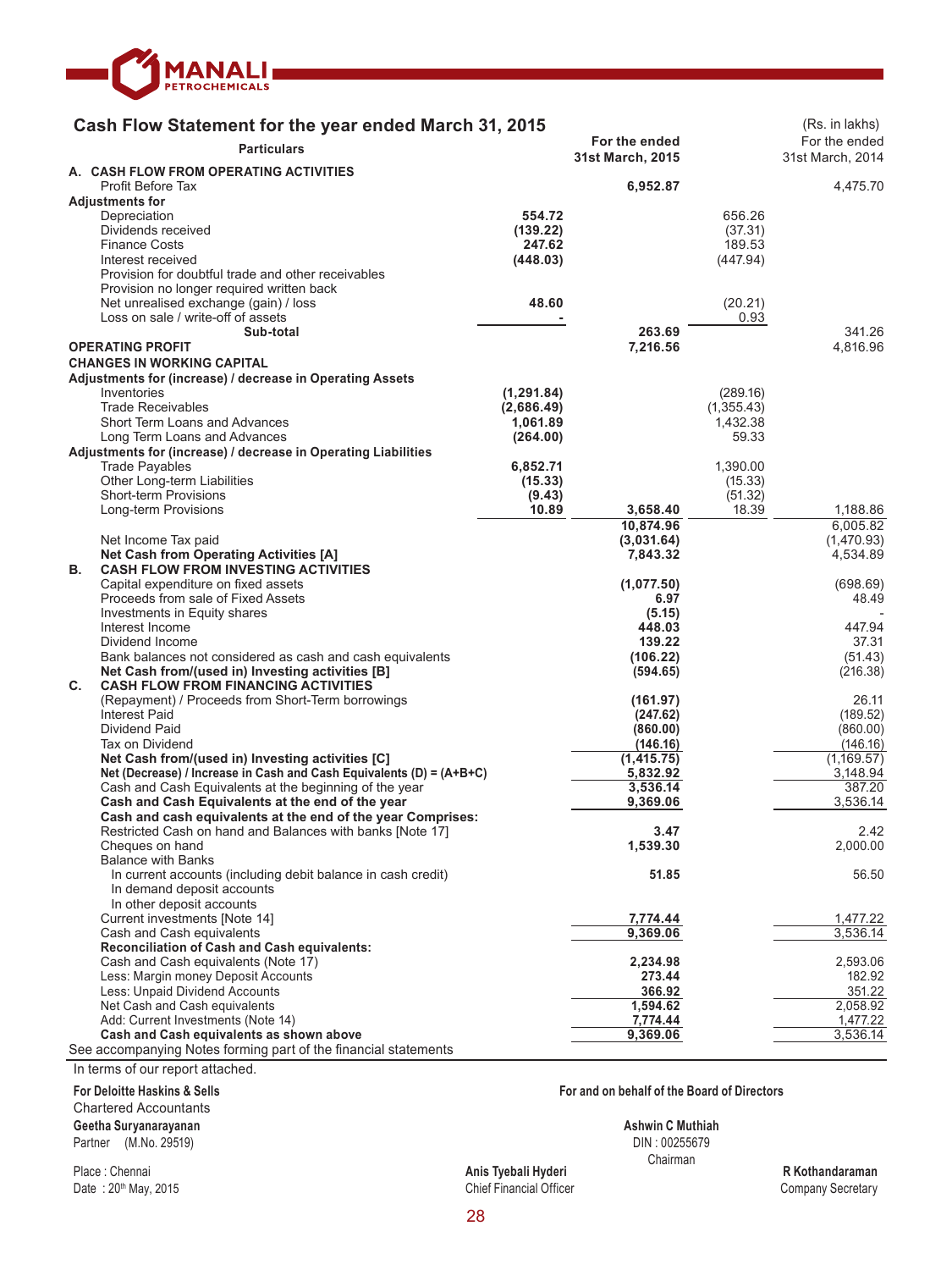

# **Notes to Financial Statements for the year ended March 31, 2015**

# **1. CORPORATE INFORMATION**

Manali Petrochemicals Limited (the 'Company') is a Public Company incorporated on June 11, 1986 in the State of Tamilnadu, India. The Company is engaged in the manufacture and sale of Propylene Oxide (PO), Propylene Glycol (PG) and Polyols (PY), which are used as industrial raw materials.

# **2. BASIS OF PREPARATION OF FINANCIAL STATEMENTS**

The financial statements of the Company have been prepared in accordance with the Generally Accepted Accounting Principles in India (Indian GAAP) to comply with the Accounting Standards specified under Section 133 of the Companies Act, 2013, read with Rule 7 of the Companies (Accounts) Rules, 2014 and the relevant provisions of the Companies Act, 2013 ("the 2013 Act") / Companies Act, 1956 ("the 1956 Act"), as applicable. The financial statements have been prepared on accrual basis under the historical cost convention except for categories of fixed assets acquired before 1 April, 2014, that are carried at revalued amounts. The accounting policies adopted in the preparation of the financial statements are consistent with those followed in the previous year.

# **2.1 SUMMARY OF SIGNIFICANT ACCOUNTING POLICIES**

# **a. USE OF ESTIMATES**

The preparation of the financial statements in conformity with Indian GAAP requires the Management to make estimates and assumptions considered in the reported amounts of assets and liabilities (including contingent liabilities) and the reported income and expenses during the year. The Management believes that the estimates used in preparation of the financial statements are prudent and reasonable. Future results could differ due to these estimates and the differences between the actual results and the estimates are recognised in the periods in which the results are known / materialise.

# **b. INVENTORIES**

- a) Raw materials and stores and spares are valued at lower of cost and the net realizable value after providing for obsolescence and other losses, where considered necessary. Cost is determined on moving weighted average basis and includes freight, taxes and duties net of CENVAT/VAT credit wherever applicable. Customs duty payable on material in bond is added to cost.
- b) Finished goods and work-in-process are valued at lower of cost (weighted average basis) and net realisable value after providing for losses arising on quality, based on technical evaluation. Cost includes direct materials and labour and a proportion of overheads based on normal operating capacity. Cost of finished goods include excise duty and is determined.

# **c. CASH AND CASH EQUIVALENTS**

 Cash comprises cash on hand and demand deposits with banks. Cash equivalents are short-term balances (with an original maturity of three months or less from the date of acquisition), highly liquid investments that are readily convertible into known amounts of cash and which are subject to insignificant risk of changes in value.

# **d. CASH FLOW STATEMENT**

Cash flows are reported using the indirect method, whereby profit / (loss) before extraordinary items and tax is adjusted for the effects of transactions of non-cash nature and any deferrals or accruals of past or future cash receipts or payments. The cash flows from operating, investing and financing activities of the Company are segregated based on the available information.

# **e. DEPRECIATION AND AMORTISATION**

Depreciable amount for assets is the cost of an asset less its estimated residual value.

Depreciation on tangible fixed assets has been provided on the straight-line method as per the useful life prescribed in Schedule II to the Companies Act, 2013 except in respect of the following categories of asset:

 Development on Leasehold land is amortised over the period of the lease.

Intangible asset - software is amortised over the estimated useful life of 3 years.

The estimated useful life of the intangible assets and the amortisation period are reviewed at the end of each financial year and the amortisation period is revised to reflect the changed pattern, if any.

# **f. REVENUE RECOGNITION**

# **Sale of goods**

Sales are recognised, net of returns and trade discounts, on transfer of significant risks and rewards of ownership to the buyer, which generally coincides with the delivery of goods to customers. Sales include excise duty but exclude sales tax and value added tax.

# **Dividend**

Dividend Income is recognised when the Company's right to receive the dividend is established by the reporting date.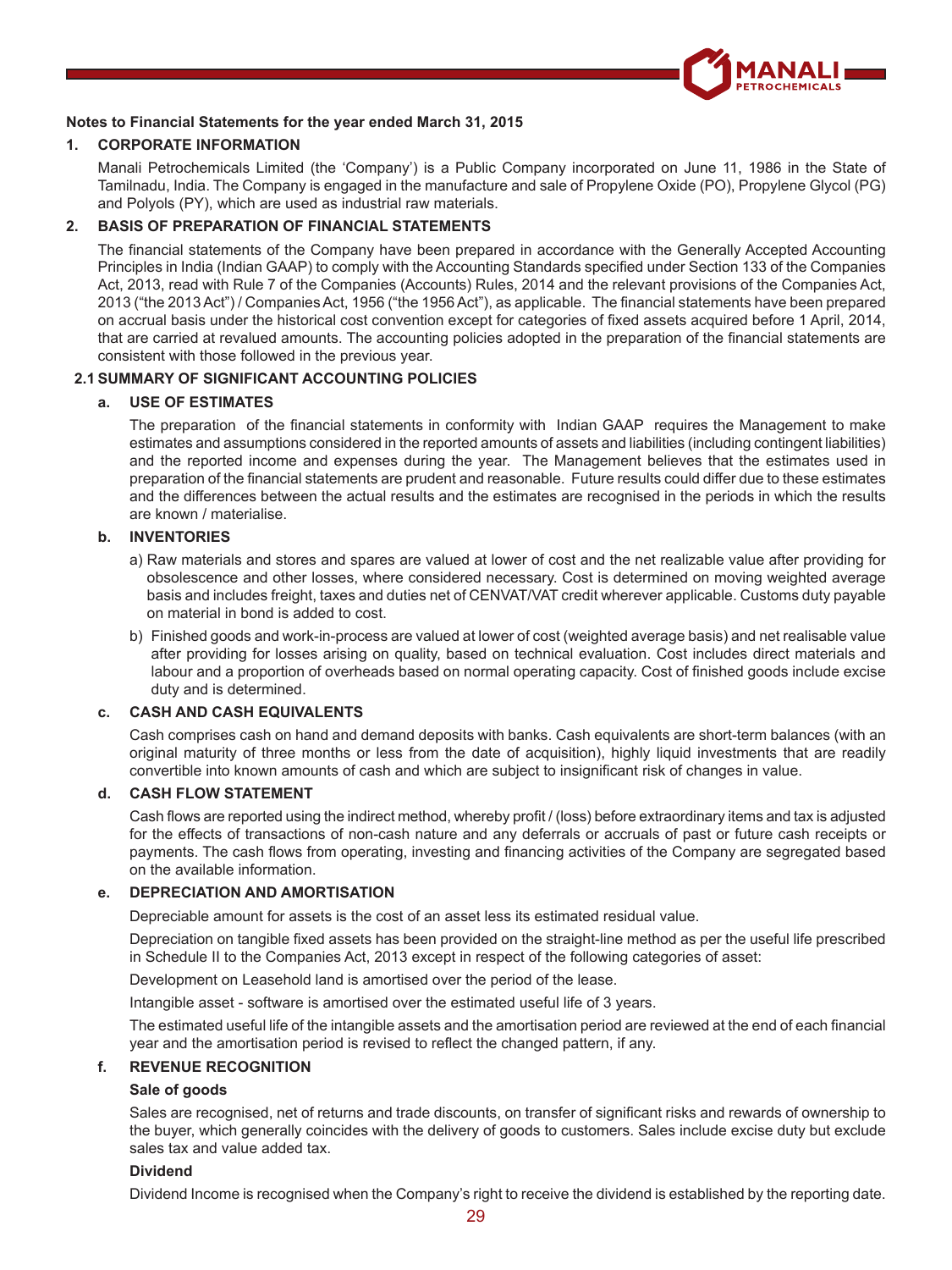

#### **Interest**

Interest income is accounted on accrual basis.

# **g. FIXED ASSETS, INTANGIBLE ASSETS AND CAPITAL WORK IN PROGRESS**

Fixed assets are stated at cost less accumulated depreciation and impairment losses, if any. The cost of fixed assets comprises its purchase price net of any trade discounts and rebates, any import duties and other taxes (other than those subsequently recoverable from the tax authorities), any directly attributable expenditure on making the asset ready for its intended use and other incidental expenses. Subsequent expenditure on fixed assets after its purchase / completion is capitalised only if such expenditure results in an increase in the future benefits from such asset beyond its previously assessed standard of performance.

Intangible assets are recognised when it is probable that the future economic benefits that are attributable to the asset will flow to the enterprise and the cost of the asset can be measured reliably. These are recorded at the consideration paid for acquisition

# Capital work-in-progress:

Projects under which tangible fixed assets are not yet ready for their intended use are carried at cost, comprising direct cost, related incidental expenses and attributable interest.

# **h. FOREIGN CURRENCY TRANSACTIONS AND TRANSLATIONS**

# **Initial recognition**

 Transactions in foreign currencies entered into by the Company are accounted at the exchange rates prevailing on the date of the transaction or at rates that closely approximate the rate at the date of the transaction.

# **Measurement at the balance sheet date**

 Foreign currency monetary items (other than derivative contracts) of the Company, outstanding at the balance sheet date are restated at the year-end rates. Non-monetary items of the Company are carried at historical cost.

# **Treatment of exchange differences**

Exchange differences arising on settlement / restatement of foreign currency monetary assets and liabilities of the Company are recognised as income or expense in the Statement of Profit and Loss.

#### **Accounting for forward contracts**

Premium / discount on forward exchange contracts, which are not intended for trading or speculation purposes, are amortised over the period of the contracts if such contracts relate to monetary items as at the balance sheet date. Any profit or loss arising on cancellation or renewal of such a forward exchange contract is recognised as income or as expense in the period in which such cancellation or renewal is made.

# **i. GOVERNMENT GRANTS**

 Government grants are recognised when there is reasonable assurance that the Company will comply with the conditions attached to them and the grants will be received. Government grants whose primary condition is that the Company should purchase, construct or otherwise acquire capital assets are presented by deducting them from the carrying value of assets. The grant is recognised as income over the life of a depreciable asset by way of a reduced depreciation charge.

Government grants, in the nature of investment grants, received after the asset is put to use and / or the carrying value of asset is less than the grants received and where no repayment is ordinarily expected in respect thereof, are treated as capital reserve.

# **j. INVESTMENTS**

Long-term investments are carried individually at cost less provision for diminution, other than temporary, in the value of such investments. Current investments are carried individually at the lower of cost and fair value. Cost of investments include acquisition charges such as brokerage, fees, duties etc.

# **k. EMPLOYEE BENEFITS**

#### **I. Short-term employee benefits**

All employee benefits falling due wholly within twelve months of rendering service are classified as short-term employee benefits. The benefits like salaries, wages, short term compensated absences and the expected cost of bonus and exgratia are recognised as expense in the Statement of Profit and Loss in the period in which the employee renders the related service on an undiscounted basis.

Liability for short term compensated absences are determined as per Company's policy / scheme and are recognized as expense in the Statement of Profit and Loss based on expected obligation on an undiscounted basis.

# **II. Long-term employee benefits**

# **i. Defined Contribution Plan**

#### a) Provident Fund

 Fixed contributions made to the Provident Fund are charged as an expense based on the amount of contribution required to be made and when services are rendered by the employees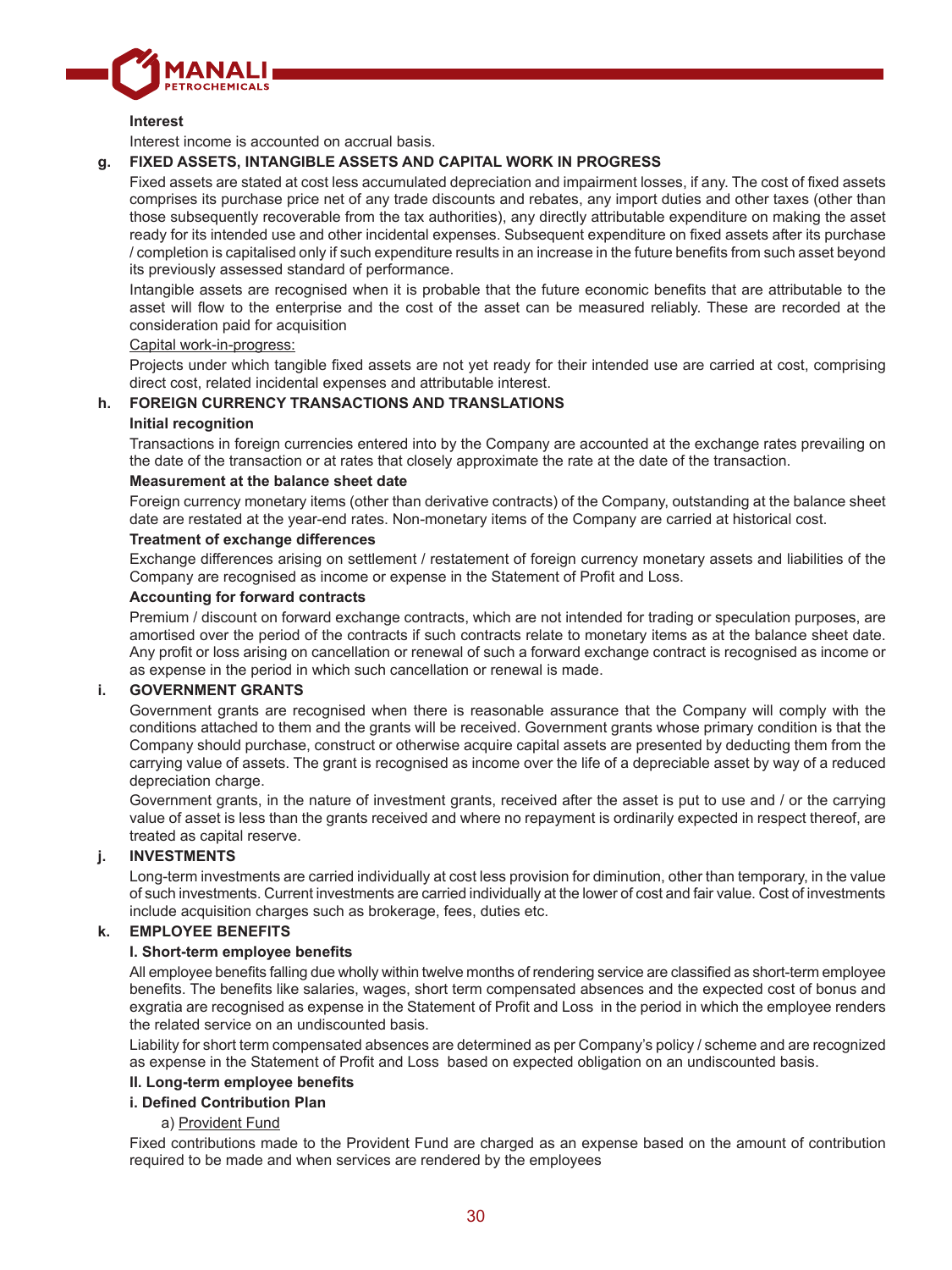

# b) Superannuation

This plan covers officers and the staff of the Plant I and II and is administered by the Life Insurance Corporation of India. Contributions are made monthly at a predetermined rate to the Trust and debited to the Statement of Profit & Loss on an accrual basis.

# **ii. Defined Benefit Plan**

# a) Gratuity

The company has an arrangement with the Life Insurance Corporation of India (LIC) to administer its Gratuity fund for Plant II employees and Trust established by the Company to administer its Gratuity fund for Plant I employees. Premium paid/payable is determined based on an actuarial valuation carried out by LIC for Plant II and by an independent valuer for Plant I using the projected unit credit method as on the Balance Sheet date and debited to the Statement of Profit and Loss on accrual basis. Actuarial gain or loss is recognized in the statement of Profit and Loss as income or expense.

# b) Superannuation

Liability for superannuation to the staff of Plant I who are covered under the defined benefit plan is determined on the basis of actuarial valuation using Projected Unit Credit method as on the balance sheet date and is funded with the trust established by the Company. The contribution thereof paid / payable is charged to the Statement of profit and loss. Further, in respect of specific employees, additional accruals are made based on the scheme of the Company.

#### c) Long tem compensated absences

Liability towards long term compensated absence is accrued based on an actuarial valuation at the balance sheet date based on the projected unit credit method and is not funded.

# **l. SEGMENT REPORTING**

 The Company is engaged in the business of manufacture of Petrochemicals, which is the only segment in the context of reporting business segment in accordance with Accounting Standard 17 on Segment Reporting issued by the Institute of Chartered Accountant of India. The Company does not dislcose multiple geographical segments since its operations are primarily carried out in India.

# **m. LEASES**

 Assets leased by the Company in its capacity as lessee where substantially all the risks and rewards of ownership vest in the Company are classified as finance leases. Such leases are capitalised at the inception of the lease at the lower of the fair value and the present value of the minimum lease payments and a liability is created for an equivalent amount. Each lease rental paid is allocated between the liability and the interest cost so as to obtain a constant periodic rate of interest on the outstanding liability for each year.

Lease arrangements where the risks and rewards incidental to ownership of an asset substantially vest with the lessor are recognised as operating leases. Lease rentals under operating leases are recognised in the Statement of Profit and Loss on a straight-line basis over the lease term.

# **n. EARNINGS PER SHARE**

Basic earnings per share is computed by dividing the net profit / (loss) after tax (including the post tax effect of extraordinary items, if any) by the weighted average number of equity shares outstanding during the period. For the purpose of calculating diluted earnings per share, the net profit or (loss) (including the post tax effect of extraordinary items, if any) for the year attributable to equity share holders and the weighted average number of shares outstanding during the year are adjusted for the effects of all dilutive potential equity shares. Potential dilutive equity shares are deemed to be converted as at the beginning of the period, unless they have been issued at a later date. The dilutive potential equity shares are adjusted for the proceeds receivable had the shares been actually issued at fair value (i.e., average market value of the outstanding shares). Dilutive potential equity shares are determined independently for each period presented.

# **o. TAXES ON INCOME**

 Current tax is the amount of tax payable on the taxable income for the year as determined in accordance with the applicable tax rates under provisions of Income Tax Act 1961 and other applicable tax laws.

 Deferred tax is recognized on timing difference, being the difference between taxable income and accounting income that originate in one period and are capable of reversal in one or subsequent periods and are quantified using the substantively enacted tax rate as on the Balance Sheet date.

Deferred Tax assets are recognised only to the extent that there is reasonable certainty that sufficient future taxable income will be available against which such deferred tax assets can be realized. If the Company has unabsorbed depreciation or carry forward tax losses and items relating to capital losses, deferred tax assets are recognised only if there is virtual certainty supported by convincing evidence that such deferred tax assets can be realized against future taxable profits.

 At each Balance Sheet date, the Company reassesses unrecognized deferred tax assets. It recognises unrecognized deferred tax asset to the extent that it has become virtually certain that sufficient future taxable income will be available against which such deferred tax assets can be realized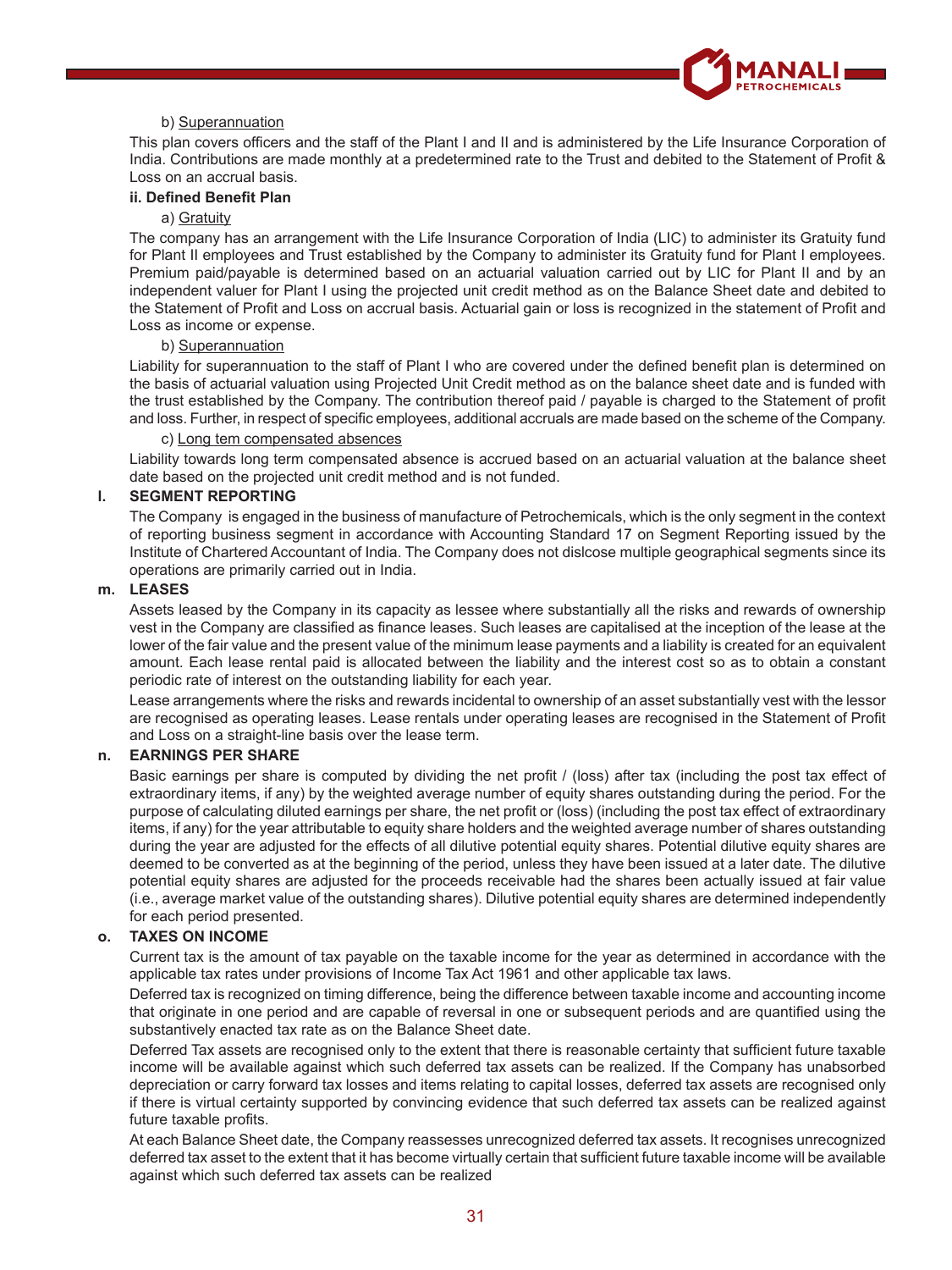

Minimum Alternate Tax (MAT) paid in accordance with the tax laws, which gives future economic benefits in the form of adjustment to future income tax liability is considered as an asset if there is convincing evidence that the company will pay normal income tax. Accordingly, MAT is recognised as an asset in the Balance sheet when it is highly probable that the future economic benefit associated with it will flow to the company.

# **p. RESEARCH AND DEVELOPMENT EXPENSES**

Revenue expenditure pertaining to research is charged to the Statement of Profit and Loss. Development costs of products are also charged to the Statement of Profit and Loss unless a product's technological feasibility has been established, in which case such expenditure is capitalised. The amount capitalised comprises expenditure that can be directly attributed or allocated on a reasonable and consistent basis to creating, producing and making the asset ready for its intended use. Fixed assets utilised for research and development are capitalised and depreciated in accordance with the policies stated for Tangible Fixed Assets and Intangible Assets.

# **q. IMPAIRMENT OF FIXED ASSETS**

The carrying values of assets / cash generating units at each balance sheet date are reviewed for impairment if any indication of impairment exists. The following intangible assets are tested for impairment each financial year even if there is no indication that the asset is impaired:

 (a) an intangible asset that is not yet available for use; and (b) an intangible asset that is amortised over a period exceeding ten years from the date when the asset is available for use.

 If the carrying amount of the assets exceed the estimated recoverable amount, an impairment is recognised for such excess amount. The impairment loss is recognised as an expense in the Statement of Profit and Loss, unless the asset is carried at revalued amount, in which case any impairment loss of the revalued asset is treated as a revaluation decrease to the extent a revaluation reserve is available for that asset.

 The recoverable amount is the greater of the net selling price and their value in use. Value in use is arrived at by discounting the future cash flows to their present value based on an appropriate discount factor.

When there is indication that an impairment loss recognised for an asset (other than a revalued asset) in earlier accounting periods no longer exists or may have decreased, such reversal of impairment loss is recognised in the Statement of Profit and Loss, to the extent the amount was previously charged to the Statement of Profit and Loss. In case of revalued assets such reversal is not recognised.

# **r. PROVISIONS, CONTINGENT LIABILITIES AND CONTINGENT ASSETS**

Provisions are recognised only when

a) The company has a present obligation as a result of past events

b) a probable outflow of resources is expected to settle the obligation and

c) the amount of obligation can be reliably estimated

 Provisions are determined based on best estimate required to settle the obligation at the balance sheet date. These are reviewed at each Balance Sheet date and adjusted to reflect the current best estimates.

Contingent liabilities are disclosed in the notes for

- i) Present obligation arising from past events, when it is not probable that an outflow of resources will be required to settle the obligation or a reliable estimate of the amount of the obligation cannot be made
- ii) Possible obligation arising from past events which will be confirmed only by future events not wholly within the control of the Company

 Contingent assets are neither recognised nor disclosed in the financial statements.

# **s. INSURANCE CLAIMS**

Insurance claims are accounted for on the basis of claims admitted / expected to be admitted and to the extent that the amount recoverable can be measured reliably and it is reasonable to expect ultimate collection.

# **t. SERVICE TAX INPUT CREDIT**

 Service tax input credit is accounted for in the books in the period in which the underlying service received is accounted and when there is reasonable certainty in availing / utilising the credits.

# **u. OPERATING CYCLE**

Based on the nature of products / activities of the Company and the normal time between acquisition of assets and their realisation in cash or cash equivalents, the Company has determined its operating cycle as 12 months for the purpose of classification of its assets and liabilities as current and non-current.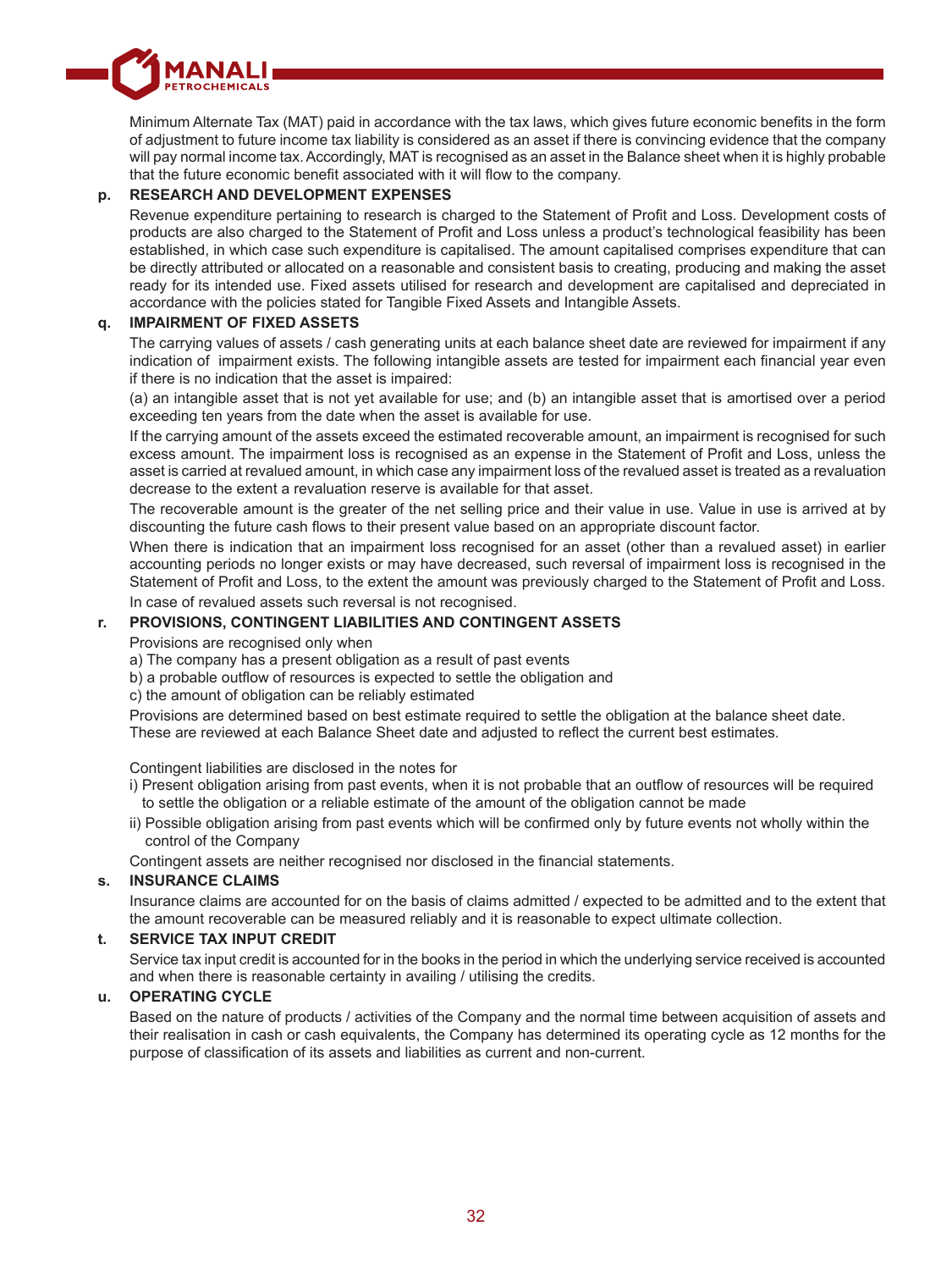

 $(D<sub>1</sub> - 1<sub>2</sub> + 1<sub>3</sub>)$ 

# **Notes to Financial Statements for the year ended 31 March, 2015**

|                                                                                   |                         | (RS. III IAKIIS)        |
|-----------------------------------------------------------------------------------|-------------------------|-------------------------|
| <b>Particulars</b>                                                                | As at<br>March 31, 2015 | As at<br>March 31, 2014 |
| 3 - Share Capital                                                                 |                         |                         |
| Authorised                                                                        |                         |                         |
| 240,000,000 (Previous Year: 240,000,000) Equity Shares of Rs.5 each               | 12,000.00               | 12,000.00               |
| Issued, Subscribed and Paid Up                                                    |                         |                         |
| 171,999,229 (Previous Year: 171,999,229) Equity Shares of Rs.5 each fully paid up | 8,599.96                | 8,599.96                |
| Add: Forfeited shares                                                             | 3.51                    | 3.51                    |
| Total issued, subscribed and fully paid-up Share Capital                          | 8,603.47                | 8,603.47                |

Notes:

There has been no movement in the Share Capital during the year. The Company has only one class of equity shares having a par value of Rs.5 per share. Each holder of the equity shares is entitled to one vote per share. In the event of repayment of Share Capital, the same will be in proportion to the number of equity shares held.

For the period ended March 31, 2015, the amount of dividend proposed to be distributed to equity shareholders is Re.0.50 per share (previous year: Re.0.50 per share). The Dividend proposed by the Board of Directors is subject to the approval of the shareholders in the ensuing Annual General Meeting.

# **Details of shares held by shareholders holding more than 5% shares in the Company:**

|                                                        | <b>Year Ended</b> |           | Year Ended     |           |
|--------------------------------------------------------|-------------------|-----------|----------------|-----------|
|                                                        | March 31, 2015    |           | March 31, 2014 |           |
| Name of shareholders                                   | No. of shares     | % holding | No. of shares  | % holding |
| M/s. SIDD Life Sciences Private Limited                | 65,846,053        | 38.28     | 65.846.053     | 38.28     |
| M/s. Tamilnadu Industrial Development Corporation Ltd. | 11,212,500        | 6.52      | 11.212.500     | 6.521     |

# **4 - Reserves and Surplus** (Rs. in lakhs)

| <b>Particulars</b>                                                                                                                                                          | As at          | As at          |
|-----------------------------------------------------------------------------------------------------------------------------------------------------------------------------|----------------|----------------|
|                                                                                                                                                                             | March 31, 2015 | March 31, 2014 |
| <b>A. SECURITIES PREMIUM ACCOUNT</b>                                                                                                                                        | 91.45          | 91.45          |
| <b>B. GENERAL RESERVE</b>                                                                                                                                                   |                |                |
| <b>Opening Balance</b>                                                                                                                                                      | 109.20         | 109.20         |
| Add: Transferred during the year                                                                                                                                            |                |                |
| <b>General Reserve - Closing Balance</b>                                                                                                                                    | 109.20         | 109.20         |
| <b>C. CAPITAL RESERVE*</b>                                                                                                                                                  |                |                |
| <b>Opening Balance</b>                                                                                                                                                      | 84.00          | 84.00          |
| Add: Additions during the year                                                                                                                                              |                |                |
| <b>Capital Reserve - Closing Balance</b>                                                                                                                                    | 84.00          | 84.00          |
| <b>D. SURPLUS IN THE STATEMENT OF PROFIT AND LOSS</b>                                                                                                                       |                |                |
| <b>Opening Balance</b>                                                                                                                                                      | 12,257.37      | 10,358.51      |
| Less: Depreciation on transition to Schedule II of the Companies Act, 2013 on tangible<br>fixed assets with nil remaining useful life (Net of deferred tax (Refer Note 37)) | (25.57)        |                |
| Add: Profit for the year                                                                                                                                                    | 4,399.12       | 2,905.02       |
| <b>Transfer to General Reserves</b>                                                                                                                                         |                |                |
| Proposed Equity Dividend (Current year - Amount per share Re.0.50 [March 31, 2013: Re.0.50])                                                                                | (860.00)       | (860.00)       |
| Tax on Proposed Equity Dividend                                                                                                                                             | (175.08)       | (146.16)       |
| P & L surplus - Closing Balance                                                                                                                                             | 15,595.84      | 12,257.37      |
| Total                                                                                                                                                                       | 15,880.49      | 12,542.02      |

\* During the year 2012-13, Tamilnadu Energy Development Agency [TEDA] had sanctioned and disbursed a Capital Subsidy of Rs.84 lakhs for the 4.2 MW Captive Power Plant, capitalised during the year 2008-09. These grants are directly credited to Shareholders' funds under Capital Reserves.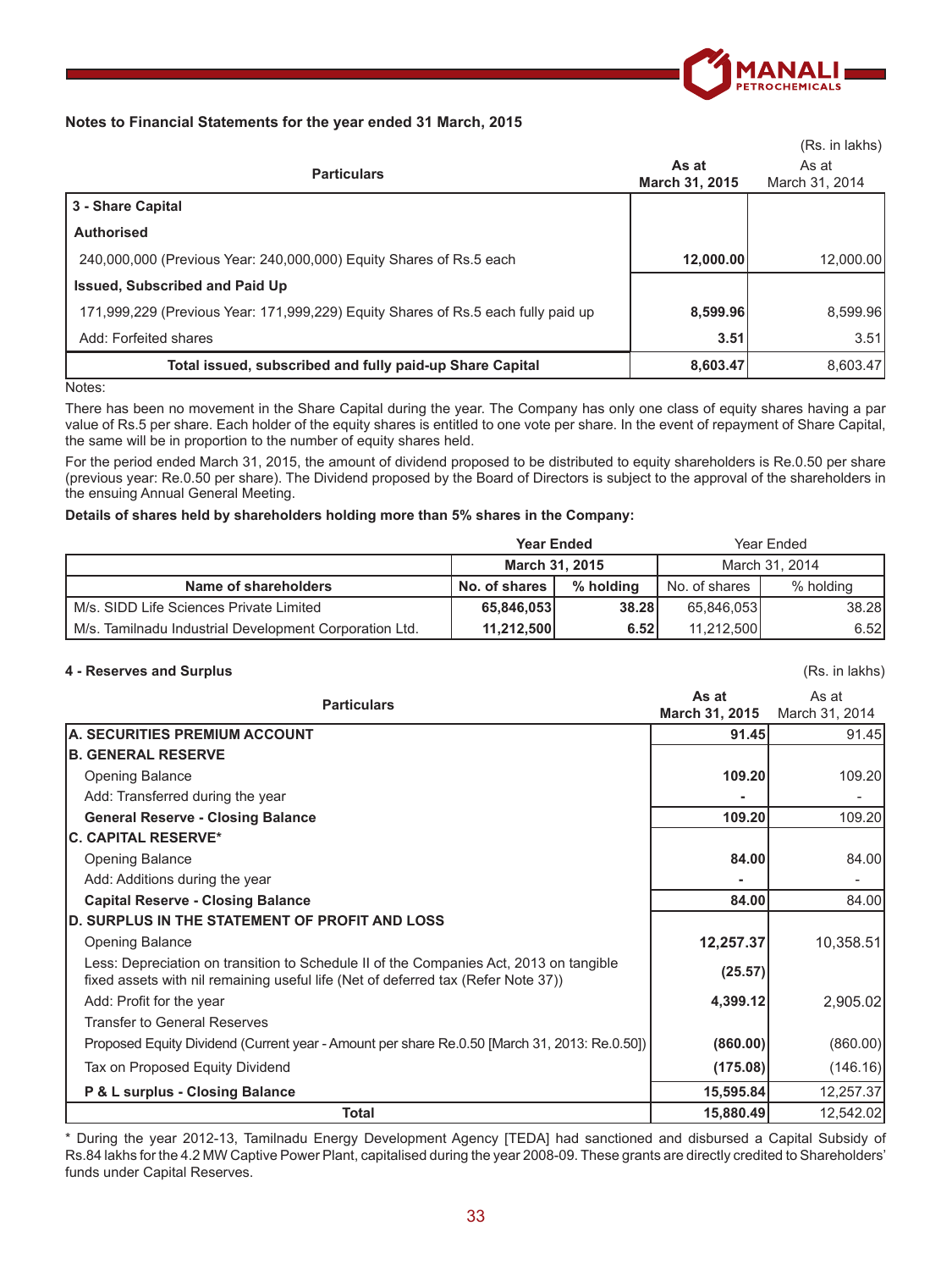

(Rs. in lakhs)

|                                                               | As at<br>March 31, 2015 | As at<br>March 31, 2014 |
|---------------------------------------------------------------|-------------------------|-------------------------|
| 5 - Other Long-term Liabilities                               |                         |                         |
| Deposits                                                      | 161.01                  | 176.34                  |
| Total                                                         | 161.01                  | 176.34                  |
| The deposits have been classified as under:                   |                         |                         |
| As Other Long-term Liabilities                                | 161.01                  | 176.34                  |
| As Other current Liabilities (Note 9)                         | 30.66                   | 30.66                   |
| Total                                                         | 191.67                  | 207.00                  |
| Interest free deposit movement have been classified as under: |                         |                         |
| Opening Deposit Balance                                       | 207.00                  | 222.33                  |
| Less: Deposit refunded during the year                        | 15.33                   | 15.33                   |
| Closing Balance                                               | 191.67                  | 207.00                  |

The above deposits represent the amounts received from two entities towards use of the Company's treated effluent pipeline as per the agreements entered into with them. These deposits are interest free and are repayable in fifteen equal annual instalments commencing from April 2012.

#### **6 - Long-term Provisions**

| <b>Provision for Employee Benefits - Non Current (Note 33)</b> |        |        |
|----------------------------------------------------------------|--------|--------|
| Post Employment Benefits*                                      | 45.63  | 44.17  |
| Compensated absences                                           | 76.66  | 67.23  |
| Total                                                          | 122.29 | 111.40 |

\* Provision for post employment benefits represents the differential provision relating to Superanuation scheme of the Company for specific employees based on eligibility condition.

#### **7 - Short-term Borrowings**

| Cash Credit from Banks (Secured) | 67.04 | 229.01 |
|----------------------------------|-------|--------|
| Total                            | 67.04 | 229.01 |

Cash Credit from banks, which is repayable on demand, is secured by hypothecation of inventories, book debts and other receivables, both present and future and by way of a second charge on the Company's immovable properties.

The Company had availed Interest-free sales tax loan in prior years, which has been fully settled in the year 2010. However the charge created on the immovable and movable properties of the Company on which the said loan was secured has not been released pending receipt of "No Dues Certificate", which is to be obtained from Sales Tax department. This is being followed up.

# **8 - Trade Payables**

| <b>Acceptances</b> | 3.696.83  | .050.44  |
|--------------------|-----------|----------|
| Trade Payables     | 6.323.48  | 4.230.65 |
| <b>Total</b>       | 10.020.31 | 5.281.09 |

Trade payables are dues in respect of goods purchased or services received in the normal course of business. Also Refer Note 12.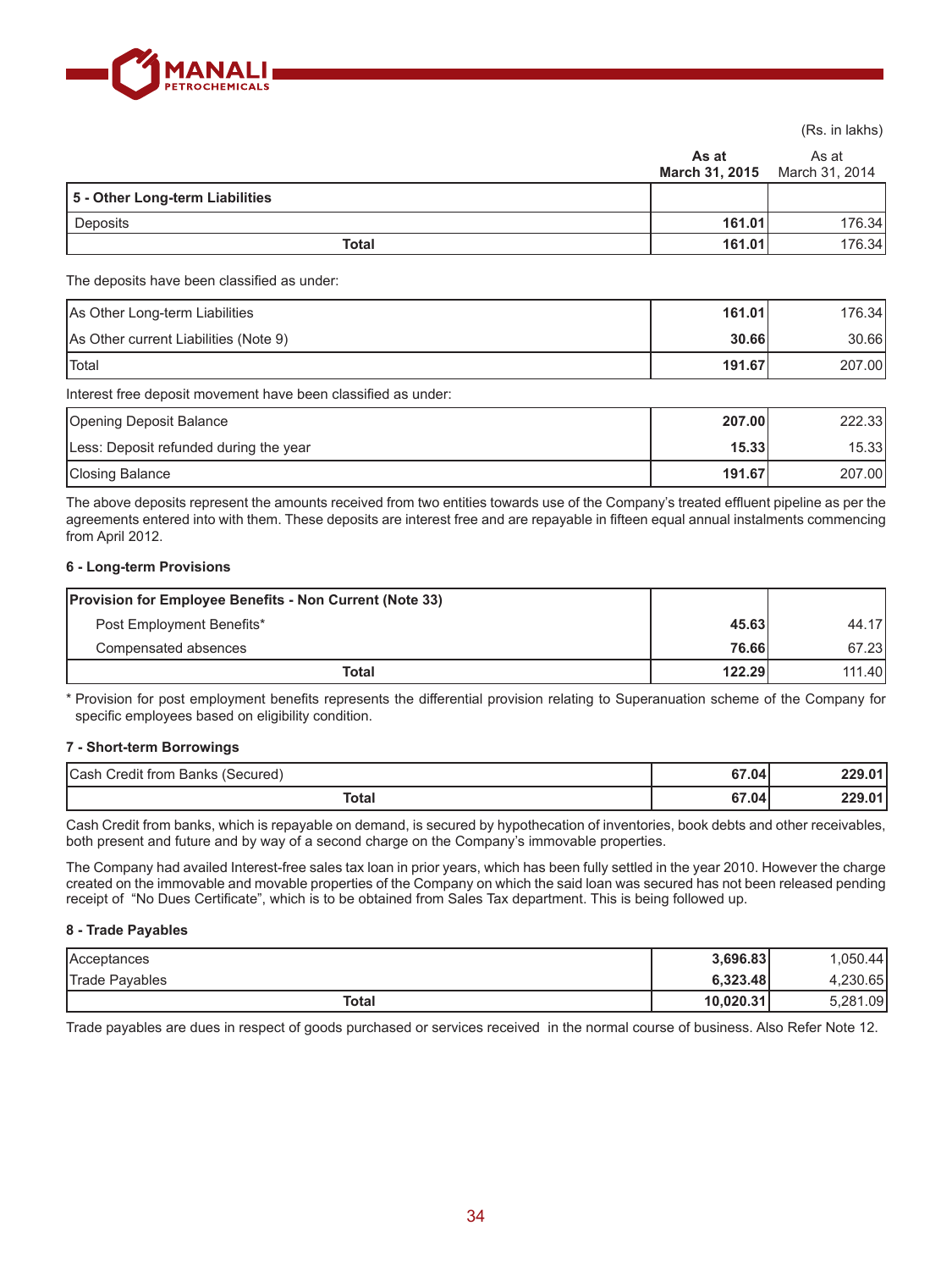

(Rs. in lakhs) **As at March 31, 2015** March 31, 2014 As at

# **9 - Other Current Liabilities**

| Unpaid Dividend                                                                                                 | 366.92   | 351.22   |
|-----------------------------------------------------------------------------------------------------------------|----------|----------|
| <b>Other Payables</b>                                                                                           |          |          |
| Statutory remittances (Contributions to PF and ESIC, Withholding Taxes, Excise Duty, VAT,<br>Service Tax, etc.) | 235.16   | 333.97   |
| Contractually reimbursible expenses                                                                             | 19.00    | 19.00    |
| <b>Employee Benefits Payable (Note 33)</b>                                                                      |          |          |
| <b>Post Employment Benefits</b>                                                                                 | 1.65     | 1.42     |
| Gratuity                                                                                                        | 36.34    | 6.10     |
| <b>Others</b> * #                                                                                               | 2,557.73 | 342.98   |
| Current Portion of Deposits (Note 5)                                                                            | 30.66    | 30.66    |
| Total                                                                                                           | 3.247.46 | 1.085.35 |

\* Includes advance towards subsidy received from Ozone Cell, Ministry of Environment and Forests, Government of India for phasing out of HCFC in the production of Polyols. During the year, the Company capitalised the related assets, as the Company has commenced the trial run production. The Company expects the closure / certification of the project in 2015-16, by when full subsidy will be received. On receipt of full subsidy, appropriate accounting treatment will be considered.

# The Company has received a demand for Rs. 1,677 lakhs during October 2013, towards lease rent for factory land, provision for which was made in the current year (Refer Note 25) and included in the above.

#### **10 - Short-term Provisions**

| <b>Provision for employee benefits (Note 33)</b>       |          |          |
|--------------------------------------------------------|----------|----------|
| For compensated absences - Current                     | 23.28    | 13.06    |
| <b>Provision - Others</b>                              |          |          |
| Proposed Equity Dividend                               | 860.00   | 860.00   |
| Tax on Proposed Equity Dividend                        | 175.08   | 146.16   |
| Provision for wage arrears *                           | 951.72   | 601.59   |
| Provision for Tax (net of advance tax of Rs. 5,311.32) | 365.58   |          |
| <b>Total</b>                                           | 2,375.66 | 1.620.81 |

# **\* Provision for Wage Arrears**

During the year 2004, a claim was raised against the Company by its workmen demanding a revision to wages for the years from 2001 to 2004. This matter was adjudicated by the Industrial Tribunal on October 23, 2008. The Company filed an appeal in the Supreme Court against the decision of the Tribunal. As per the directions of the Supreme Court dated 13th October 2014, the Company made interim payments aggregating to Rs.187.87 lakhs, which were adjusted against provisions in earlier years. The appeal was 'partly heard' by the Supreme Court on 7th April and 13th October 2014. Pending final decision of the Supreme Court, the Company, as a matter of abundant caution, had estimated the additional liability at Rs.538 lakhs, based on the best estimate which the management believed, would adequately cover the liability.

The movement in the provision for wage arrears is given below:

| Balance at beginning of the year | 601.59   | 643.78  |
|----------------------------------|----------|---------|
| Charge for the year              | 538.00   | 30.82   |
| Payments made during the year    | (187.87) | (73.01) |
| Balance at end of the year       | 951.72   | 601.59  |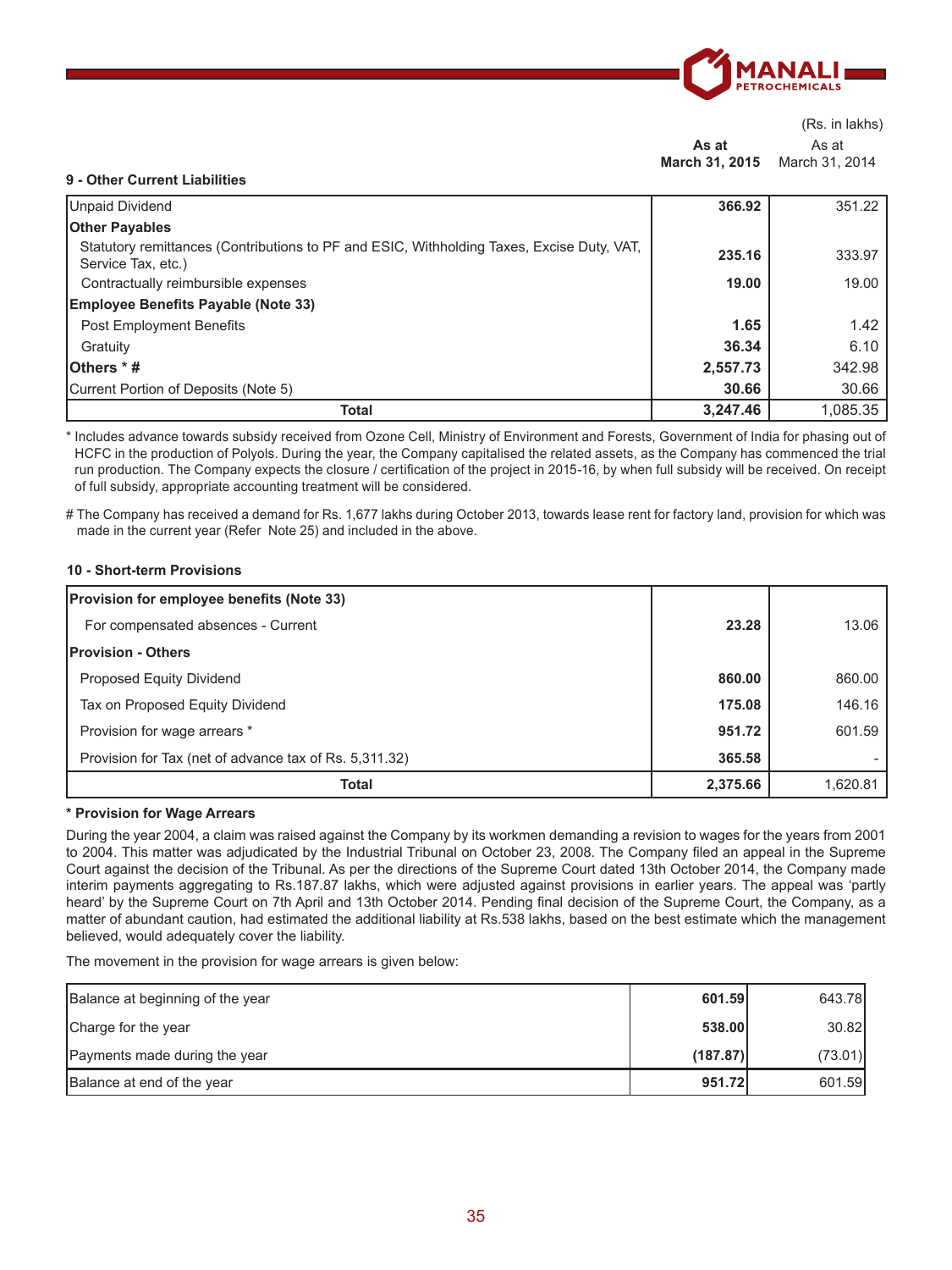**11 - Fixed Assets (Refer Note 37)** (Rs. in lakhs) 11 - Fixed Assets (Refer Note 37)

|                               |                           | Gross Block                |                  |                            |                           | <b>Accumulated Depreciation and Amortisation</b>                                                 |                            |                           |                            |                            | Net Book Value             |
|-------------------------------|---------------------------|----------------------------|------------------|----------------------------|---------------------------|--------------------------------------------------------------------------------------------------|----------------------------|---------------------------|----------------------------|----------------------------|----------------------------|
| Particulars                   | As at<br>2014<br>April    | <b>Additions Disposals</b> |                  | 31 March,<br>As at<br>2015 | April 1,<br>As at<br>2014 | recorded against surplus<br>balance in statement of<br>Transition adjustments<br>Profit and loss | Expense<br>for the<br>vear | Eliminated<br>on disposal | 31 March,<br>As at<br>2015 | 31 March,<br>2015<br>As at | 31 March,<br>As at<br>2014 |
| A. Tangible Assets            |                           |                            |                  |                            |                           |                                                                                                  |                            |                           |                            |                            |                            |
| Land                          | 179.75                    |                            | T,               | 179.75                     |                           | 0.53                                                                                             |                            |                           | 0.53                       | 179.22                     | 179.75                     |
| Development on leasehold land | 20.25                     |                            |                  | 20.25                      | 16.85                     |                                                                                                  | 1.07                       |                           | 17.92                      | 2.33                       | 3.39                       |
| <b>Buildings</b>              | 1,514.14                  | 40.85                      |                  | 1,554.99                   | 564.27                    | 12.69                                                                                            | 51.84                      |                           | 628.80                     | 926.19                     | 949.87                     |
| Plant and Machinery           | 26,696.10                 | 699.77                     | (7.12)           | 27,388.75                  | 7,706.35                  | 13.64                                                                                            | 476.21                     | (0.28)                    | 18,195.92                  | 9,192.83                   | 8,989.75                   |
| Furniture and Fixtures        | 141.34                    | 1.51                       |                  | 142.85                     | 24.58                     | 0.11                                                                                             | 13.19                      |                           | 37.88                      | 104.97                     | 116.76                     |
| Office Equipments             | 106.38                    | 11.67                      |                  | 118.05                     | 16.09                     | 10.87                                                                                            | 7.15                       |                           | 34.11                      | 83.94                      | 90.29                      |
| Computers                     | 363.82                    | 1.69                       |                  | 365.51                     | 345.18                    |                                                                                                  | 1.19                       |                           | 346.37                     | 19.14                      | 18.64                      |
| Vehicles                      | 55.25                     | 8.49                       | (2.58)           | 61.16                      | 33.85                     | 0.81                                                                                             | 4.07                       | (2.45)                    | 36.28                      | 24.88                      | 21.40                      |
| Sub-total - Current Year      | 29,077.03                 | 763.98                     | (9.70)           | 29,831.31                  | 18,707.17                 | 38.65                                                                                            | 554.72                     | (2.73)                    | 19,297.81                  | 10,533.50                  | 10,369.85                  |
| <b>B.</b> Intangible Assets   |                           |                            |                  |                            |                           |                                                                                                  |                            |                           |                            |                            |                            |
| Computer Software             | 32.28                     |                            |                  | 32.28                      | 32.28                     |                                                                                                  |                            |                           | 32.28                      |                            |                            |
| Total - Current Year          | 29,109.31                 | 763.98                     |                  | $(9.70)$ $29.863.59$       | 18.739.45                 | 38.65                                                                                            | 554.72                     | (2.73)                    | 19,330.09                  | 10,533.50                  | 10,369.85                  |
|                               |                           | Gross Block                |                  |                            |                           | <b>Accumulated Depreciation and Amortisation</b>                                                 |                            |                           |                            |                            | Net Book Value             |
| Particulars                   | As at<br>April 1,<br>2013 | <b>Additions</b>           | <b>Disposals</b> | 31 March,<br>As at<br>2014 | April 1,<br>As at<br>2013 | recorded against surplus<br>Transition adjustments<br>balance in statement of<br>Profit and loss | Expense<br>for the<br>year | Eliminated<br>on disposal | 31 March,<br>As at<br>2014 | 31 March,<br>As at<br>2014 | 31 March,<br>As at<br>2013 |
| A. Tangible Assets            |                           |                            |                  |                            |                           |                                                                                                  |                            |                           |                            |                            |                            |
| Land                          |                           |                            |                  | 179.75                     |                           |                                                                                                  |                            |                           |                            | 179.75                     | 179.75                     |
| Development on leasehold land | $\frac{179.75}{20.25}$    |                            |                  | 20.25                      | 15.78                     |                                                                                                  | 1.07                       |                           | 16.85                      | 3.40                       | 4.47                       |
| <b>Buildings</b>              | 1,490.72                  | 23.42                      |                  | 1,514.14                   | 520.60                    |                                                                                                  | 43.67                      |                           | 564.27                     | 949.87                     | 970.12                     |
| Plant and Machinery           | 25,955.32                 | 792.18                     | 51.40            | 26,696.10                  | 7,118.69                  |                                                                                                  | 591.07                     | (3.40)                    | 17,706.36                  | 8,989.74                   | 8,836.63                   |
| Furniture and Fixtures        | 1.34<br>$\frac{4}{1}$     |                            |                  | 141.34                     | 16.47                     |                                                                                                  | 8.11                       |                           | 24.58                      | 116.76                     | 124.87                     |
| Office Equipments             | 104.99                    | 1.39                       |                  | 106.38                     | 13.27                     |                                                                                                  | 2.82                       |                           | 16.09                      | 90.29                      | 91.72                      |
| Computers                     | 360.09                    | 3.73                       |                  | 363.82                     | 338.50                    |                                                                                                  | 6.68                       |                           | 345.18                     | 18.64                      | 21.59                      |
| Vehicles                      | 60.56                     |                            | 5.31             | 55.25                      | 34.88                     |                                                                                                  | 2.84                       | (3.87)                    | 33.85                      | 21.40                      | 25.68                      |
| Sub-total - Previous Year     | 28,313.02                 | 820.72                     | 56.71            | 29,077.03                  | 18,058.19                 |                                                                                                  | 656.26                     | (7.27)                    | 18,707.18                  | 10,369.85                  | 10,254.83                  |
| <b>B.</b> Intangible Assets   |                           |                            |                  |                            |                           |                                                                                                  |                            |                           |                            |                            |                            |
| Computer Software             | 2.28<br>3                 |                            |                  | 32.28                      | 32.28                     |                                                                                                  |                            |                           | 32.28                      |                            |                            |
| <b>Total - Previous Year</b>  | 28,345.30                 | 820.72                     |                  | 56.71 29,109.31            | 18,090.47                 |                                                                                                  | 656.26                     | (7.27)                    |                            | 18,739.46 10,369.85        | 10,254.83                  |

(Rs. in lakhs)

**MANALI**<br>PETROCHEMICALS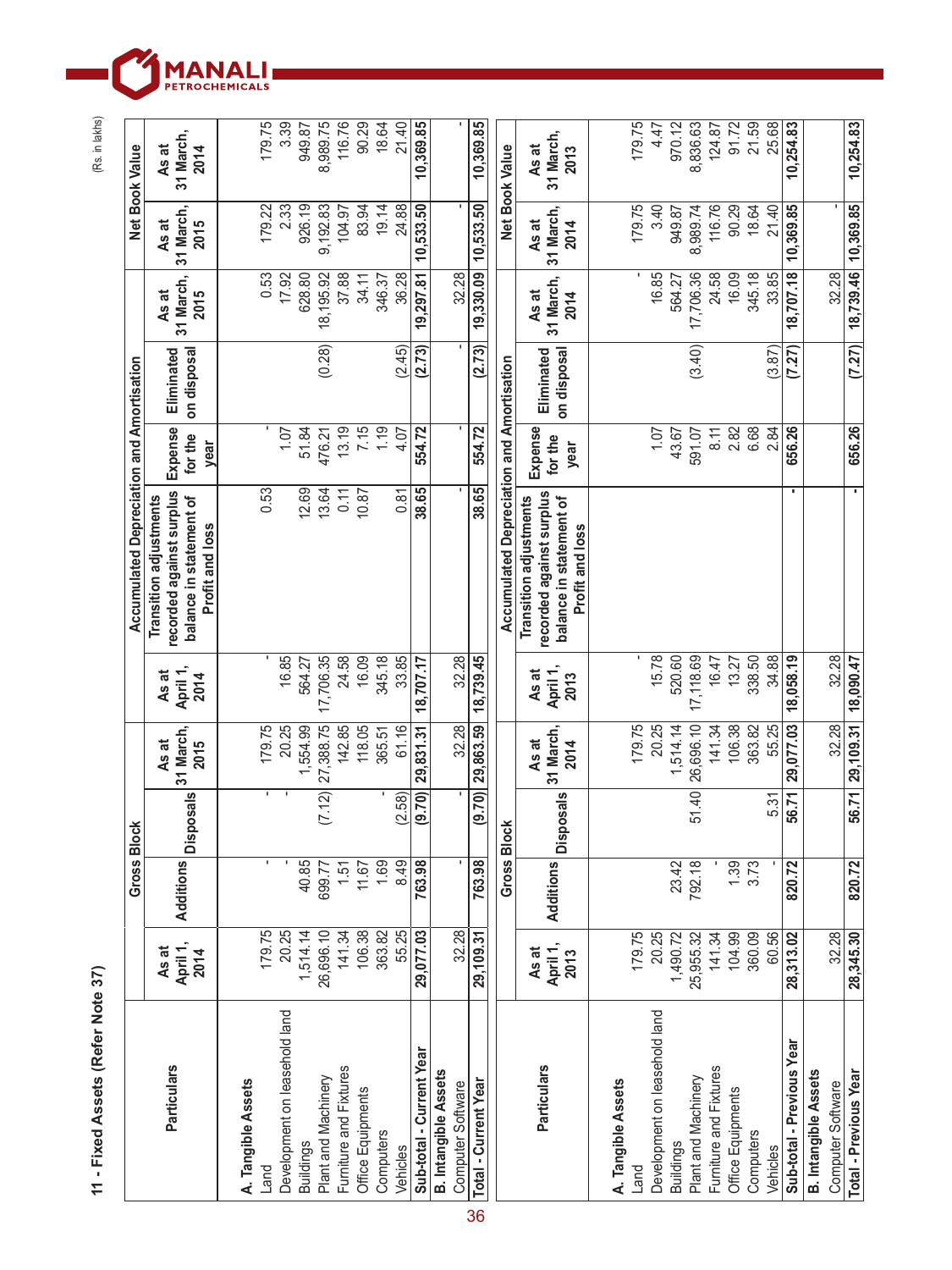

(Rs. in lakhs) **As at March 31, 2015** As at March 31, 2014

#### **12 - Non-current Investments**

| Non-Trade - Quoted                                                                               |        |        |
|--------------------------------------------------------------------------------------------------|--------|--------|
| <b>Investments in Equity shares</b>                                                              |        |        |
| 500 Equity Shares of Rs.10 each fully paid-up in M/s. Chennai Petroleum Corporation<br>Limited   | 0.45   | 0.45   |
| 16,48,000 Equity Shares of Rs.10 each fully paid-up in M/s. Mercantile Ventures<br>Limited $(*)$ |        |        |
| Non-Trade - Unquoted                                                                             |        |        |
| Investments in Equity shares                                                                     | 412.00 | 412.00 |
| 46,799 Equity Shares of Rs.10 each fully paid-up in OPG Power Generation Private<br>Limited      | 5.15   |        |
| Total                                                                                            | 417.60 | 412.45 |
| Aggregate amount of guoted investments                                                           | 412.45 | 412.45 |
| Aggregate market value of listed and guoted investments                                          | 406.75 | 0.45   |
| Aggregate value of unguoted investments                                                          | 5.15   |        |

\* During the year 2012-13, 16,48,000 equity shares of Rs.10 each, fully paid-up, in Mercantile Ventures Limited [formerly MCC Finance Limited (MCC)] were allotted in pursuance of a Scheme of Compromise approved by the Honourable Madras High Court, at a premium of Rs.15 per share towards past dues to the Company as reflected in the books of MCC. Since the Company had recovered the said dues during the years 1999 to 2001 by adjusting the same against dues from a then associate of MCC, an amount equivalent to the above allotment was accounted for as payable to the then associate of MCC in the books of the Company. Pending mutual agreement between the Companies, the amounts shown above and the payable shown under Trade payables have been retained. The shares of Merchantile Ventures Limited has been listed in BSE on 9th February 2015.

#### **13 - Long-term Loans and Advances**

| <b>Unsecured, considered Good</b> |          |          |
|-----------------------------------|----------|----------|
| Capital Advances                  | 317.51   | 114.22   |
| Advances to employees             | 21.50    | 23.71    |
| Security Deposit                  | 1.403.46 | 1,340.54 |
| Total                             | 1.742.47 | 1.478.47 |

# **14 - Current Investments**

| Current Investments (valued at lower of cost or fair value, unless stated otherwise) |          |          |
|--------------------------------------------------------------------------------------|----------|----------|
| SBI Premier Liquid Fund                                                              | 3,752.38 | 1,477.22 |
| (No. of units -3,74,022 [Previous Year - 1,47,244 ])                                 |          |          |
| SBI Magnum Insta Cash Liquid Floater                                                 | 4.022.06 |          |
| (No. of units -3,98,260 [Previous Year - Nil ])                                      |          |          |
|                                                                                      | 7.774.44 | 1,477.22 |
| Aggregate amount of guoted investments                                               |          |          |
| - cost                                                                               | 7.774.44 | 1,477.22 |
| - Net asset value                                                                    | 7.774.44 | 1,477.22 |

# **15 - Inventories**

| <b>Raw Materials</b>                                                                                                               | 1,609.60 | 1,268.41 |
|------------------------------------------------------------------------------------------------------------------------------------|----------|----------|
| Raw Materials in Transit                                                                                                           | 2.433.22 | 737.30   |
| Work-in-Process                                                                                                                    | 197.22   | 191.04   |
| <b>Traded Goods</b>                                                                                                                | 232.25   | 365.43   |
| Finished Goods *                                                                                                                   | 2.976.16 | 3,457.25 |
| Stores and Spares                                                                                                                  | 116.44   | 253.62   |
| <b>Total</b>                                                                                                                       | 7.564.89 | 6.273.05 |
| * Finished goods inventories are net of Rs. 1,147.41 lakhs (PY Rs. 1,326.55 lakhs) representing order-based inventories (including |          |          |
| reprocessed stock), pending technical inspection. This has been relied upon by the auditors.                                       |          |          |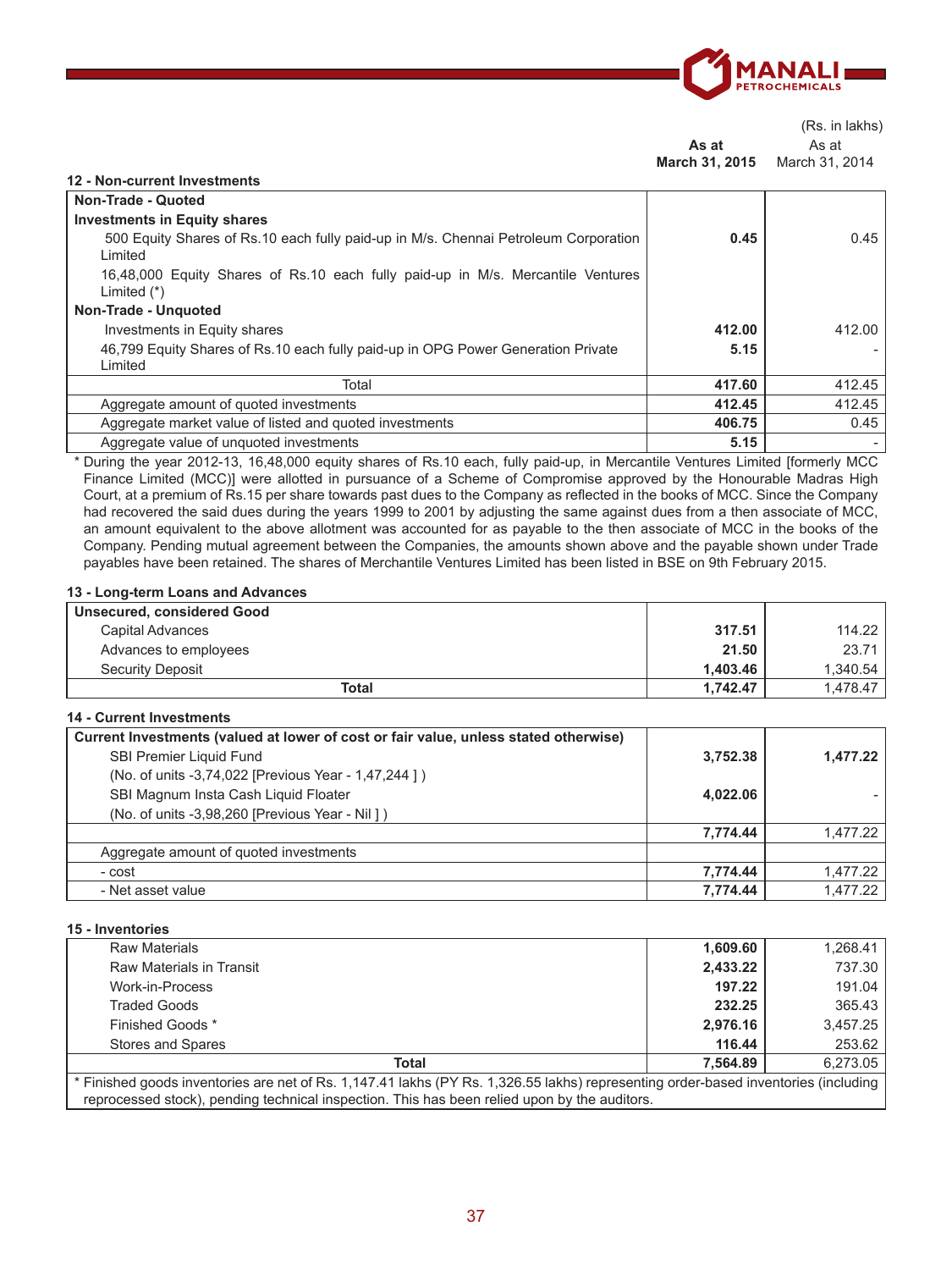

|                                                                                                                                                                                  |                 | (Rs. in lakhs)  |
|----------------------------------------------------------------------------------------------------------------------------------------------------------------------------------|-----------------|-----------------|
|                                                                                                                                                                                  | As at           | As at           |
|                                                                                                                                                                                  | March 31, 2015  | March 31, 2014  |
| Details of Work in process                                                                                                                                                       |                 |                 |
| Propylene Oxide                                                                                                                                                                  | 1.30            | 2.83            |
| Propylene Glycol                                                                                                                                                                 | 13.52<br>182.40 | 12.13<br>176.08 |
| Polyol<br><b>Total</b>                                                                                                                                                           | 197.22          | 191.04          |
| 16 - Trade Receivables (Unsecured)                                                                                                                                               |                 |                 |
| Outstanding for a period exceeding six months from the date they are due for payment                                                                                             |                 |                 |
| - considered good                                                                                                                                                                | 7.51            | 0.74            |
| - considered doubtful                                                                                                                                                            | 283.95          | 283.95          |
|                                                                                                                                                                                  | 291.46          | 284.69          |
| Less: Provision for doubtful Receivables                                                                                                                                         | 283.95          | 283.95          |
|                                                                                                                                                                                  | 7.51            | 0.74            |
| <b>Others</b>                                                                                                                                                                    |                 |                 |
| - considered good                                                                                                                                                                | 7,954.22        | 5,274.50        |
| Total                                                                                                                                                                            | 7,961.73        | 5,275.24        |
| 17 - Cash and Cash equivalents                                                                                                                                                   |                 |                 |
| Cash on hand                                                                                                                                                                     | 3.47            | 2.42            |
| Cheques on hand                                                                                                                                                                  | 1,539.30        | 2,000.00        |
| <b>Bank Balances</b>                                                                                                                                                             |                 |                 |
| <b>Current Accounts</b>                                                                                                                                                          | 51.85           | 56.50           |
| Margin Money Deposit Accounts (Refer Note below)                                                                                                                                 | 273.44          | 182.92          |
| <b>Unpaid Dividend Accounts</b>                                                                                                                                                  | 366.92          | 351.22          |
| <b>Total</b>                                                                                                                                                                     | 2,234.98        | 2,593.06        |
| Margin money deposits have an original maturity period of less than 12 months.<br>* Cheques on hand represent Intercorporate Deposits of Rs. 1,500 lakhs repaid, since realised. |                 |                 |
| 18 - Short-term Loans and Advances                                                                                                                                               |                 |                 |
| Unsecured considered good                                                                                                                                                        |                 |                 |
| Advances given to vendors                                                                                                                                                        | 1,148.35        | 2.170.94        |
| <b>Security Deposits</b>                                                                                                                                                         | 54.34           | 26.13           |
| Loans and Advances to employees                                                                                                                                                  | 7.00            | 34.84           |
| <b>Prepaid Expenses</b>                                                                                                                                                          | 134.53          | 146.72          |
| Balances with Government authorities                                                                                                                                             |                 |                 |
| CENVAT credit receivable                                                                                                                                                         | 58132           | 589 21          |

| Total                                                            | 1.925.54 | 3.029.82 |
|------------------------------------------------------------------|----------|----------|
| Advance Tax (net of provision of Previous year - Rs.1,450 lakhs) |          | 61.98    |
| CENVAT credit receivable                                         | 581.32   | 589.21   |

# **19 - Other Current Assets**

| Unamortised premium on forward contracts | 30.84 | -     |
|------------------------------------------|-------|-------|
| Interest accrued on Deposits             | 39.75 | 28.19 |
| Total                                    | 70.59 | 28.19 |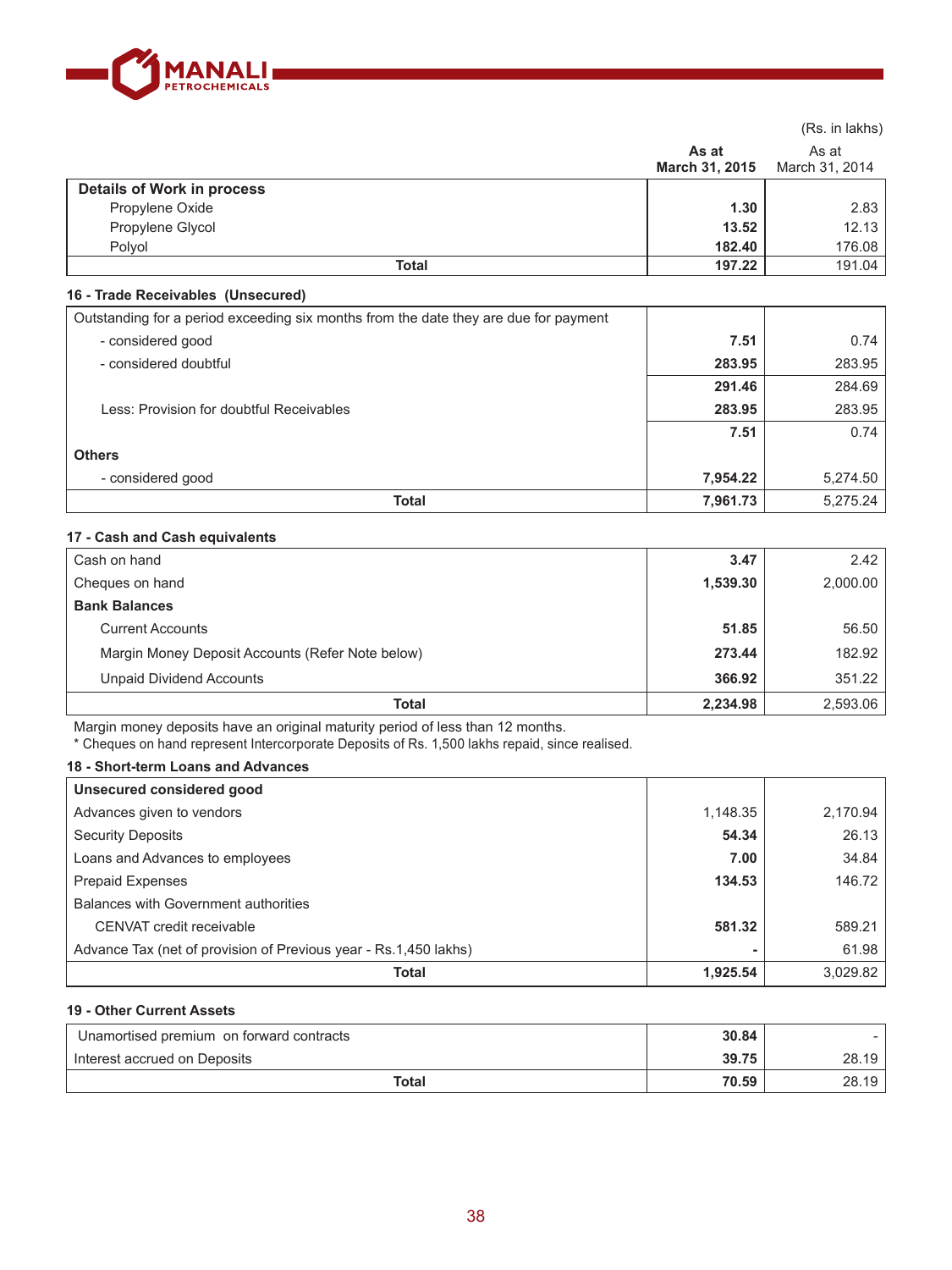

(Rs. in lakhs) **Year ended March 31, 2015** Year ended March 31, 2014

# **20 - Revenue from Operations**

| <b>Sale of Products</b>                |           |           |
|----------------------------------------|-----------|-----------|
| Finished goods                         | 79,564.16 | 59,585.80 |
| Traded goods                           | 1,758.02  | 2,203.66  |
| <b>Other Operating Revenue</b>         |           |           |
| Scrap sales                            | 91.26     | 61.67     |
| <b>Revenue from Operations (Gross)</b> | 81,413.44 | 61,851.13 |
| Less: Excise Duty #                    | 8,100.45  | 6.407.38  |
| <b>Revenue from Operations (Net)</b>   | 73,312.99 | 55.443.75 |

# Excise duty on sales amounting to Rs. 8,100.45 lakhs (31 March, 2014: Rs. 6,407.38 lakhs) has been reduced from Sales in the Statement of Profit and Loss and Excise Duty on increase in inventories amounting to Rs. 41.35 lakhs (31 March, 2014: Rs.85.59 lakhs) has been considered as expense. (Refer Note 25).

#### **Details of Sales**

| <b>Manufactured Goods:</b> |            |           |
|----------------------------|------------|-----------|
| Propylene Oxide            | 2,008.07   | 800.57    |
| Propylene Glycol           | 20,775.62  | 18,184.98 |
| Polyol                     | 54,204.69  | 37,599.10 |
| <b>Others</b>              | 3,952.70   | 3,779.53  |
|                            | 80,941.08  | 60,364.18 |
| <b>Traded Goods:</b>       |            |           |
| Isocyanates                | 1,758.02   | 2,203.66  |
| Less: Trade Discounts      | (1,376.92) | (778.38)  |
| <b>Total</b>               | 81,322.18  | 61,789.46 |

#### **21 - Other Income**

| Interest Income on                                              |        |        |
|-----------------------------------------------------------------|--------|--------|
| <b>Bank Deposits</b>                                            | 38.29  | 21.59  |
| <b>Customer Deposits</b>                                        | 36.95  | 22.58  |
| Inter Corporate Deposits                                        | 372.79 | 403.77 |
| Dividend received from current investments                      | 139.22 | 37.31  |
| Insurance claims received                                       | 9.60   | 22.56  |
| Provision for Doubtful Debts no longer required<br>written back |        | 9.48   |
| Net gain on foreign currency transactions                       |        |        |
| Miscellaneous Income                                            | 139.71 | 112.50 |
| <b>Total</b>                                                    | 736.56 | 629.79 |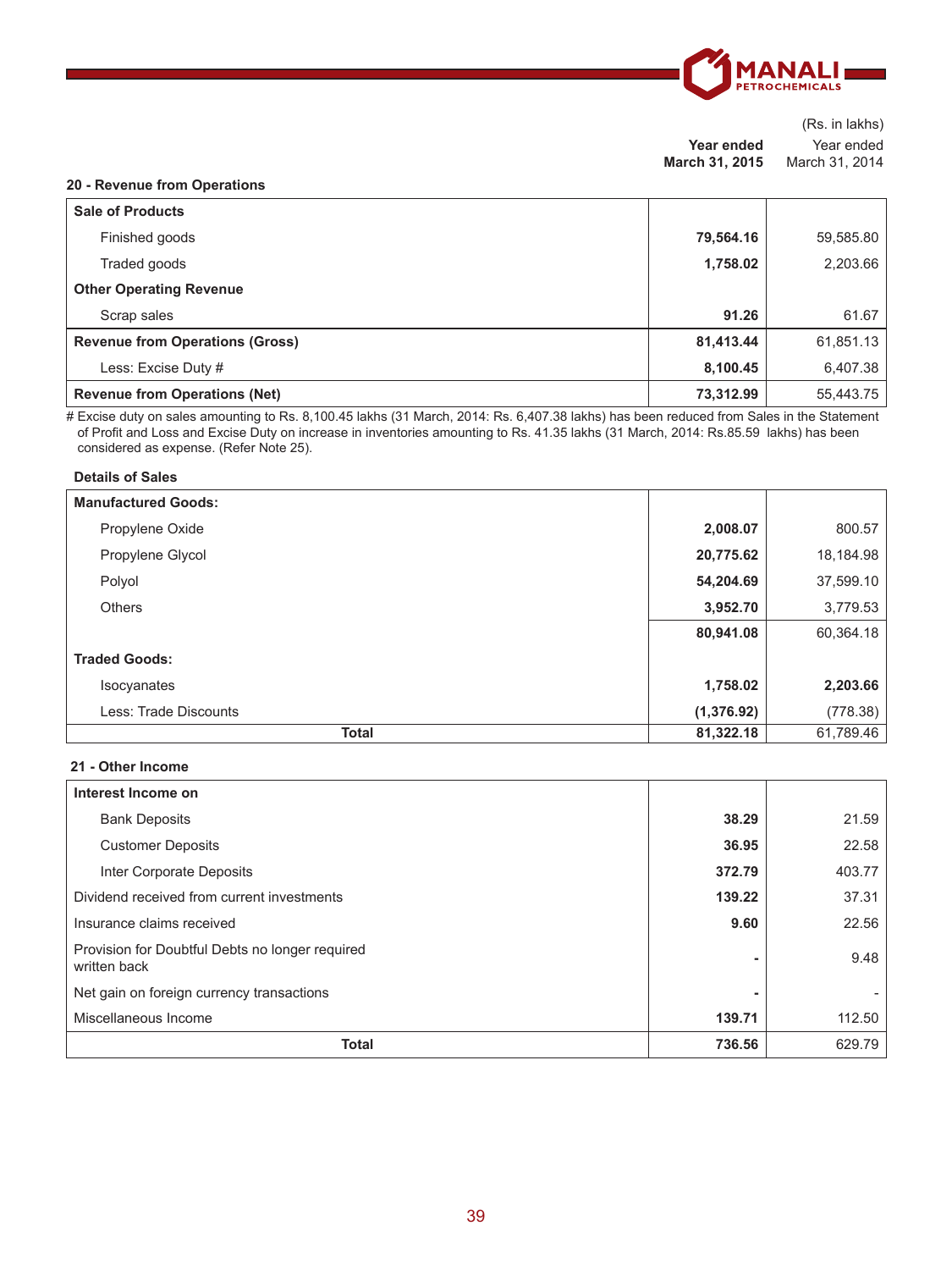

|                                                              | Year ended<br>March 31, 2015 | (Rs. in lakhs)<br>Year ended<br>March 31, 2014 |
|--------------------------------------------------------------|------------------------------|------------------------------------------------|
| 22 - Cost of Raw Materials and Packing Materials Consumed    |                              |                                                |
| <b>Opening Stock</b>                                         | 2,005.71                     | 1,888.46                                       |
| Add: Purchases                                               | 49,193.32                    | 36,588.39                                      |
|                                                              | 51,199.03                    | 38,476.85                                      |
| Less: Closing Stock                                          | 4,042.82                     | 2,005.71                                       |
| Cost of raw materials and packing materials consumed         | 47,156.21                    | 36,471.14                                      |
| <b>Materials consumed comprises:</b>                         |                              |                                                |
| Propylene                                                    | 20,198.78                    | 21,045.52                                      |
| Methyloxirane Propylene Oxide                                | 9,249.48                     | 422.68                                         |
| Chlorine                                                     | 1,742.32                     | 1,592.37                                       |
| <b>Others</b><br>(Individually less than 10% of consumption) | 15,965.63                    | 13,410.57                                      |
| <b>Total</b>                                                 | 47,156.21                    | 36,471.14                                      |
| <b>Purchase of Traded goods</b>                              |                              |                                                |
| Isocyanates                                                  | 1,670.48                     | 2,183.82                                       |

# **23 - Changes in Inventories of finished goods, work-in process and stock-in trade**

| Inventory at the end of period/year           |          |          |
|-----------------------------------------------|----------|----------|
| <b>Finished Goods</b>                         | 2,976.16 | 3,457.25 |
| Work-in-process                               | 197.22   | 191.04   |
| <b>Traded Goods</b>                           | 232.25   | 365.43   |
|                                               | 3,405.63 | 4,013.72 |
| Inventory at the beginning of the period/year |          |          |
| <b>Finished Goods</b>                         | 3,457.25 | 3,263.27 |
| Work-in-process                               | 191.04   | 36.24    |
| <b>Traded Goods</b>                           | 365.43   | 281.00   |
|                                               | 4.013.72 | 3,580.51 |
| (Increase) in Inventories                     | 608.09   | (433.21) |

# **24 - Employee Benefits expense**

| Salaries and Wages *                      | 2.130.15 | 1,298.21 |
|-------------------------------------------|----------|----------|
| Contribution to Provident and Other Funds | 156.98   | 109.62   |
| Post-employment benefits (Note 33)        | 1.46     | 1.12     |
| <b>Staff Welfare Expenses</b>             | 408.31   | 388.88   |
| Total                                     | 2.696.90 | 1,797.83 |

 \* Salaries and Wages include: R&D expenses of Rs. 85.03 Lakhs (Previous year Rs. 58.83 lakhs) Arrears of wages : Refer Note no 10.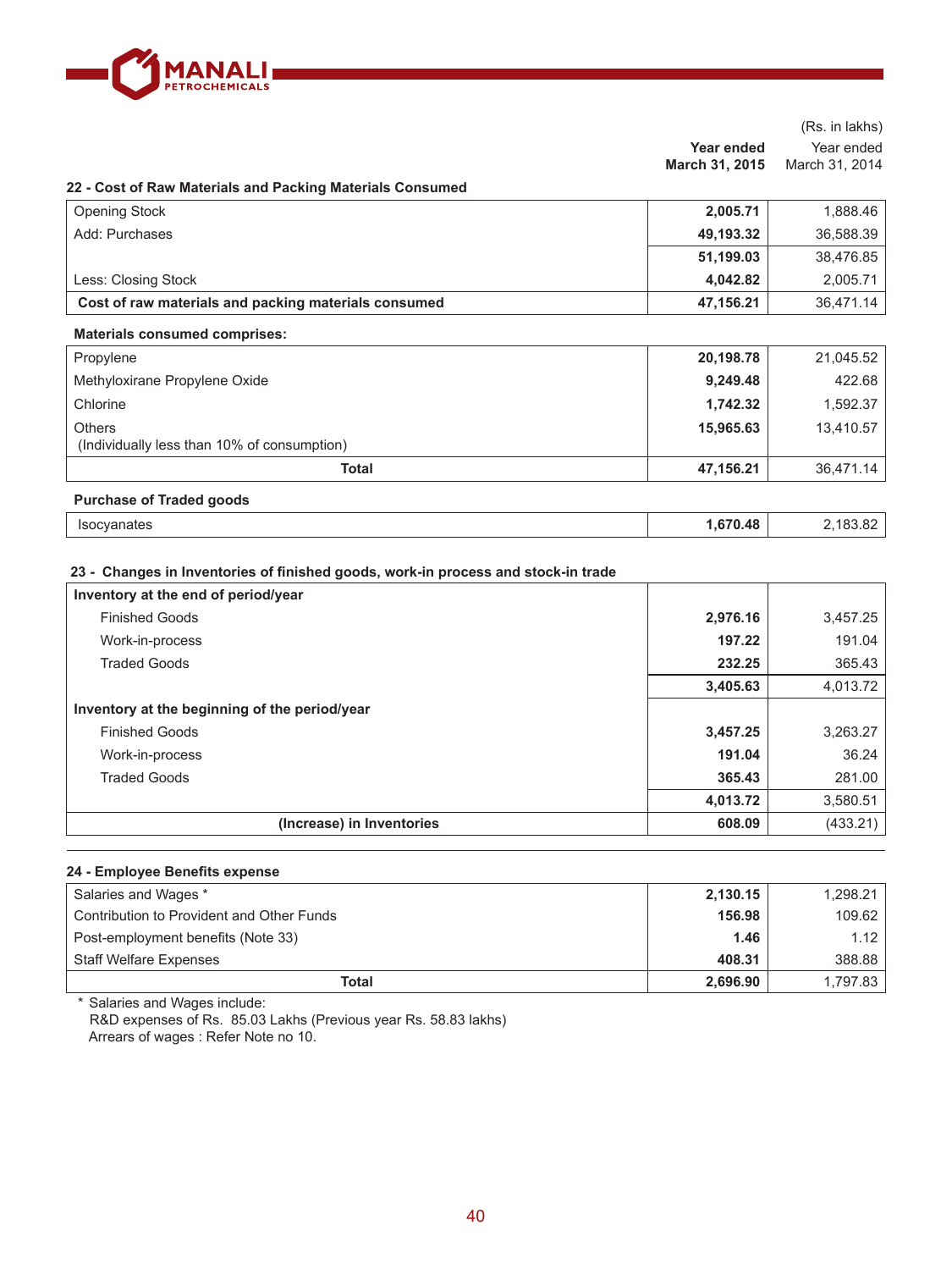

(Rs. in lakhs) **Year ended March 31, 2015** Year ended March 31, 2014

| 25 - Other Expenses**                                                                               |           |           |
|-----------------------------------------------------------------------------------------------------|-----------|-----------|
| Consumption of Stores and Spares                                                                    | 685.80    | 439.63    |
| Increase / (Decrease) of excise duty on inventory *                                                 | 41.35     | 85.59     |
| Power and Fuel                                                                                      | 7,419.77  | 6,963.76  |
| Water charges                                                                                       | 907.96    | 725.90    |
| Rent # (Refer Note 38)                                                                              | 1,724.61  | 18.32     |
| Repairs and Maintenance                                                                             |           |           |
| -- Building                                                                                         | 125.41    | 52.34     |
| -- Plant and machinery                                                                              | 682.78    | 654.13    |
| -- Information Technology                                                                           | 61.37     | 79.26     |
| -- Others                                                                                           | 54.43     | 37.32     |
| Insurance                                                                                           | 118.31    | 135.07    |
| Rates and Taxes                                                                                     | 186.03    | 299.77    |
| <b>Agency Commission</b>                                                                            | 310.58    | 332.97    |
| Legal and Professional                                                                              | 478.29    | 331.36    |
| <b>Payment to Auditors:</b>                                                                         |           |           |
| - As Auditors - Statutory Audit                                                                     | 9.00      | 9.00      |
| - Taxation matters                                                                                  | 1.50      | 1.50      |
| - Other services                                                                                    | 4.00      | 4.00      |
| - Reimbursement of expenses                                                                         |           | 0.04      |
| <b>Directors Sitting fees</b>                                                                       | 11.25     | 5.81      |
| Net loss on foreign currency transaction and translation (other than considered as finance<br>cost) | 10.18     | 45.42     |
| Loss on fixed assets sold/scrapped/written off                                                      |           | 0.93      |
| Miscellaneous Expenses                                                                              | 1,330.04  | 510.35    |
| <b>Total</b>                                                                                        | 14,162.66 | 10,732.47 |

\* Represents Excise Duty related to the difference between the inventories at the beginning and end of the year.

# Rent includes provision towards lease rent payable to government of Rs. 1,677 lakhs as per details below:

 During the year 2013-14, the Company received a demand notice for Rs. 1,677 lakhs towards payment of arrears of lease for the leasehold land of Plant II which was disclosed as contingent liability during the previous year. While the Company contends the demand and is in discussion with the authorities, as a matter of prudence, the same has been provided during the current year.

\*\* Above expenses include those relating to R&D aggregating to Rs. 23.70 lakhs (Previous Year Rs.25.81 lakhs).

# **26 - Capital and other Commitments**

Estimated value of contracts in capital account remaining to be executed (net of advances) and not provided for as on 31 March, 2015 is Rs. 4,015.54 lakhs (previous year Rs.637.25 lakhs).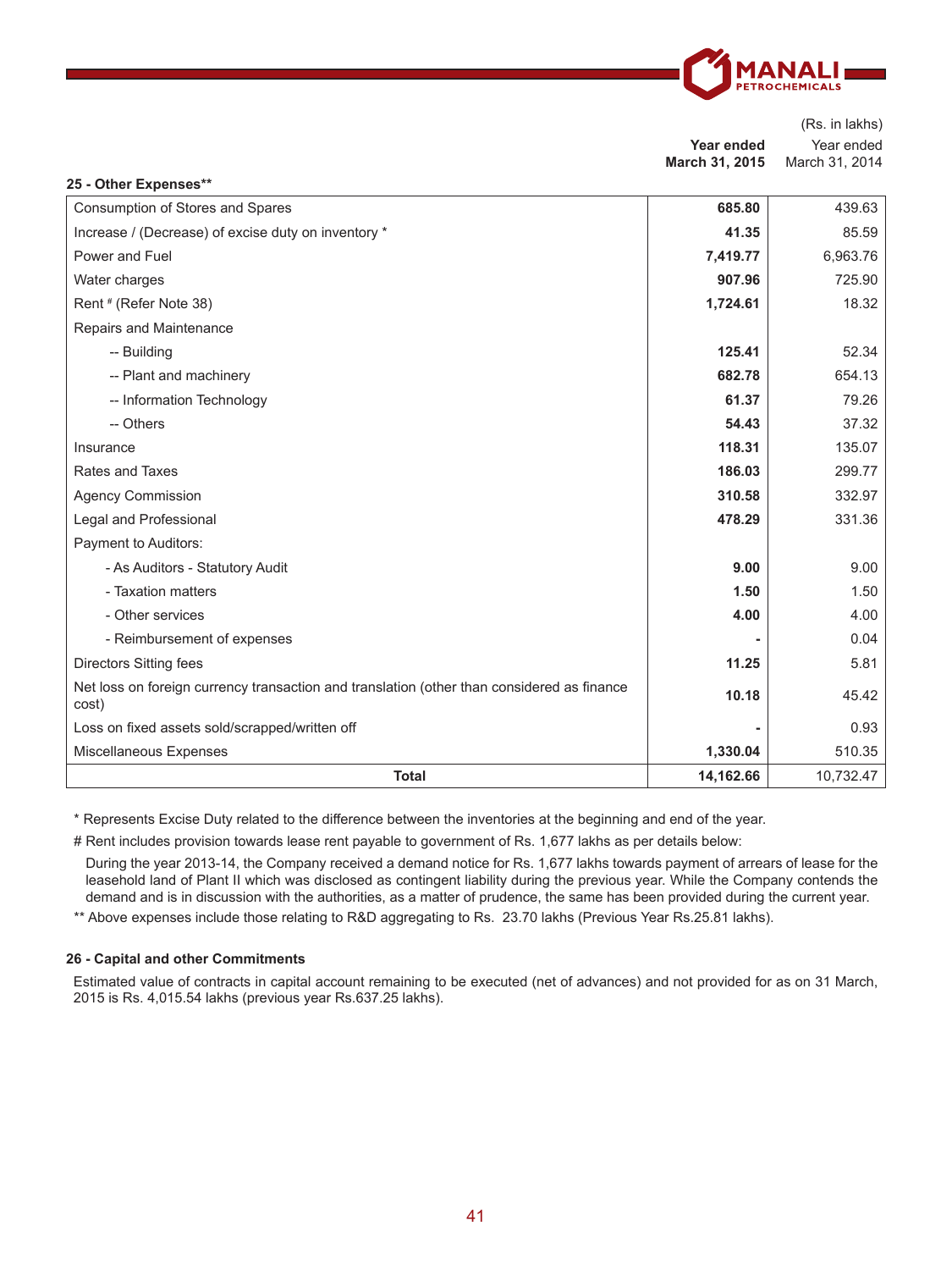

| 27 - Contingent Liabilities                        | As at<br>March 31,<br>2015 | (Rs. in lakhs)<br>As at<br>March 31,<br>2014 |
|----------------------------------------------------|----------------------------|----------------------------------------------|
| a) Bills discounted                                |                            | 45.79                                        |
| b) Letters of Credit / Guarantees                  | 3,238.22                   | 3,130.49                                     |
| c) Disputed Excise & Customs demands               | 53.39                      | 68.07                                        |
| d) Disputed Sales Tax demands                      | 56.98                      | 57.71                                        |
| e) Disputed Income Tax demands                     | 3,448.17                   | 2,335.11                                     |
| f) Claims against Company not acknowledged as debt |                            | 1,677.00                                     |

The details of disputed demands pertaining to (c), (d) and (e) above are as follows:

| <b>Nature of the Dues</b> | Forum before which the dispute<br>is pending | Period to which it relates | As at<br>March 31, 2015 | As at<br>March 31, 2014 |
|---------------------------|----------------------------------------------|----------------------------|-------------------------|-------------------------|
|                           |                                              | <b>Financial Year</b>      |                         |                         |
| <b>Excise Duty</b>        | <b>High Court of Madras</b>                  | 1996-97                    |                         | 4.64                    |
|                           | <b>High Court of Madras</b>                  | 2007-08                    | 53.39                   | 53.39                   |
| <b>Customs Duty</b>       | <b>High Court of Madras</b>                  | 1993-94                    |                         | 10.04                   |
|                           | <b>Disputed Excise &amp; Customs demand</b>  |                            | 53.39                   | 68.07                   |
| Sales Tax                 | Appellate Deputy Commissioner (CT)           | 2003-04                    | 36.74                   | 36.74                   |
|                           | Sales Tax Tribunal under Sales Tax Act       | 2000-01                    | 10.74                   | 10.74                   |
|                           | Appellate Deputy Commissioner (CT)           | 2008-09                    | 6.06                    |                         |
|                           | <b>High Court of Madras</b>                  | Various Years              | 3.44                    | 10.23                   |
|                           | <b>Disputed Sales Tax demand</b>             |                            | 56.98                   | 57.71                   |
|                           |                                              | Assessment Year            |                         |                         |
| Income Tax                | Commissioner of Income Tax (Appeals)         | 2006-07                    | 1,080.74                | 1.080.74                |
|                           | Commissioner of Income Tax (Appeals)         | 2007-08                    | 1,192.08                | 454.67                  |
|                           | Commissioner of Income Tax (Appeals)         | 2008-09                    | 518.45                  | 530.58                  |
|                           | Commissioner of Income Tax (Appeals)         | 2009-10                    | 3.12                    | 3.12                    |
|                           | Deputy Commissioner of Income Tax            | 2010-11                    | 176.88                  | 18.13                   |
|                           | Deputy Commissioner of Income Tax            | 2011-12                    |                         | 247.87                  |
|                           | Assistant Commissioner of Income Tax         | 2012-13                    | 476.90                  |                         |
|                           | Disputed Income Tax demand **                |                            | 3.448.17                | 2.335.11                |

\*\* Against the above demands, the Company has paid/refund Rs. 250.99 lakhs (Previous year - Rs. 155.72 lakhs)

The above amounts are based on the notices of demand or the assessment orders or notifications by the relevant authorities, as the case may be, and the Company is contesting these claims with the respective authorities. Outflows, if any, arising out of these claims would depend on the outcome of the decisions of the appellate authorities and the Company's rights for future appeals before the Judiciary. No reimbursements are expected.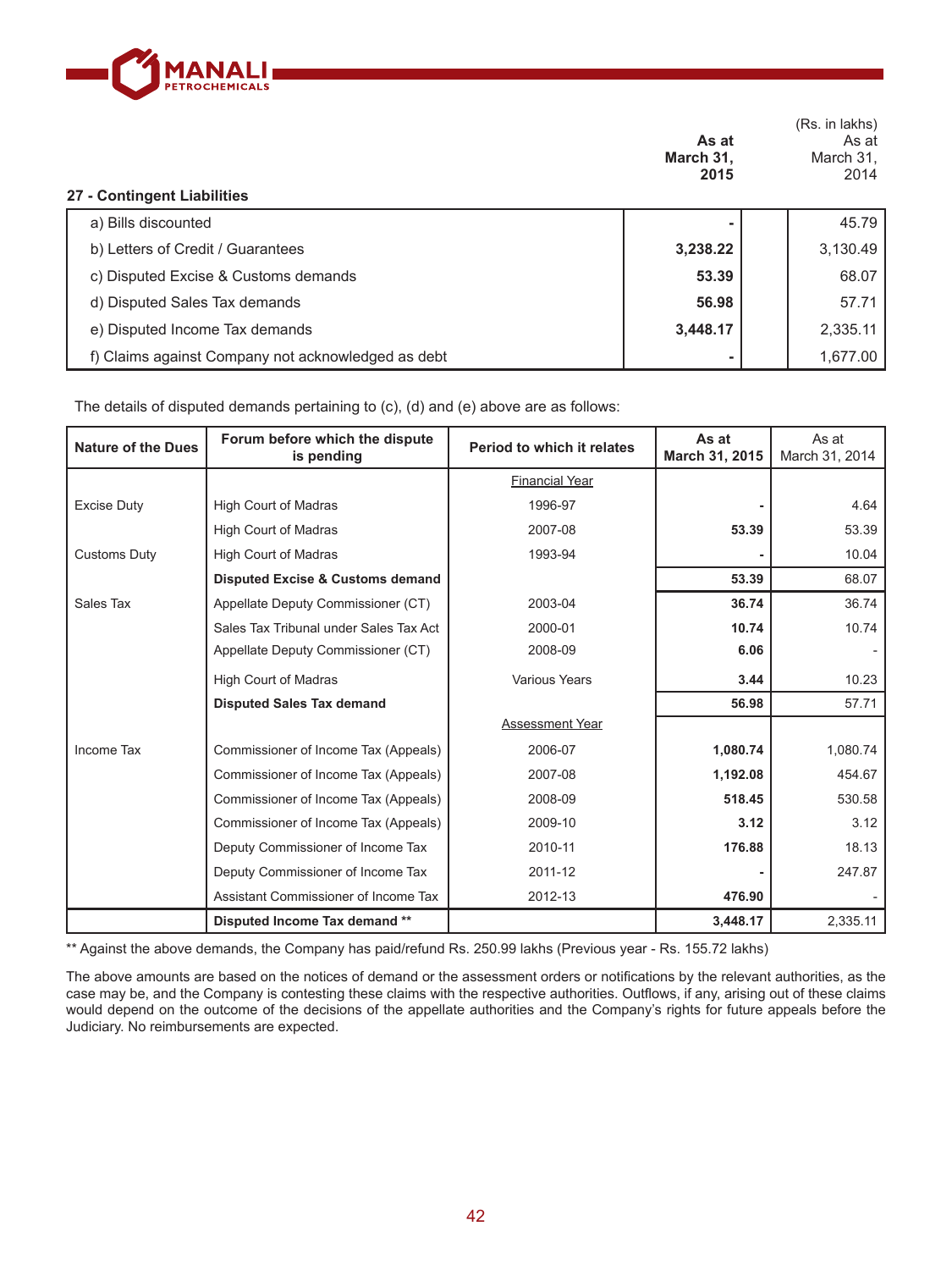

**28** - There are no dues to Micro, Small & Medium Enterprises [MSME] as at the Balance Sheet date and no interest has been paid to any such parties. This is based on the information on such parties having been identified on the basis of information available with the Company and relied upon by the auditors. Hence Trade payables - Acceptances - Others in Note 8 includes payable to creditors, other than MSME.

| 29 - Value of Imports calculated on CIF basis |                | (Rs. in lakhs) |
|-----------------------------------------------|----------------|----------------|
|                                               | Year ended     | Year ended     |
|                                               | March 31, 2015 | March 31, 2014 |
| Raw Materials, Stores and Consumables         | 16.992.12      | 6.881.75       |
| Traded goods                                  | 720.45         | 1.581.29       |
| Total                                         | 17.712.57      | 8,463.04       |

# **30 - Expenditure in Foreign Currency**

| Travel        | 33.44  | 36.12               |
|---------------|--------|---------------------|
| <b>Others</b> | 113.31 | $- -$<br>ט י<br>4.7 |
| <b>Total</b>  | 146.75 | 40.87               |

# **31 - Details of consumption of imported and indigenous items**

|                            |                                        | Year ended March 31, 2015 |                                        | Year ended March 31, 2014 |
|----------------------------|----------------------------------------|---------------------------|----------------------------------------|---------------------------|
| <b>Particulars</b>         | Percentage (%) of<br>total consumption | Value                     | Percentage (%) of<br>total consumption | Value                     |
| i) Raw materials           |                                        |                           |                                        |                           |
| Imported                   | 35.63                                  | 16,803.96                 | 20.56                                  | 7,498.32                  |
| Indigenous                 | 64.37                                  | 30,352.25                 | 79.44                                  | 28,972.82                 |
|                            | 100.00                                 | 47,156.21                 | 100.00                                 | 36,471.14                 |
| ii) Stores and consumables |                                        |                           |                                        |                           |
| Imported                   | 0.00                                   |                           | 1.35                                   | 5.92                      |
| Indigenous                 | 100.00                                 | 685.80                    | 98.65                                  | 433.71                    |
|                            | 100.00                                 | 685.80                    | 100.00                                 | 439.63                    |

# **32 - Earnings in Foreign Currency**

|                                         | Year ended<br><b>March 31, 2015</b> | Year ended<br>March 31, 2014 |
|-----------------------------------------|-------------------------------------|------------------------------|
| Export of goods calculated on FOB basis | 3.366.73                            | 1.758.46                     |
| Freight and Insurance                   | 90.99                               | 43.55                        |
| <b>Total</b>                            | 3.457.72                            | 1.802.01                     |

# **33 - Employee benefit plans**

# **Defined contribution plans**

The Company makes Provident fund and Superannuation contributions to defined contribution plans for qualifying employees. Under the schemes, the Company is required to contribute a specified percentage of the payroll costs to fund the benefits. The Company recognised Rs. 77.35 lakhs (year ended 31 March, 2014 - Rs.72 lakhs) for Provident Fund contributions and Rs. 29.53 lakhs (year ended 31 March, 2014 - Rs.28.80 lakhs) for Superannuation Fund contributions in the Statement of Profit and Loss. The contributions payable by the Company to these plans are at the rates specified in the rules of the schemes.

# **Defined benefit plans**

The Company offers the following employee benefit schemes to its employees:

- i) Gratuity (included as part of gratuity expense as per Note 24 : Employee benefits expense).
- ii) Post-employment benefits (included as part of Post-employment benefits as per Note 24 : Employee Benefits Expense).
- iii) Compensated absences (included as a part of contribution to Provident & other funds as per Note 24: Employee Benefits) Expense.

The following table sets out the funded status of the defined benefit schemes and the amount recognised in the financial statements.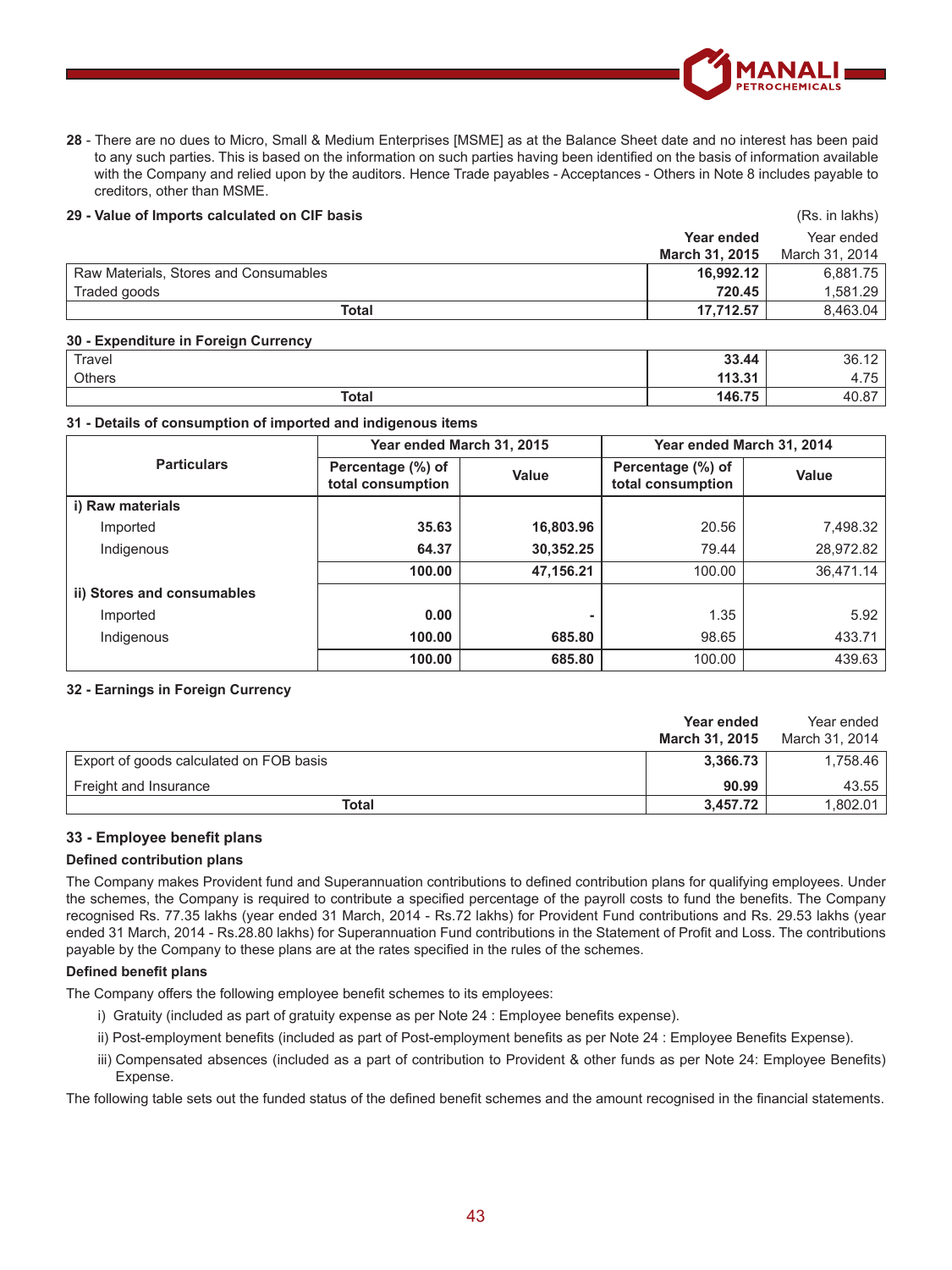

(Rs. in lakhs)

# **Net employee benefit expenses (recognised in Employee Benefits Expense)**

| <b>Particulars</b>                                           | Superannuation               |                              | <b>Gratuity</b>              |                              |
|--------------------------------------------------------------|------------------------------|------------------------------|------------------------------|------------------------------|
| Net employee benefit expenses (recognised in employee cost)  | Year ended<br>March 31, 2015 | Year ended<br>March 31, 2014 | Year ended<br>March 31, 2015 | Year ended<br>March 31, 2014 |
| <b>Current Service Cost</b>                                  | 4.42                         | 3.05                         | 19.31                        | 20.21                        |
| Interest cost on benefit obligation                          | 8.82                         | 8.16                         | 20.94                        | 19.61                        |
| Expected return on plan assets                               | (11.60)                      | (9.72)                       | (22.07)                      | (21.16)                      |
| Net actuarial (gain) / loss recognised in the year           | 24.27                        | (22.04)                      | 3.85                         | (30.50)                      |
| Total expense recognised in the Statement of Profit and Loss | 25.91                        | (20.55)                      | 22.03                        | (11.84)                      |

# **Net Asset / (Liability) recognised in the Balance sheet**

|                                                             | <b>Superannuation</b> |                | <b>Gratuity</b> |                |
|-------------------------------------------------------------|-----------------------|----------------|-----------------|----------------|
| <b>Particulars</b>                                          | As at                 | As at          | As at           | As at 1        |
|                                                             | March 31, 2015        | March 31, 2014 | March 31, 2015  | March 31, 2014 |
| Fair value of plan assets at the end of the year            | 144.26                | 131.21         | 290.79          | 264.92         |
| Present value of defined obligations at the end of the year | 109.33                | 98.05          | 277.00          | 246.78         |
| Plan Asset / (Liability) recognised in the Balance Sheet    | 34.93                 | 33.16          | 13.79           | 18.14          |

# **Changes in the Present Value of the defined benefit obligations are as follows**

|                                                                                 | Superannuation               |                              | Gratuity                     |                              |
|---------------------------------------------------------------------------------|------------------------------|------------------------------|------------------------------|------------------------------|
| <b>Particulars</b>                                                              | Year ended<br>March 31, 2015 | Year ended<br>March 31, 2014 | Year ended<br>March 31, 2015 | Year ended<br>March 31, 2014 |
| Present value of defined benefit obligations as at the beginning<br>of the year | 98.06                        | 109.66                       | 246.77                       | 265.77                       |
| Interest cost                                                                   | 8.82                         | 8.16                         | 20.94                        | 19.61                        |
| Current service cost                                                            | 4.42                         | 3.05                         | 19.31                        | 20.21                        |
| Benefits paid                                                                   | 0.00                         | (1.63)                       | (14.69)                      | (28.64)                      |
| Actuarial (gains) / losses                                                      | (1.96)                       | (21.18)                      | 4.67                         | (30.18)                      |
| Present Value of defined obligations as at the end of the year                  | 109.34                       | 98.06                        | 277.00                       | 246.77                       |

# **Changes in the fair value of Plan Assets are as follows**

|                                |                | Superannuation | Gratuity       |                |
|--------------------------------|----------------|----------------|----------------|----------------|
| <b>Particulars</b>             | Year ended     | Year ended     | Year ended     | Year ended     |
|                                | March 31, 2015 | March 31, 2014 | March 31, 2015 | March 31, 2014 |
| Plan assets at the beginning   | 131.18         | 122.22         | 264.91         | 260.08         |
| Expected return on plan assets | 11.60          | 9.72           | 22.07          | 21.16          |
| Contributions                  | 27.68          | 0.02           | 17.69          | 10.00          |
| Benefits paid                  | 0.00           | (1.63)         | (14.69)        | (28.64)        |
| Actuarial gains (losses)       | (26.20)        | 0.85           | 0.81           | 2.31           |
| Plan assets at the end         | 144.26         | 131.18         | 290.79         | 264.91         |

# **Composition of the Plan Assets (As a percentage of total Plan Assets)**

|                                                | <b>Superannuation Trust</b> |                | <b>Gratuity Trust*</b> |                |
|------------------------------------------------|-----------------------------|----------------|------------------------|----------------|
| <b>Particulars</b>                             | As at                       | As at          | As at                  | As at 1        |
|                                                | March 31, 2015              | March 31, 2014 | March 31, 2015         | March 31, 2014 |
| <b>Central and State Government Securities</b> | 46.05                       | 43.77          | 46.25                  | 43.11          |
| Investment in other permitted securities       | 50.46                       | 53.17          | 47.62                  | 53.80          |
| Others (to specify)                            | 3.49                        | 3.06           | 6.13                   | 3.09           |
| Total %                                        | 100.00                      | 100.00         | 100.00                 | 100.00         |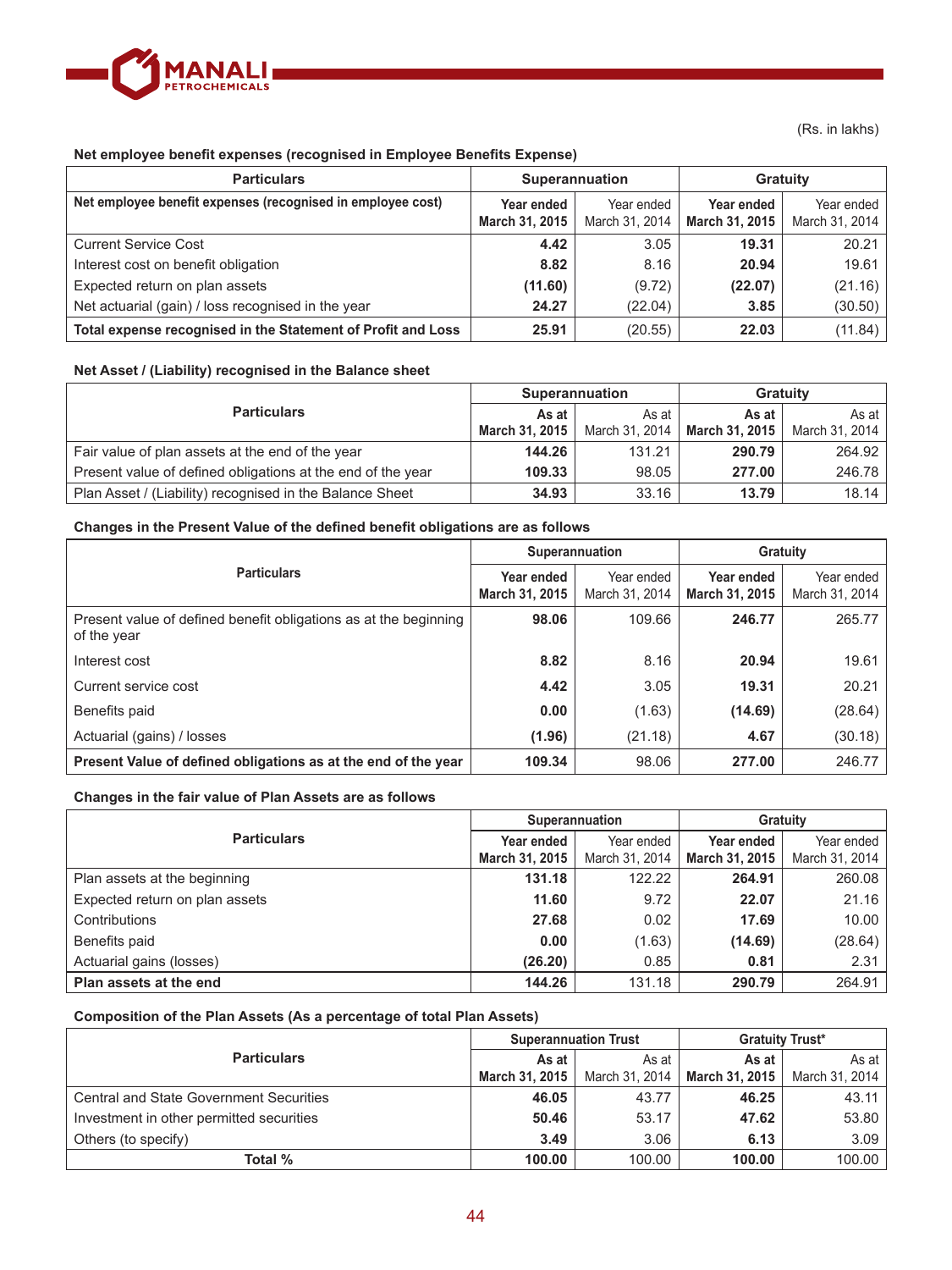

The expected rate of return on assets is determined based on the assessment made at the beginning of the year on the return expected on its existing portfolio, along with the estimated increment to the plan assets and expected yield on the respective assets in the portfolio during the year.

\* The composition of investments in the fair value of plan assets relating to gratuity as given above relates to Plant I only. The Gratuity Fund relating to Plant II is maintained with Life Insurance Corporation of India and these details could not be furnished in the absence of information from Life Insurance Corporation of India and the same has been charged off.

#### **Experience Adjustments** (Rs. in lakhs)

|                                              | Year ended     |                |                |                |                |  |
|----------------------------------------------|----------------|----------------|----------------|----------------|----------------|--|
| Superannuation                               | March 31, 2015 | March 31, 2014 | March 31, 2013 | March 31, 2012 | March 31, 2011 |  |
| Defined Benefit Obligations                  | 109.34         | 98.06          | 109.66         | 114.19         | 106.16         |  |
| <b>Plan Assets</b>                           | 144.26         | 131.21         | 122.22         | 119.57         | 108.06         |  |
| Surplus / (Deficit)                          | 34.92          | 33.15          | 12.56          | 5.38           | 1.90           |  |
| Experience Adjustments on Plan Liabilities   | (11.57)        | (21.18)        | (15.43)        | (2.55)         | (7.43)         |  |
| <b>Experience Adjustments on Plan Assets</b> | (26.24)        | 0.85           | (1.37)         | 2.03           | 3.07           |  |

| Gratuity                                   | Year ended     |                |                |                |                |  |
|--------------------------------------------|----------------|----------------|----------------|----------------|----------------|--|
|                                            | March 31, 2015 | March 31, 2014 | March 31, 2013 | March 31, 2012 | March 31, 2011 |  |
| Defined Benefit Obligations                | 277.00         | 246.78         | 265.77         | 247.87         | 219.24         |  |
| Plan Assets                                | 290.79         | 264.91         | 260.08         | 220.62         | 210.17         |  |
| Surplus / (Deficit)                        | 13.79          | 18.13          | (5.69)         | (27.25)        | (9.07)         |  |
| Experience Adjustments on Plan Liabilities | 1.73           | (0.02)         | (0.02)         | 36.85          | 1.31           |  |
| Experience Adjustments on Plan Assets      | 0.81           | (1.17)         | (1.17)         | (6.52)         | 2.07           |  |

**Principal Actuarial assumptions for Gratuity and Post Employment obligations**

| <b>Particulars</b>           | Rate $(\%)$ |             |  |
|------------------------------|-------------|-------------|--|
|                              | 2014-15     | $2013 - 14$ |  |
| a) Discount Rate             | 8.00        | 9.00        |  |
| b) Future salary increase(*) | 5.00        | 5.00        |  |
| c) Attrition rate            | 3.00        | 3.00        |  |

\* The estimates of future salary increases, considered in actuarial valuation, take into account inflation, seniority, promotion and other relevant factors.

Estimate of amount of contribution in the next year - Rs. 76.78 lakhs.

# **34 - Related Party Disclosures**

i) The list of related parties as identified by the Management and relied upon by the Auditor are as under

#### **List of Related Parties:**

Associate Company : M/s SIDD Life Sciences Private Limited

Key Management Personnel [KMP]:

Mr Muthukrishnan Ravi, Managing Director

Enterprise over which Key Management Personnel exercises significant influence:

 Tamilnadu Petroproducts Limited

Related Party Transactions:

The Company has identified all related parties and details of transactions are given below

(Rs. in lakhs)

| <b>Nature of Transaction</b> | <b>Related Party</b>            | FY 2014-15 | FY 2013-14 |
|------------------------------|---------------------------------|------------|------------|
| Purchase of goods            | Tamilnadu Petroproducts Limited | 1.514.63   | 2,395.48   |
| Sale of goods                | Tamilnadu Petroproducts Limited | 0.74       | 4.36       |
| Purchase of services         | Tamilnadu Petroproducts Limited | 14.53      | 20.86      |
| Sale of services             | Tamilnadu Petroproducts Limited | 14.98      | 14.98      |
| Purchase of fixed assets     | Tamilnadu Petroproducts Limited | 13.26      |            |
| Discounts received           | Tamilnadu Petroproducts Limited | 137.15     | 123.11     |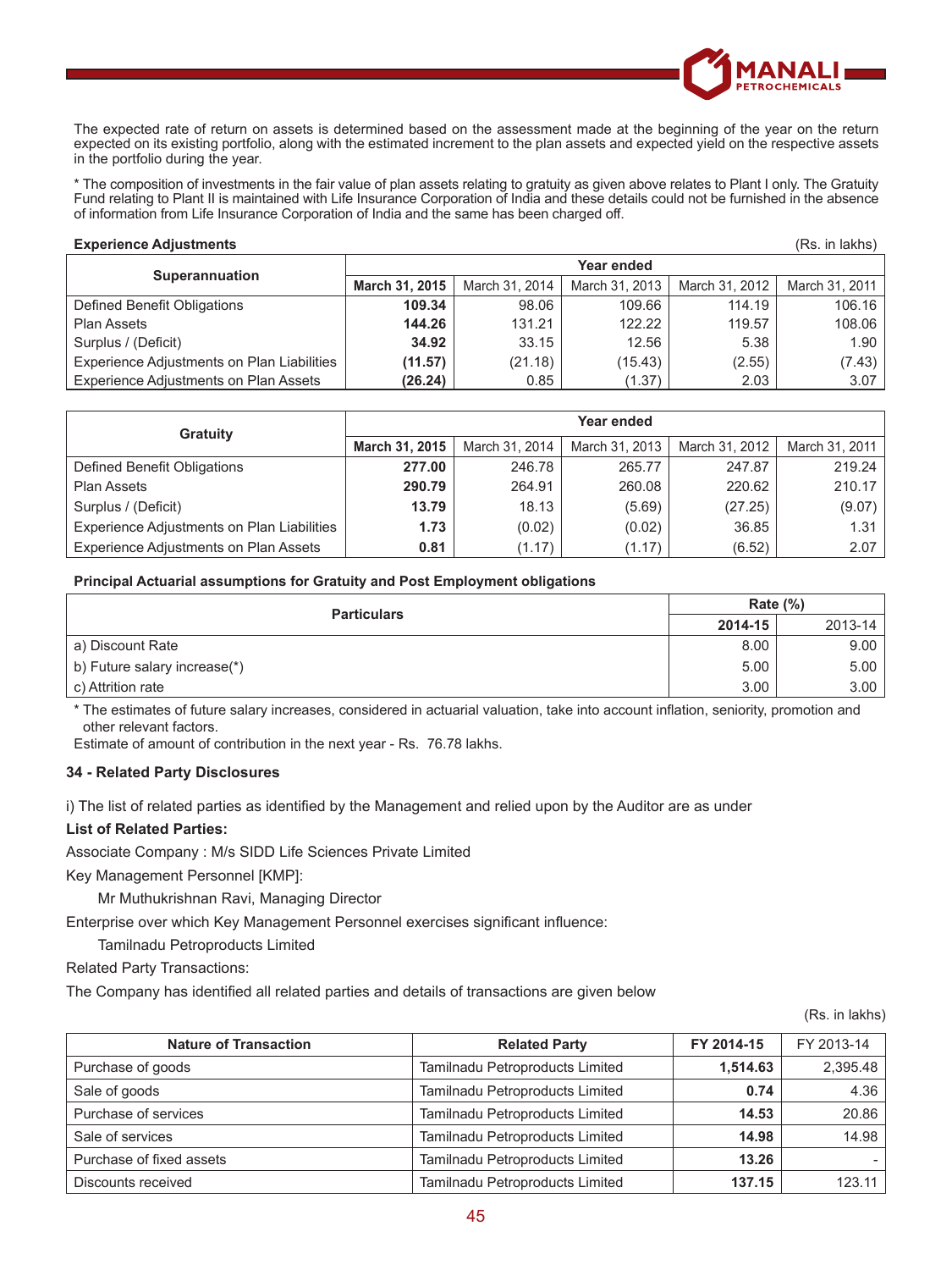

(Rs. in lakhs)

| <b>Nature of Transaction</b>                                      | <b>Related Party</b>            | FY 2014-15 | FY 2013-14 |
|-------------------------------------------------------------------|---------------------------------|------------|------------|
| Trade advance Given                                               | Tamilnadu Petroproducts Limited | 100.00     | 2,600.00   |
| Remuneration paid                                                 | Mr Muthukrishnan Ravi           | 62.21      | 52.84      |
| Remuneration outstanding                                          | Mr Muthukrishnan Ravi           | 16.50      | 14.99      |
| Reimbursements received in respect of remuneration<br>paid to KMP | Tamilnadu Petroproducts Limited | 36.30      | 34.58      |
| Amounts outstanding - Net Amounts Receivable                      | Tamilnadu Petroproducts Limited | 304.74     | 1.777.17   |
| Amounts outstanding - Net Amount payable                          | Tamilnadu Petroproducts Limited | 360.51     | 269.29     |

# **35 - Earnings Per Share (EPS)**

The following reflects the profit and shares related data used in the Basic EPS computations:

|                                                    | Year ended<br>March 31, 2015 | Year ended<br>March 31, 2014 |
|----------------------------------------------------|------------------------------|------------------------------|
| Net Profit After Tax (Rupees in Lakhs)             | 4.399.12                     | 2,905.02                     |
| No. of shares used in computing Earnings Per Share | 171.999.229                  | 171.999.229                  |
| Earnings Per Share - Basic and diluted (in Rupees) | 2.56                         | 1.69                         |
| Face Value per share (in Rupees)                   | 5.00                         | 5.00                         |

# **36 - Deferred Tax (Liability) / Asset**

The components of Deferred Tax Liability [net] are as follows

| Tax effect of items constituting Deferred Tax liability                     | As at<br>March 31, 2014 | For the year | As at 1<br>March 31, 2015 |
|-----------------------------------------------------------------------------|-------------------------|--------------|---------------------------|
| On difference between book balance and Tax balance of fixed assets          | 1.890.55                | 58.32        | 1,948.87                  |
| Tax effect of items constituting Deferred Tax assets                        |                         |              |                           |
| Provision for doubtful debts / advances                                     | (96.52)                 | 0.00         | (96.52)                   |
| Disallowance under section 43B of Income Tax Act, 1961 (Provision)          | (204.48)                | (1,258.47)   | (1,462.95)                |
| Provision for compensated absences, Gratuity and other employee<br>benefits | (49.30)                 | (13.10)      | (62.40)                   |
| Tax effect on Depreciation transition change                                | (13.08)                 |              | (13.08)                   |
| Net Deferred Tax (Liability) / Asset                                        | 1.527.17                | (1,213.25)   | 313.92                    |

**37 - During the year, pursuant to the notification of Schedule II to the Companies Act, 2013 with effect from April 1, 2014, the Company revised the estimated useful life of some of its assets to align the useful life with those specified in Schedule II. Further, assets individually costing Rs. 5,000/- or less that were depreciated fully in the year of purchase are now depreciated based on the useful life considered by the Company for the respective category of assets. The details of previously applied depreciation method, rates / useful life are as follows:**

| Asset                                   | <b>Previous</b><br>depreciation<br>method | <b>Previous</b><br>depreciation rate /<br>useful life | <b>Revised useful life</b><br>based on SLM |
|-----------------------------------------|-------------------------------------------|-------------------------------------------------------|--------------------------------------------|
| <b>Factory Buildings</b>                | <b>SLM</b>                                | 1.73%/ $~58$ years                                    | 30 years                                   |
| Computers and Data Processing Equipment | <b>SLM</b>                                | 33% / $~3$ years                                      | 3 years                                    |
| Plant and Machinery (CPP)               | <b>SLM</b>                                | 5.28% / ~19 years                                     | 25 years                                   |
| General Plant and Machinery             | <b>SLM</b>                                | 5.28% / $~19$ years                                   | 15 years                                   |
| <b>Furniture and Fixtures</b>           | <b>SLM</b>                                | 6.33% / $~15$ years                                   | 10 years                                   |
| Vehicles                                | <b>SLM</b>                                | $9.5\% / \sim 11$ years                               | 8 years                                    |

Pursuant to the transition provisions prescribed in Schedule II to the Companies Act, 2013, the Company has fully depreciated the carrying value of assets , net of residual value, where the remaining useful life of the asset was determined to be nil as on April 1, 2014, and has adjusted an amount of Rs. 25.57/- (net of deferred tax of Rs. 13.08/-) against the opening Surplus balance in the Statement of Profit and Loss under Reserves and Surplus.

The depreciation expense in the Statement of Profit and Loss for the year is lower by Rs. 101 lakhs consequent to the change in the useful life of the assets.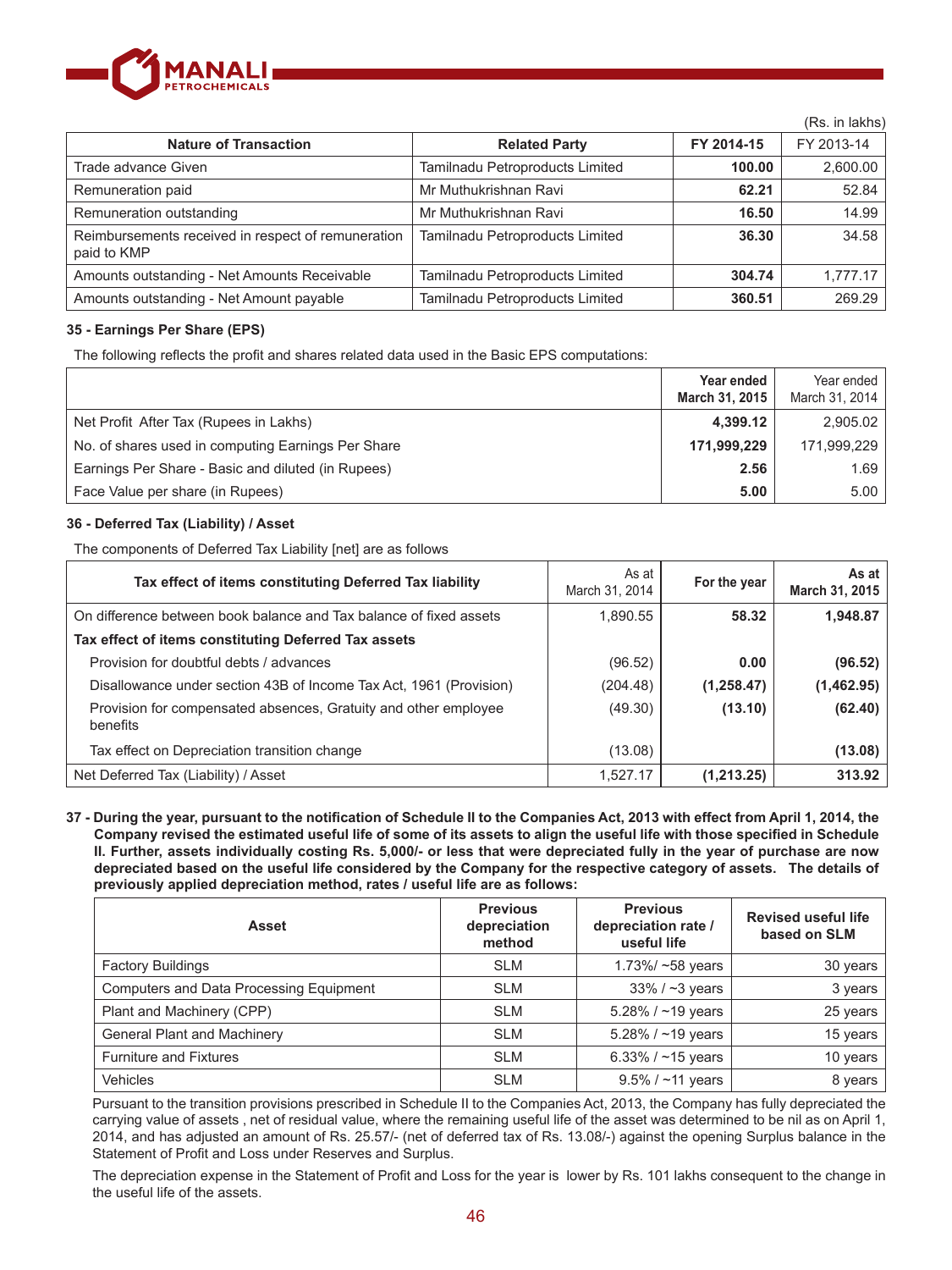

#### **38 Details on derivative instruments and unhedged foreign currency exposures**

(a) Forward exchange contracts, which are not intended for trading or speculative purposes but for hedge purposes to establish the amount of reporting currency required or available at the settlement date of certain payables.

(i) Outstanding forward exchange contracts entered into by the Company as on 31 March, 2015

| <b>Particulars</b> | <b>Currency</b> | Amount (in foreign<br>currency in Lakhs) | Amount (in Rs. in<br>Lakhs) |
|--------------------|-----------------|------------------------------------------|-----------------------------|
| Trade Pavables     | JSD             | 58.87                                    | 3.696.83                    |

#### **39 Details of leasing arrangements**

The Company has entered into operating lease arrangements for utilising the bulk storage facility at Ennore Port. The leases are non-cancellable and are for a period of 15 years . In the event of premature termination of this agreement prior to the expiry of fifteen year firm period, the Company is liable to make payment of termination compensation as per terms of agreement. The lease agreements provide for an increase in the lease payments by 3% every year.

The Company has entered into operating lease arrangements for office premises. The leases are non-cancellable and are for a period of 9 years. The lease agreements provide for an increase in the lease payments by 15% every 3 years.

| Future minimum lease payments (Rs. In Lakhs) | not later than one<br>vear | later than one year<br>and not later than<br>five vears | later than five years |
|----------------------------------------------|----------------------------|---------------------------------------------------------|-----------------------|
|                                              | 515.10                     | 2.756.62                                                | 5.144.10              |

**40 Schedule III has been followed and previous year's figures have regrouped/reclassified wherever necessary to correspond with the current year's classification/disclosure.**

**For Deloitte Haskins & Sells** Chartered Accountants

**Geetha Suryanarayanan** Partner (M.No. 29519)

**For and on behalf of the Board of Directors**

**Ashwin C Muthiah** DIN : 00255679 Chairman

**Anis Tyebali Hyderi** Chief Financial Officer

**R Kothandaraman** Company Secretary